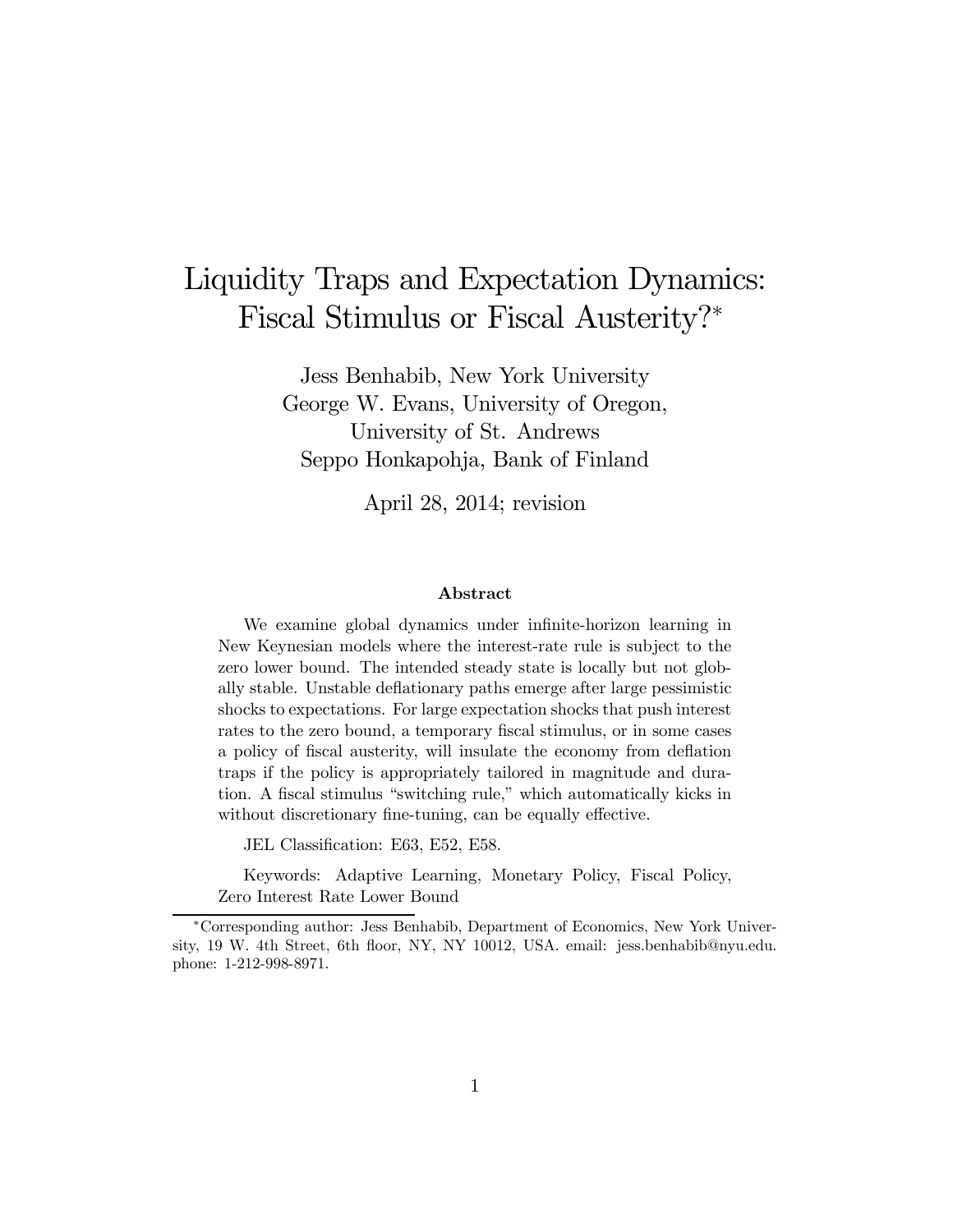# 1 Introduction

The recent financial crisis and the subsequent adverse macroeconomic developments in advanced market economies have focused the analysis of macroeconomic outcomes on low rates of inflation and low levels of aggregate economic activity. Worries have emerged that, in the absence of strong policy interventions, the economy might be driven into a deflationary trap and deflationary expectations. Bullard (2010) has stressed the risk of extended periods of deflation, sometimes called a liquidity trap. The Japanese economy seems to have been plagued by such a liquidity trap for nearly two decades.1 In macroeconomic research these developments have motivated work that has focused on the possibility of multiple equilibria due to the zero interest rate lower bound (ZLB) under standard monetary policy rules, like the Taylor rule. See for example Reifschneider and Williams (2000), Benhabib, Schmitt-Grohe, and Uribe (2001), Benhabib, Schmitt-Grohe, and Uribe (2002), Eggertsson and Woodford (2003), and the more recent work by Werning (2012) and Mertens and Ravn (2014).

This recent literature has explored new types of monetary and/or fiscal policies that can avoid or escape persistent deflationary outcomes. Such policies are based on models that strongly rely on the rational expectations hypothesis: Proposed policies make use of announcements, promises or threats about future policy actions and outcomes, such as policy induced violations of the transversality conditions in order to avoid falling into the liquidity trap. Some of these ideas - especially forward guidance in monetary policy - are now used in actual policy making, e.g. see Bernanke (2012). Others suggest suitably "irresponsible" fiscal or monetary policies (see e.g. Krugman (1998), Chapter 2.4 of Woodford (2003) and Benhabib, Schmitt-Grohe, and Uribe (2002)), which are controversial as their credibility may be questionable. More recently, a number of papers have examined the efficacy of standard fiscal policies, i.e. changes in taxes and/or government spending, when monetary policy is constrained at the zero lower bound. Christiano, Eichenbaum, and Rebelo (2011), Woodford (2011), Eggertsson (2010) and Braun, Korber, and Waki (2012) assume rational expectations and also that the economy is pushed to the zero lower bound as a result of a sustained exogenous negative preference shock, modeled as a two-state Markov process,

<sup>1</sup>See Krugman (1998), Eggertsson and Woodford (2003), and Svensson (2003) for the renewed interest in the liquidity trap sparked by the recent Japanese experience.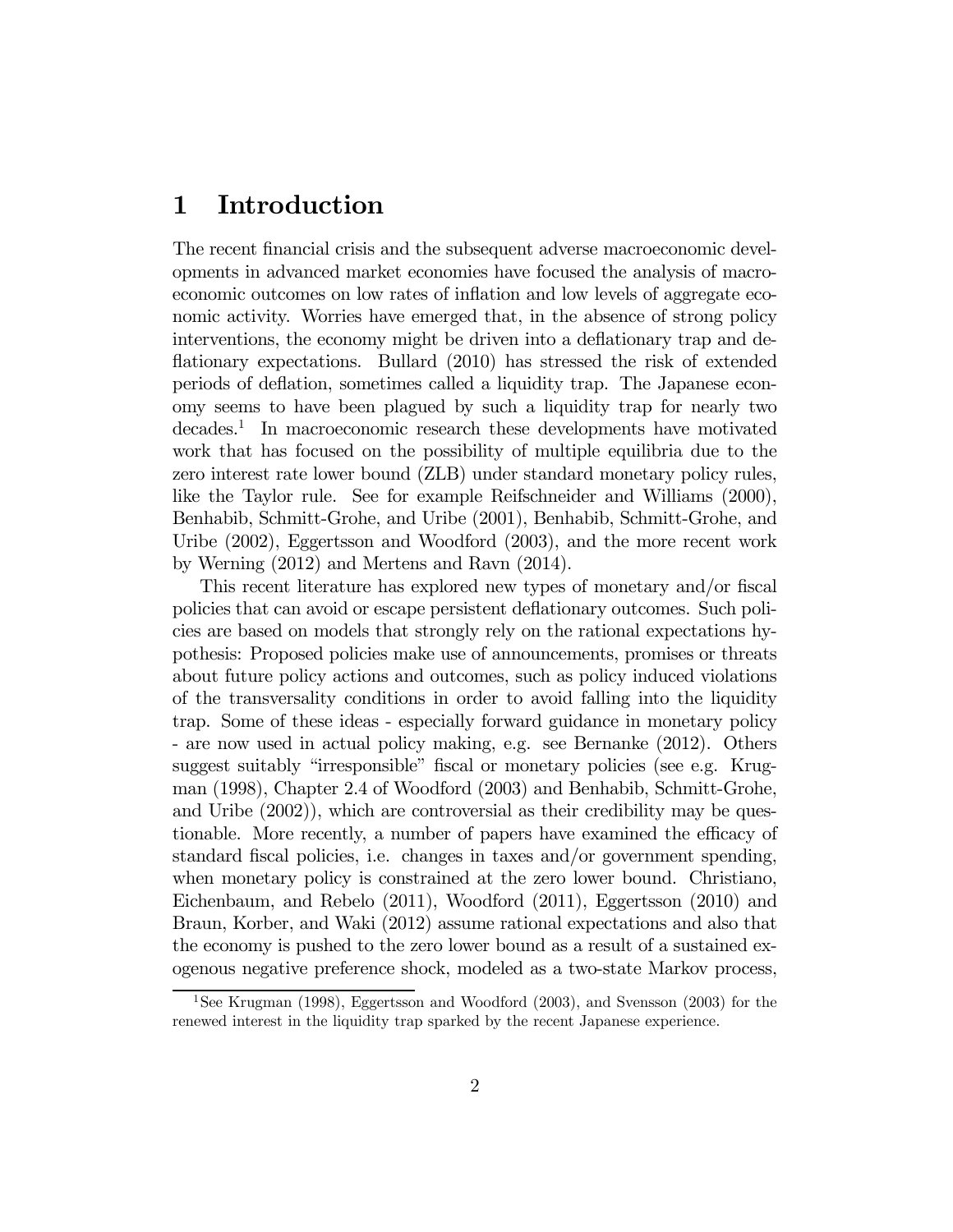with an absorbing value at the normal level, and which therefore disappears in finite time. In our view this perspective does not do justice to the view of expectations as having an independent role in macroeconomic dynamics.

Christiano and Eichenbaum (2012) and Mertens and Ravn (2014) both consider sunspot equilibria, again taking the form of a two-state Markov process, with the normal outcome as an absorbing state. These papers do consider aspects of expectations formation and learning. The former paper uses learning as a selection device to rule out the sunspot equilibrium. The latter paper concedes the instability of the sunspot equilibrium under learning, but looks at the impact of fiscal policy on the learning paths to the absorbing state leading to the targeted steady state. Christiano and Eichenbaum (2012) and Mertens and Ravn (2014) both use short-horizon learning based on Euler equations, along lines introduced in Evans, Guse, and Honkapohja (2008). In the current paper we use infinite-horizon learning in which agents' decisions are based on forecasts of inflation and output over the entire future.

We instead consider situations in which, due to some dramatic adverse shock to expectations, the economy is in a region in which expectations are in, or with unchanged policy will enter, the deflation trap region in which adaptive learning reinforces pessimistic expectations. We consider how to avoid this trap, characterized by low output and persistent deflation, by focusing on traditional fiscal policies involving government spending on goods and services, i.e. policies of fiscal stimulus or austerity. We also retain the usual monetary policy of the Taylor interest rate rule that assures the local stability of the economy at the targeted inflation rate.<sup>2</sup>

We consider two types of fiscal policies. The first type is an announced increase or cut in government spending on goods that is tuned to the current macroeconomic situation. Following Evans, Honkapohja, and Mitra (2009) agents are assumed to build into their decision-making the announced path of government spending. We show that a properly tuned fiscal stimulus is effective. With the stimulus policy in place, the economy can escape from the liquidity trap. Surprisingly, in some conditions suitably designed fiscal austerity can also move the economy out of a liquidity trap. The second type of successful fiscal policy is instead rule-based, so that an appropriate increase in government spending is triggered if actual inflation or inflation

<sup>2</sup>We do not consider other more complex monetary policies that have been used in the literature on current crisis to address the problems in the functioning of financial markets.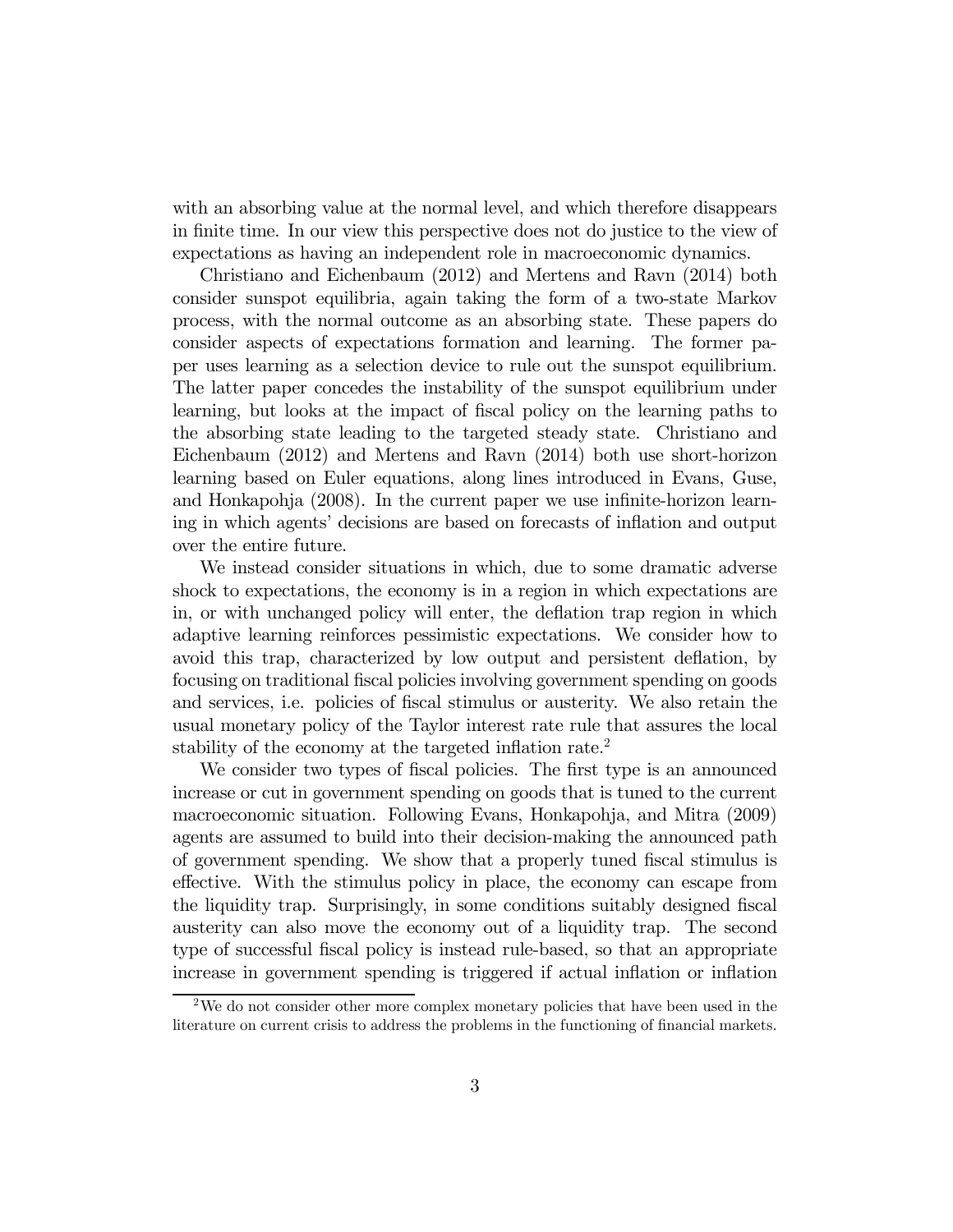expectations go below a pre-specified lower threshold for the rate of inflation.

Our analysis relies on the assumption that private agents form their expectations using adaptive learning.3<sup>4</sup> In other words, in making forecasts agents act like econometricians who have a forecasting model that in any period is estimated using existing data, and updated as new data becomes available. The state of the economy in any time period is viewed as a temporary equilibrium for given expectations while the learning process is a sequence of temporary equilibria that can converge to rational expectations equilibrium. We explore policies designed to avoid and escape the ZLB in New Keynesian (NK) models with agents who form expectations using adaptive learning rules. We focus on NK models because, from the policy viewpoint the problem with deflation has been associated with declining output, high unemployment and/or stagnation.<sup>5</sup> For some policies the announcements of a sequence of policy moves are a key part of policy. Using the techniques in Evans, Honkapohja, and Mitra (2009) these announcements are assumed to be credible and are thus incorporated into agents' forecasting.

Analytically, the multiple equilibria problem means that, in addition to the targeted steady state at the (gross) inflation rate  $\pi = \pi^* \geq 1$ , there is a low-inflation unintended steady state. If the (gross) interest rate is at or near the lower bound  $R = 1$ , then by the Fisher equation  $R = \pi/\beta$  there is a second, lower, steady state  $\pi_L$  near  $\beta$ , where  $\beta < 1$  is the discount factor. It turns out that under learning dynamics a persistent deflation trap with  $\pi_t \leq \pi_L$  is possible when policy is described by the usual Taylor rule and constant fiscal policy.

The intuition for the deflation trap under learning is that if expected inflation and expected output are below the values corresponding to the low steady state at  $\pi_L$ , then aggregate demand will be low because the expected deflation implies high ex-ante real interest rates values. The high real interest

<sup>&</sup>lt;sup>3</sup>For discussion and analytical results concerning adaptive learning in a wide range of macroeconomic models, see for example Sargent (1993), Evans and Honkapohja (2001), Sargent (2008), and Evans and Honkapohja (2009). For empirical work on learning, see Milani (2007), Milani (2011), Eusepi and Preston (2011), Slobodyan and Wouters (2012), and as an overview Section 3 of Evans and Honkapohja (2013).

<sup>&</sup>lt;sup>4</sup>Recently, there has been increasing interest in relaxing the rational expectations hypothesis in the context of macroeconomic policy analysis, see e.g. Taylor and Williams (2010) and Woodford (2013).

<sup>&</sup>lt;sup>5</sup>Consequences of the interest rate zero lower bound and the liquidity trap under adaptive learning have earlier been studied in Evans and Honkapohja (2005), Evans, Guse, and Honkapohja (2008) and Evans and Honkapohja (2010).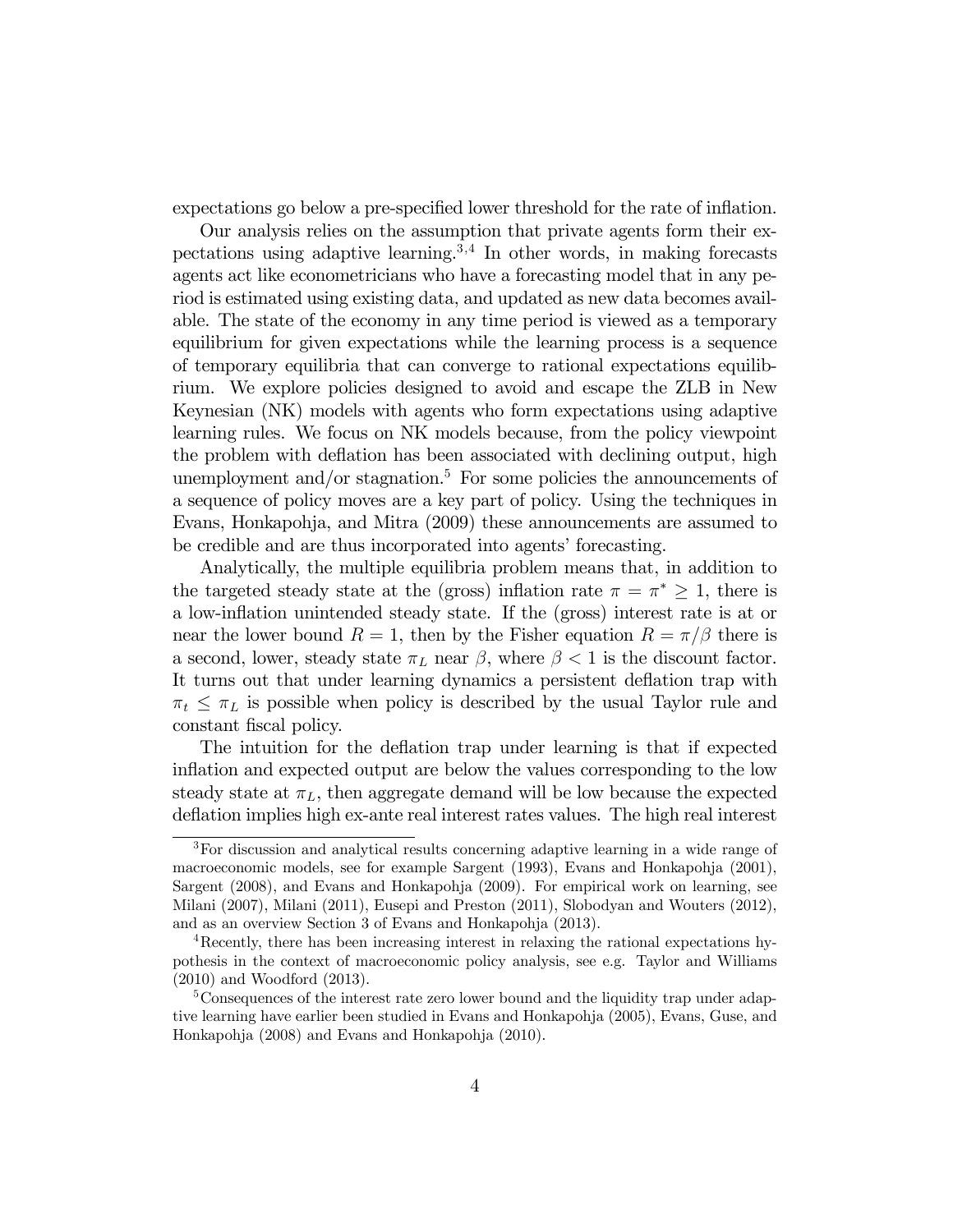rates, especially if combined with low expected output, lead to low actual levels of aggregate output and to actual inflation below expected inflation. Under adaptive learning expectations are revised further downward, pushing the economy deeper into the deflation trap.

The lack of rational expectations can give scope for wealth effects, like the traditional Pigou effect, as a stabilizing mechanism. Can wealth effects ensure an eventual return to the steady state? The answer depends on specific aspects of the private agents' expectations. Evans and Honkapohja (2010) find deflation traps when agents forecast over the infinite future and perceive that the transversality condition (TVC) is always met along these disequilibrium paths. Such consumers are called "Ricardian," in that they do not perceive bonds and money as net wealth. $6$  What about the direct wealth effects of real money and bonds when households are non-Ricardian? Would such wealth effects be effective in avoiding deflation traps if households do not have Ricardian consumption functions? We investigate this issue and find that wealth effects can eventually return the economy to the  $\pi^*$  steady state, but that these mechanisms can be slow, and fail in some cases.<sup>7</sup>

Our main focus is on fiscal policies. As indicated above, we first consider policies that implement a temporary fiscal stimulus in the form of government spending, or its converse, a policy of temporary fiscal austerity, under the assumption that future taxes adjust to keep the government solvent in the long-run. We show that a fiscal stimulus can be effective, i.e. deliver convergence of the economy to the targeted steady state, if its magnitude is sufficient and its duration is sufficiently short. Interestingly, a policy of fiscal austerity, i.e. a temporary cut in government spending can also be effective. This requires, however, the fiscal austerity period to be sufficiently long, and the degree of initial pessimism in expectations to be relatively mild.

One disadvantage of fiscal stimulus and fiscal austerity policies is that both their magnitude and duration have to be tailored to the initial pessimistic expectations, so they require precise discretionary action. A second more automatic fiscal policy, a fiscal stimulus"switching rule," can also ensure a return to the intended steady state  $\pi^*$ . This policy eliminates the

 $6$ In Evans, Honkapohja, and Mitra (2012) it was shown that when expectations are not fully rational, Ricardian equivalence may or may not hold, depending in particular on the assumptions concerning the influence of government financial variables on expectations.

<sup>&</sup>lt;sup>7</sup>Another mechanism that can prevent a deflationary spiral is a lower bound  $\pi$  on inflation due to asymmetric costs of price adjustment. However, it still can lead to falling output, to stagnation, or to a very slow return to the  $\pi^*$  steady state. See Appendix 2.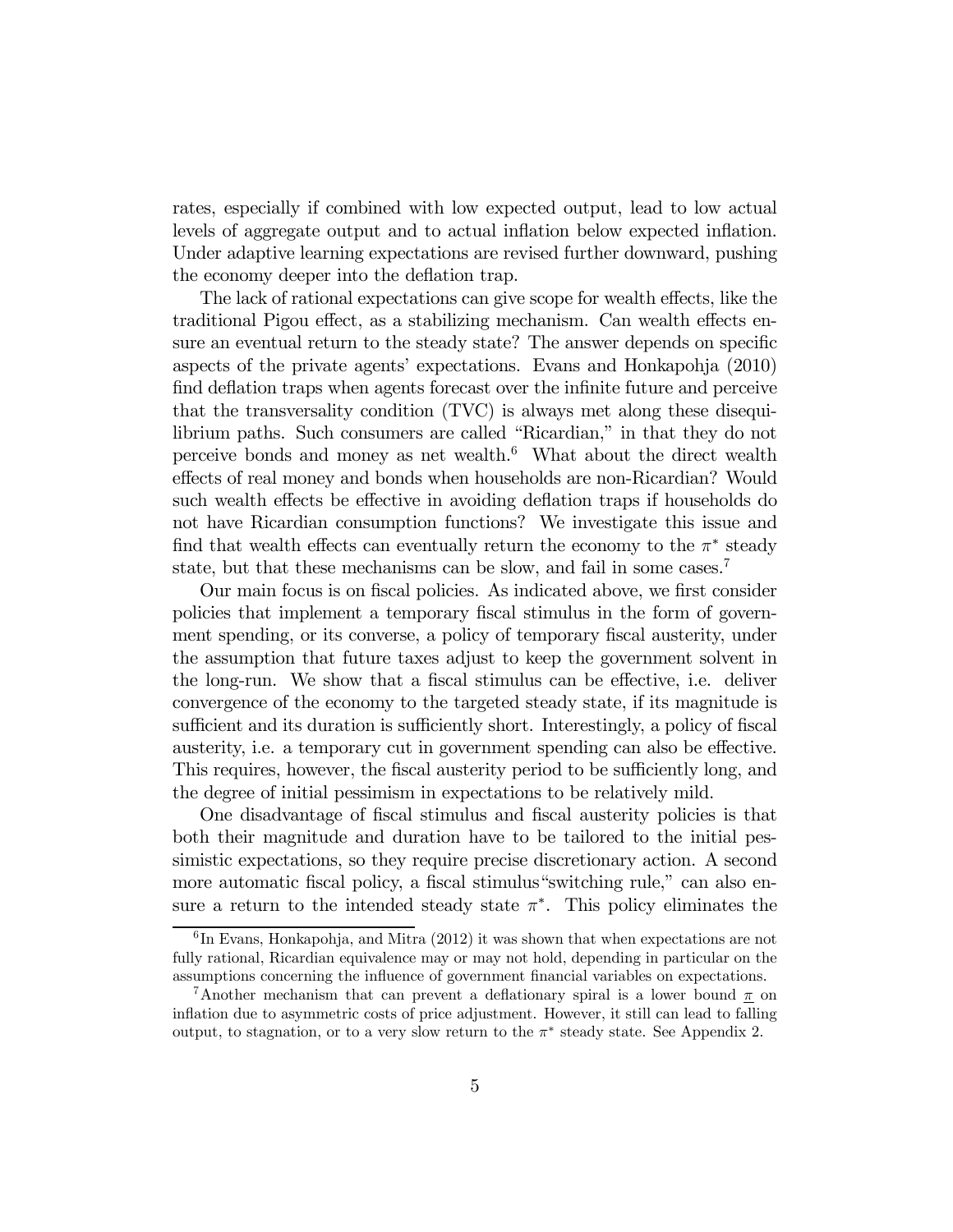unintended steady state and guarantees that the economy does not get stuck in a regime of deflation and stagnation. A significant advantage of this rule is that it is triggered automatically and does not require discretionary fiscal fine tuning.

# 2 The Model

We start with the same basic economic framework as in Evans, Guse, and Honkapohja (2008). There is a continuum of household-firms, which produce a differentiated consumption good under monopolistic competition and priceadjustment costs. There is also a government which uses both monetary and fiscal policy and can issue public debt as described below.

The objective for agent  $s$  is to maximize expected, discounted utility subject to a standard flow budget constraint:

$$
Max E_0 \sum_{t=0}^{\infty} \beta^t U_{t,s} \left( c_{t,s}, \frac{M_{t-1,s}}{P_t}, h_{t,s}, \frac{P_{t,s}}{P_{t-1,s}} - 1 \right)
$$
 (1)

$$
st. \ c_{t,s} + m_{t,s} + b_{t,s} + \Upsilon_{t,s} = m_{t-1,s} \pi_t^{-1} + R_{t-1} \pi_t^{-1} b_{t-1,s} + \frac{P_{t,s}}{P_t} y_{t,s}, \tag{2}
$$

where  $c_{t,s}$  is the Dixit-Stiglitz consumption aggregator,  $M_{t,s}$  and  $m_{t,s}$  denote nominal and real money balances,  $h_{t,s}$  is the labor input into production,  $b_{t,s}$  denotes the real quantity of risk-free one-period nominal bonds held by the agent at the end of period t,  $\Upsilon_{t,s}$  is the lump-sum tax collected by the government,  $R_{t-1}$  is the nominal interest rate factor between periods  $t-1$  and t,  $P_{t,s}$  is the price of consumption good s,  $y_{t,s}$  is output of good s,  $P_t$  is the aggregate price level, and the inflation rate is  $\pi_t = P_t/P_{t-1}$ . The subjective discount factor is denoted by  $\beta$ . The utility function has the parametric form

$$
U_{t,s} = \frac{c_{t,s}^{1-\sigma_1}}{1-\sigma_1} + \frac{\chi}{1-\sigma_2} \left(\frac{M_{t-1,s}}{P_t}\right)^{1-\sigma_2} - \frac{h_{t,s}^{1+\varepsilon}}{1+\varepsilon} - \frac{\gamma}{2} \left(\frac{P_{t,s}}{P_{t-1,s}} - 1\right)^2,
$$

where  $\sigma_1, \sigma_2, \varepsilon, \gamma > 0$ . The final term parameterizes the cost of adjusting prices in the spirit of Rotemberg  $(1982)^8$ . The household decision problem is also subject to the usual "no Ponzi game" condition.

<sup>&</sup>lt;sup>8</sup>We use the Rotemberg formulation in preference to the Calvo model of price stickiness because it enables us to study global dynamics in the nonlinear system. See Ascari and Rossi (2012) for a comparison of Rotemberg and Calvo models when there is trend inflation.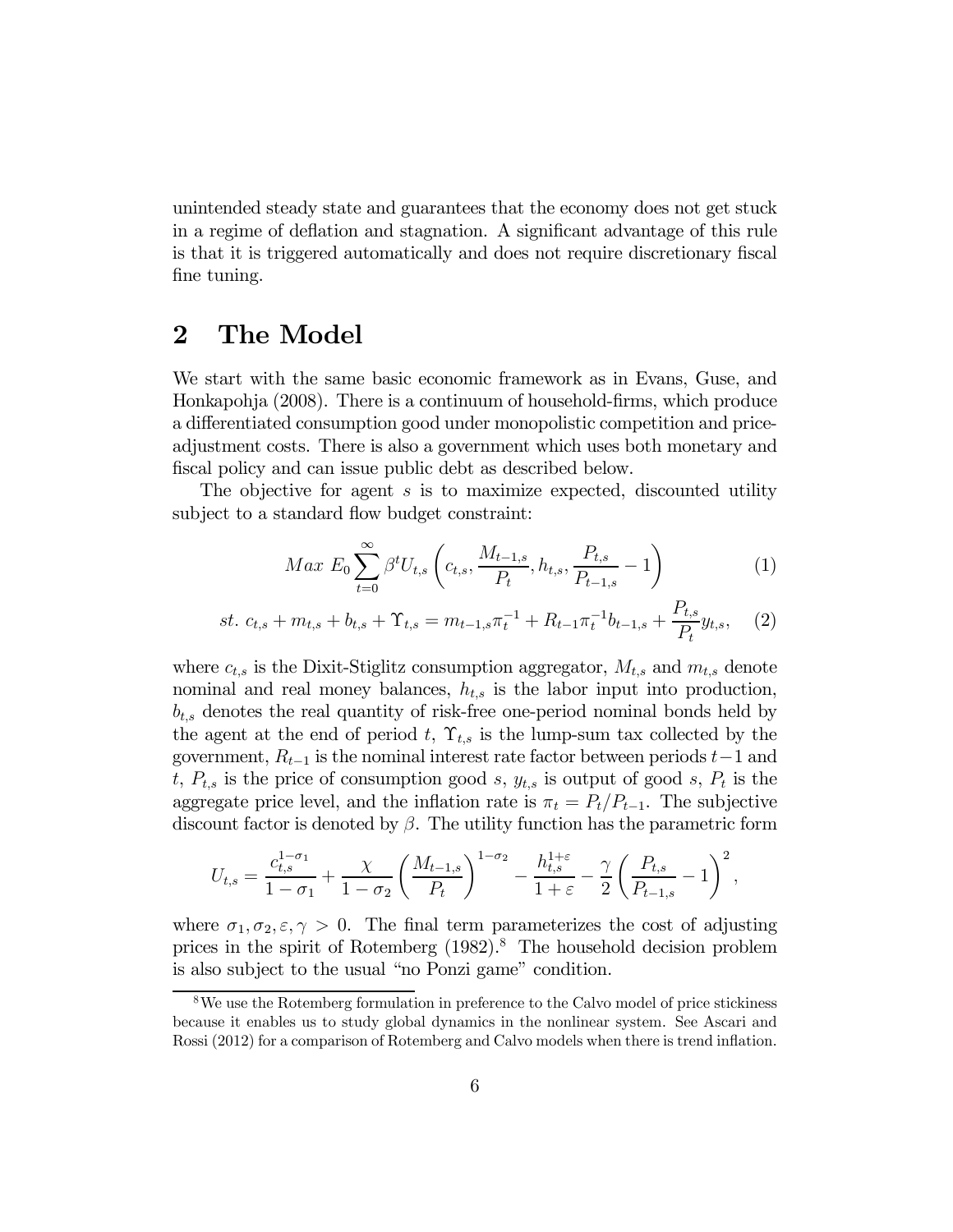Production function for good s is given by

$$
y_{t,s} = h_{t,s}^{\alpha},
$$

where  $0 < \alpha < 1$ . Output is differentiated and firms operate under monopolistic competition. Each firm faces a downward-sloping demand curve given by

$$
P_{t,s} = \left(\frac{y_{t,s}}{Y_t}\right)^{-1/\nu} P_t.
$$
\n(3)

Here  $P_{t,s}$  is the profit maximizing price set by firm s consistent with its production  $y_{t,s}$ . The parameter  $\nu$  is the elasticity of substitution between two goods and is assumed to be greater than one.  $Y_t$  is aggregate output, which is exogenous to the firm.

The government's flow budget constraint is

$$
b_t + m_t + \Upsilon_t = g_t + m_{t-1} \pi_t^{-1} + R_{t-1} \pi_t^{-1} b_{t-1}, \tag{4}
$$

where  $g_t$  denotes government consumption of the aggregate good,  $b_t$  is the real quantity of government debt, and  $\Upsilon_t$  is the real lump-sum tax collected.<sup>9</sup> We assume that fiscal policy follows a linear tax rule for lump-sum taxes as in Leeper (1991)

$$
\Upsilon_t = \kappa_0 + \kappa b_{t-1},\tag{5}
$$

where we will usually assume that  $\beta^{-1} - 1 < \kappa < 1$ . This restriction on  $\kappa$  means that fiscal policy is "passive" in the terminology of Leeper (1991) and implies that an increase in real government debt leads to an increase in taxes sufficient to cover the increased interest and at least some fraction of the increased principal.

Initially we assume that  $g_t$  is constant and given by

$$
g_t = \bar{g}.\tag{6}
$$

From market clearing we have

$$
c_t + g_t = y_t. \tag{7}
$$

Monetary policy is assumed to follow a global interest rate rule

$$
R_t - 1 = f\left(\pi_{t+1}^e, y_{t+1}^e\right). \tag{8}
$$

<sup>&</sup>lt;sup>9</sup>Some of the literature cited above allows for labor income taxes. This could be introduced in our set-up but would complicate our model.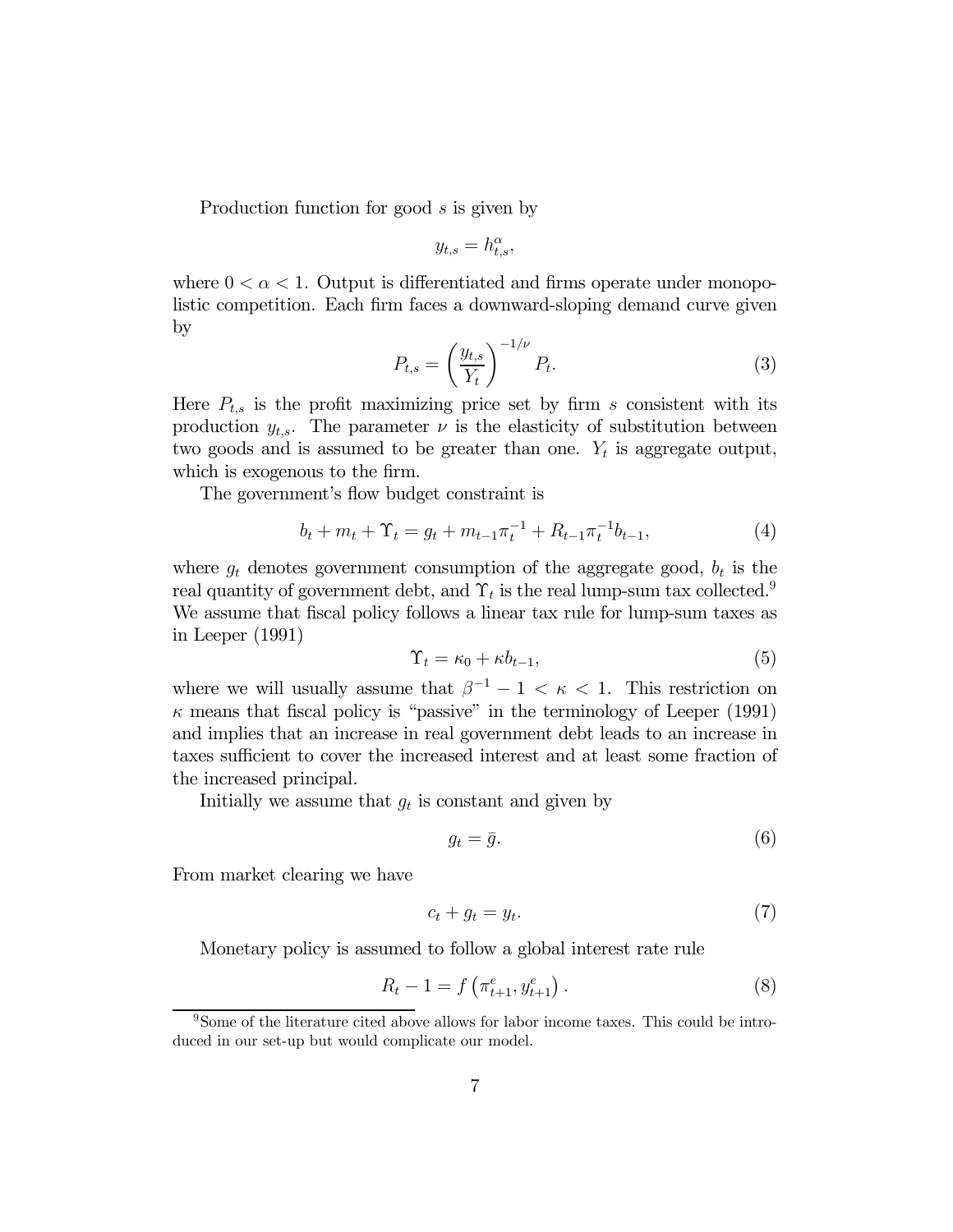The function  $f(\pi, y)$  is taken to be positive and non-decreasing in each argument. The rule (8) is a nonlinear forward-looking Taylor rule, where the nominal rate is set by the central bank as a function of expected inflation and expected output.<sup>10</sup> We assume the existence of  $\pi^*, R^*$  and  $y^*$  such that  $R^* = \beta^{-1}\pi^*$  and  $f(\pi^*, y^*) = R^* - 1$ . Here  $\pi^*$  can be viewed as the inflation target of the Central Bank, and  $y^*$  is the natural rate of output, i.e. the level of output compatible with steady state inflation  $\pi^*$ . We assume that  $\pi^* \geq 1$ . In the numerical analysis we will use the functional form

$$
f(\pi, y) = (R^* - 1) \left(\frac{\pi}{\pi^*}\right)^{AR^*/(R^*-1)} \left(\frac{y}{y^*}\right)^{\phi_y},\tag{9}
$$

which implies the existence of a steady state at  $(\pi^*, y^*)$ . Using  $R^* = \pi^* \beta^{-1}$ , we obtain  $f_{\pi^*}(\pi^*, y^*) = AR^*/\pi^* = A\beta^{-1}$ . We assume that  $A > 1$ . Equations  $(6)$ ,  $(5)$  and  $(8)$  constitute "normal policy".

### 2.1 Optimal decisions for private sector

In Appendix 1 we derive the following optimality conditions for the consumerproducer:

$$
0 = -h_{t,s}^{\varepsilon} + \frac{\alpha \gamma}{\nu} (\pi_{t,s} - 1) \pi_{t,s} \frac{1}{h_{t,s}}
$$
\n
$$
(10)
$$

$$
+\alpha \left(1 - \frac{1}{\nu}\right) Y_t^{1/\nu} \frac{y_{t,s}^{(1-1/\nu)}}{h_{t,s}} c_{t,s}^{-\sigma_1} - \frac{\alpha \gamma \beta}{\nu} \frac{1}{h_{t,s}} E_{t,s} (\pi_{t+1,s} - 1) \pi_{t+1,s}.
$$

$$
c_{t,s}^{-\sigma_1} = \beta R_t E_{t,s} \left(\pi_{t+1}^{-1} c_{t+1,s}^{-\sigma_1}\right)
$$
(11)

and

$$
m_{t,s} = (\chi \beta)^{1/\sigma_2} \left( \frac{\left(1 - R_t^{-1}\right) c_{t,s}^{-\sigma_1}}{E_{t,s} \pi_{t+1}^{\sigma_2 - 1}} \right)^{-1/\sigma_2}, \qquad (12)
$$

where  $\pi_{t+1,s} = P_{t+1,s}/P_{t,s}$ .

For convenience we make the assumptions  $\sigma_1 = \sigma_2 = 1$ , i.e. utility of consumption and of money is logarithmic. It is also assumed that agents have point expectations, so that their decisions depend only on the mean of their subjective forecasts.

 $10$ The main results below would also hold in the case of a contemporaneous-data Taylor rule, which is used in Evans, Guse, and Honkapohja (2008).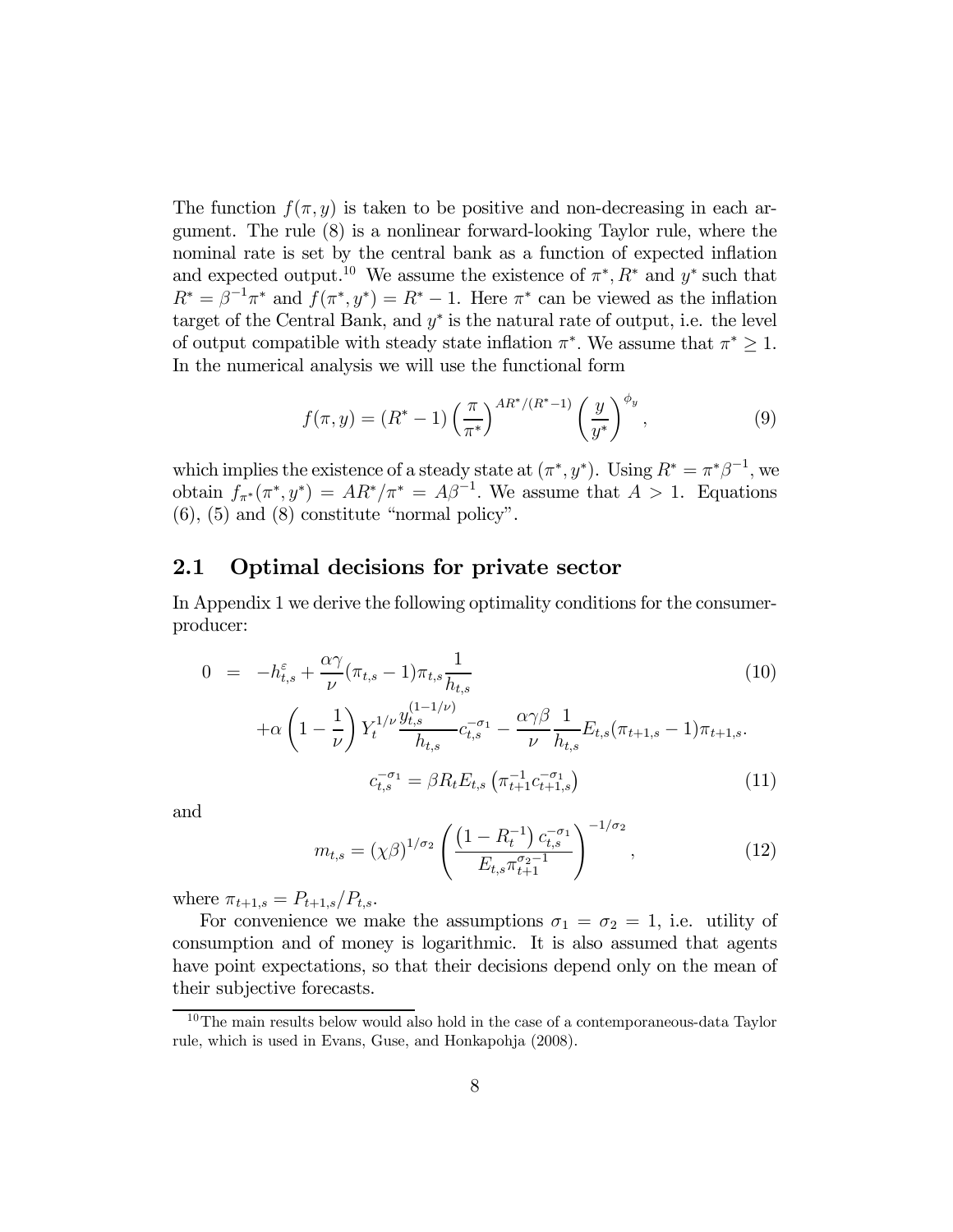We now proceed to rewrite the decision rules for  $c_t$  and  $\pi_t$  so that they depend on forecasts of key variables over the infinite horizon. The infinitehorizon (IH) learning approach in New Keynesian models was first emphasized by Preston (2005) and Preston (2006), and was used in Evans and Honkapohja  $(2010)$  to study the properties of a liquidity trap.<sup>11</sup>

### 2.2 The infinite-horizon Phillips curve

Defining

$$
Q_{t,s} = (\pi_{t,s} - 1)\pi_{t,s},
$$
\n(13)

the price-setting Euler equation (10) becomes

$$
0 = -h_{t,s}^{\varepsilon} + \frac{\alpha \gamma}{\nu} Q_{t,s} \frac{1}{h_{t,s}} + \alpha \left( 1 - \frac{1}{\nu} \right) Y_t^{1/\nu} \frac{y_{t,s}^{(1-1/\nu)}}{h_{t,s}} c_{t,s}^{-\sigma_1} - \frac{\alpha \gamma \beta}{\nu} \frac{1}{h_{t,s}} E_{t,s} Q_{t+1,s}.
$$

Using the production function  $y_{t,s} = h_{t,s}^{\alpha}$  we get

$$
Q_{t,s} = \frac{\nu}{\alpha \gamma} y_{t,s}^{(1+\varepsilon)/\alpha} - \frac{\nu - 1}{\gamma} Y_t^{1/\nu} y_{t,s}^{(\nu-1)/\nu} c_{t,s}^{-\sigma_1} + \beta E_{t,s} Q_{t+1,s},
$$

and using the demand curve  $y_{t,s}/Y_t = (P_{t,s}/P_t)^{-\nu}$  gives

$$
Q_{t,s} = \frac{\nu}{\alpha \gamma} (P_{t,s}/P_t)^{-(1+\varepsilon)\nu/\alpha} Y_t^{(1+\varepsilon)/\alpha} - \frac{\nu-1}{\gamma} Y_t (P_{t,s}/P_t)^{-(\nu-1)} c_{t,s}^{-\sigma_1} + \beta E_{t,s} Q_{t+1,s}.
$$

It is shown in Appendix 1 that the necessary TVC for optimal price setting implies the condition

$$
\lim_{t \to \infty} \beta^t E_{t,s} Q_{t,s} = 0. \tag{14}
$$

Defining

$$
x_{t,s} \equiv \frac{\nu}{\alpha \gamma} (P_{t,s}/P_t)^{-(1+\varepsilon)\nu/\alpha} Y_t^{(1+\varepsilon)/\alpha} - \frac{\nu-1}{\gamma} Y_t (P_{t,s}/P_t)^{-(\nu-1)} c_{t,s}^{-\sigma_1},
$$

 $11$ In the literature on learning and bounded rationality it is often assumed that agents have a short (one-period) decision horizon. Then Euler equations provide directly the relevant decision rules. Evans, Guse, and Honkapohja (2008) applies the Euler-equation approach to the analysis of liquidity traps.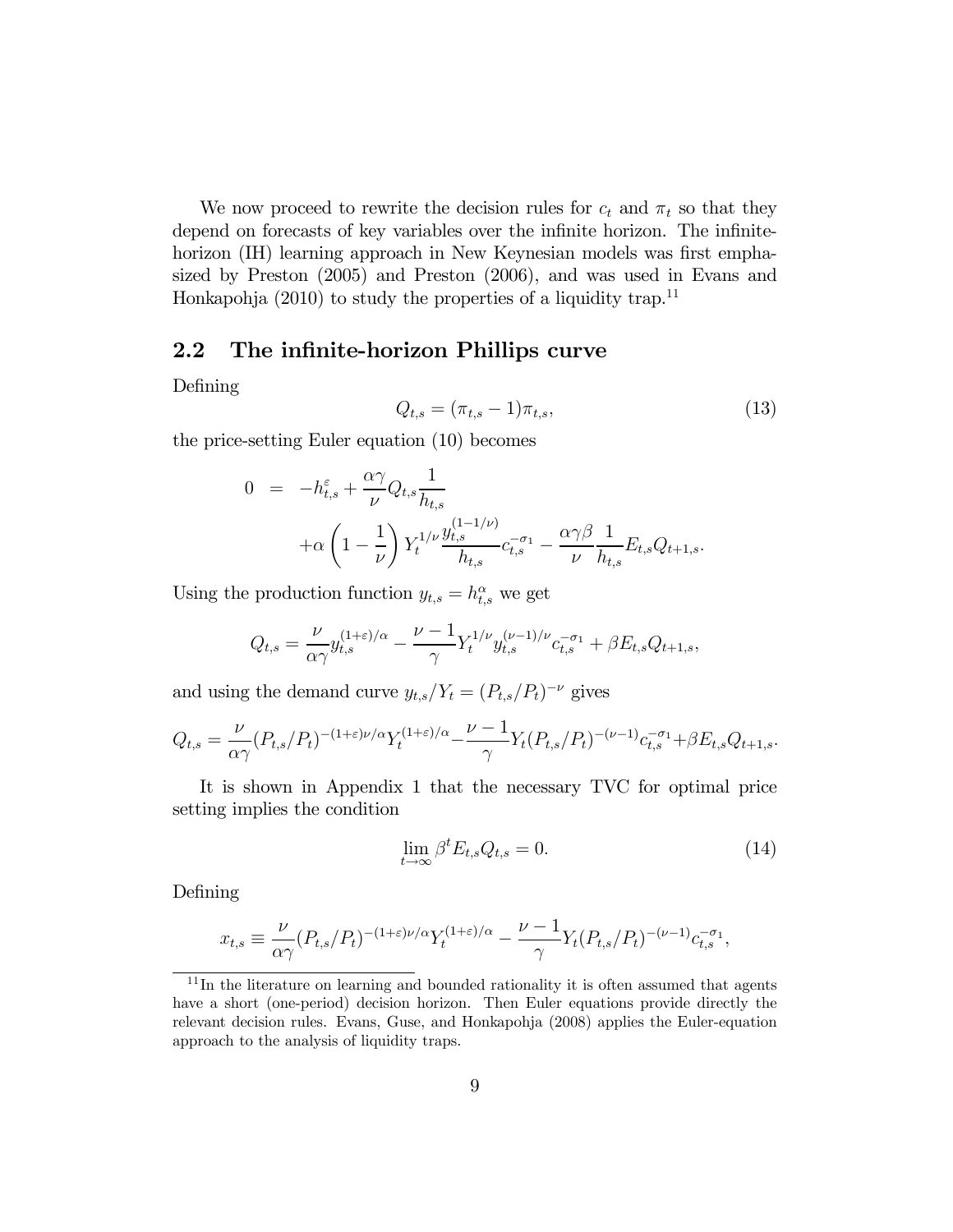iterating the Euler equation yields

$$
Q_{t,s} = x_{t,s} + \sum_{j=1}^{\infty} \beta^j E_{t,s} x_{t+j,s}
$$
 (15)

by using the limit condition  $\beta^j E_{t,s} x_{t+j,s} \to 0$  as  $j \to \infty$ . This last condition is implied by (14). We remark that the variable  $x_{t+j,s}$  is a mixture of aggregate variables and the agent's own future decisions.

At this point there are alternative ways to proceed. One approach emphasized by Eusepi and Preston (2010) is to assume that agents choose  $Q_{t,s}$ as part of the optimal plan given expectations about the future values of variables that are exogenous to them.<sup>12</sup> We take a different approach motivated by the agents' knowledge of observed empirical relationships that hold in temporary equilibrium. It is assumed that at time  $t$  agents forecast aggregate inflation  $\pi_{t+j}$  and aggregate output  $Y_{t+j}$  using an adaptive learning rule that is discussed below. In addition, we make some further adaptive learning assumptions that involve their own future decisions and expected future aggregate variables. In particular, agents are assumed to have learned from experience that, in temporary equilibrium, it is always the case that  $P_{t,s}/P_t = 1$  and also  $c_{t,s} = Y_t - g_t$  in per capita terms. These two relationships necessarily hold in temporary equilibrium because agents have been assumed to be identical (though agents themselves do not need to know this). Therefore, we assume that agents impose these relationships in their forecasts in (15), i.e. they set  $(P_{t+j,s}/P_{t+j})^e = 1$  and  $c_{t+j,s}^e = Y_{t,t+j}^e - g_{t,t+j}^e$ for  $j \geq 1$ . In the case of no policy change the latter assumption becomes  $c_{t+j,s}^e = Y_{t+j}^e - \bar{g}.$ 

Recalling the assumptions of point expectations and log utility of consumption gives

$$
Q_{t,s} = x_{t,s} + \sum_{j=1}^{\infty} \beta^j x_{t+j,s}^e, \text{ where}
$$
  

$$
x_{t+j,s}^e = \frac{\nu}{\alpha \gamma} \left( Y_{t+j}^e \right)^{(1+\varepsilon)/\alpha} - \frac{\nu-1}{\gamma} Y_{t+j}^e (Y_{t+j}^e - \bar{g})^{-1}
$$

Finally, assuming homogeneous expectations and imposing symmetry, i.e. all agents are in identical situations so that  $y_{t,s} = y_t = Y_t$ ,  $c_{t,s} = c_t$  and in

 $12$ To implement this approach they linearize the model around the intended steady state.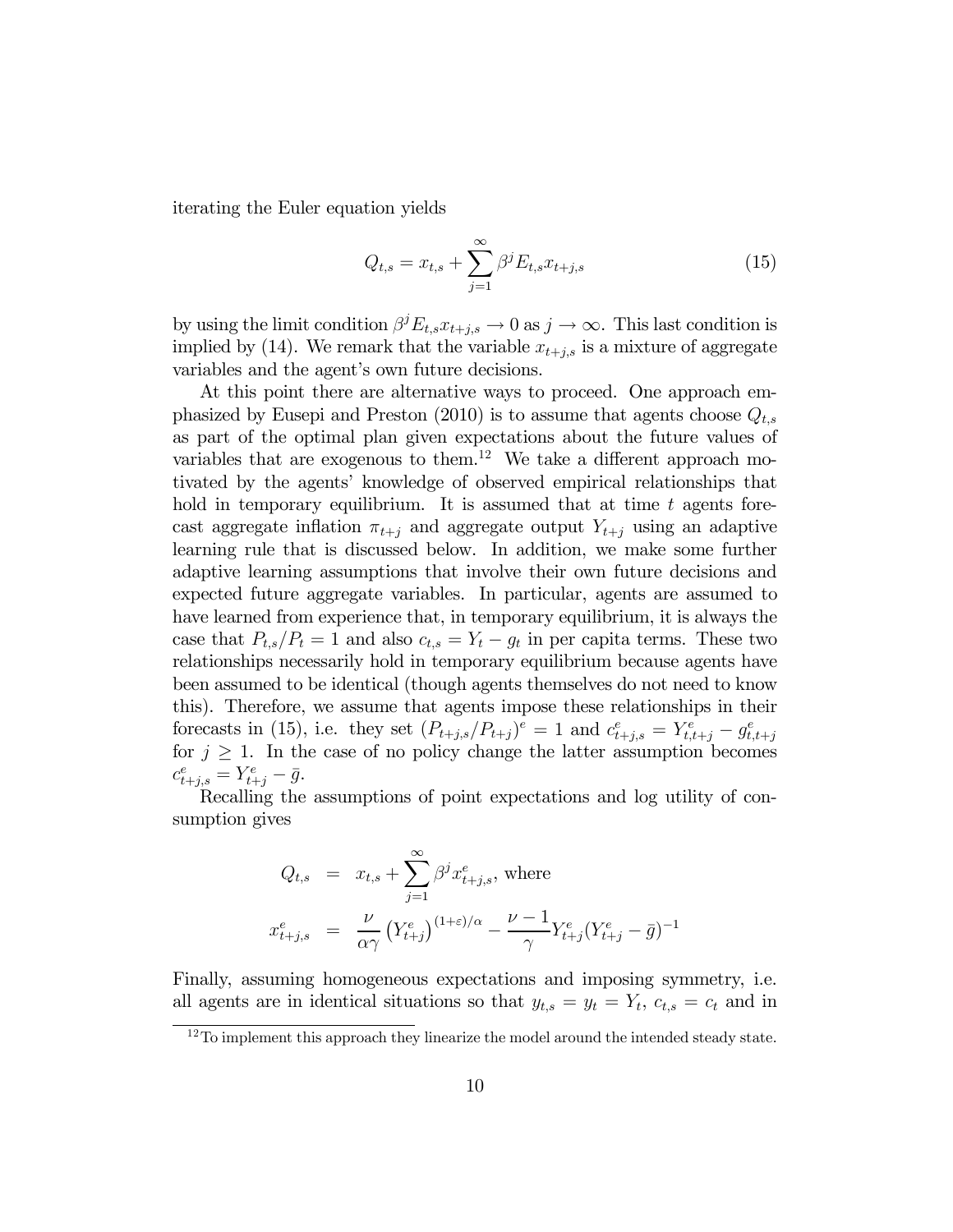addition  $P_{t-1,s} = P_{t-1}$  for all s (note that  $P_{t,s}/P_t = (\pi_{t,s}/\pi_t)(P_{t-1,s}/P_{t-1})$  so that  $Q_{t,s} = Q_t$ , and  $P_{t,s} = P_t$ , we obtain

$$
Q_t = \frac{\nu}{\alpha \gamma} y_t^{(1+\varepsilon)/\alpha} - \frac{\nu - 1}{\gamma} y_t (y_t - \bar{g})^{-1} +
$$
  

$$
\frac{\nu}{\gamma} \sum_{j=1}^{\infty} \alpha^{-1} \beta^j (y_{t+j}^e)^{(1+\varepsilon)/\alpha} - \frac{\nu - 1}{\gamma} \sum_{j=1}^{\infty} \beta^j \left( \frac{y_{t+j}^e}{y_{t+j}^e - \bar{g}} \right),
$$
 (16)

which defines the temporary equilibrium value for  $Q_t$ . In order to have a monotonic relationship between  $Q_t$  and  $\pi_t$ , the appropriate root for given  $Q$ is  $\pi \geq \frac{1}{2}$  and so we need to impose  $Q \geq -\frac{1}{4}$  to have a meaningful model. We will treat (16), together with (13), as the temporary equilibrium equations that determine  $\pi_t$ , given expectations  $\{y_{t+j}^e\}_{j=1}^\infty$ . Later, we will consider a case where  $g_t$  varies over time and then  $y_{t+j}^e - \bar{g}$  becomes  $nety_{t+j}^e = (y_{t+j} - g_{t+j})^e$ in equation (16).

### 2.3 The consumption function

To derive the consumption function using the IH-learning approach, the first step is to use the flow budget constraint and the NPG (no Ponzi game) to obtain an intertemporal budget constraint. First, we define the asset wealth

$$
a_t = b_t + m_t
$$

as the sum of holdings of real bonds and real money balances and write the flow budget constraint as

$$
a_t + c_t = y_t - \Upsilon_t + r_t a_{t-1} + \pi_t^{-1} (1 - R_{t-1}) m_{t-1}, \tag{17}
$$

where  $r_t = R_{t-1}/\pi_t$ . Note that we assume  $(P_{jt}/P_t)y_{jt} = y_t$ , i.e. the representative agent assumption is being invoked. Iterating (17) forward and imposing

$$
\lim_{j \to \infty} (D_{t,t+j}^e)^{-1} a_{t+j} = 0,\tag{18}
$$

where

$$
D_{t,t+j}^e = \prod_{i=1}^j r_{t+i}^e,
$$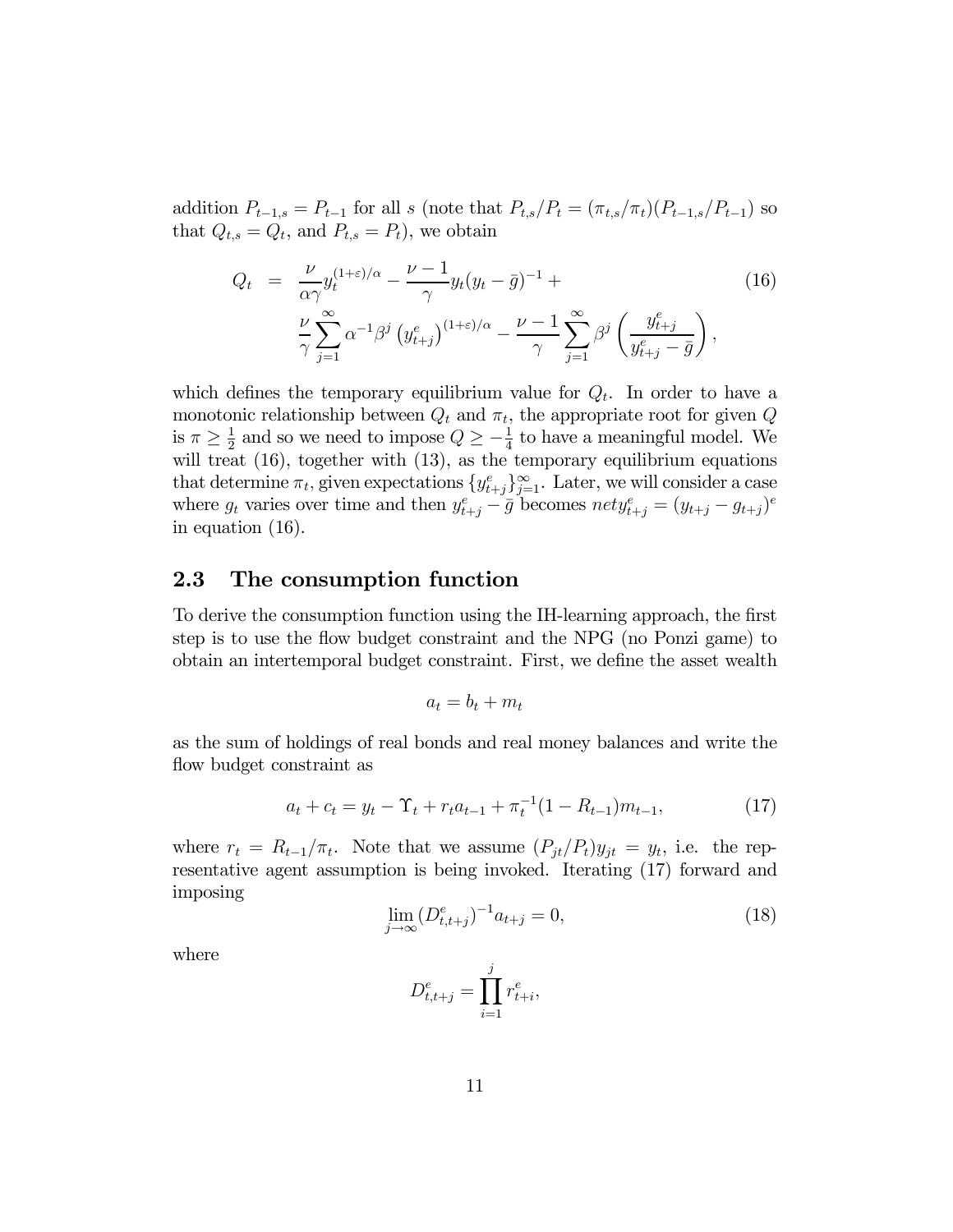with  $r_{t+j}^e = R_{t+j-1}/\pi_{t+j}^e$ , we obtain the life-time budget constraint of the household

$$
0 = r_t a_{t-1} + \Phi_t + \sum_{j=1}^{\infty} (D_{t,t+j}^e)^{-1} \Phi_{t+j}^e
$$
 (19)

$$
0 = r_t a_{t-1} + \phi_t - c_t + \sum_{j=1}^{\infty} (D_{t,t+j}^e)^{-1} (\phi_{t+j}^e - c_{t+j}^e), \tag{20}
$$

where

$$
\Phi_{t+j}^{e} = y_{t+j}^{e} - \Upsilon_{t+j}^{e} - c_{t+j}^{e} + (\pi_{t+j}^{e})^{-1} (1 - R_{t+j-1}^{e}) m_{t+j-1}^{e}, \text{ or } (21)
$$
\n
$$
\phi_{t+j}^{e} = \Phi_{t+j}^{e} + c_{t+j}^{e} = y_{t+j}^{e} - \Upsilon_{t+j}^{e} + (\pi_{t+j}^{e})^{-1} (1 - R_{t+j-1}^{e}) m_{t+j-1}^{e}.
$$

Here all expectations are formed in period  $t$ , which is indicated in the notation for  $D_{t,t+j}^e$  but is omitted from the other expectational variables.

From the consumer's perspective equation (18) is related to the transversality condition requiring the discounted value of assets  $a_t$  to go to 0 as  $t\rightarrow\infty$ . Some earlier papers (see Chapter 2.4 of Woodford (2003) and Benhabib, Schmitt-Grohe, and Uribe (2002)) explore commitments to combinations of fiscal and monetary policies that rule out paths that satisfy Euler equations but that do not converge to the targeted steady state as possible equilibria because they violate the consumers' transversality conditions. Our approach is different. We use fiscal policies involving government spending on goods and services to directly affect aggregate expenditures. In our adaptive learning context these policies generate inflation and interest rate trajectories that exclude paths where inflation falls below a specified threshold, and in particular they can avoid deflationary paths.

Returning to optimization of consumption we have

$$
c_t^{-1} = \beta r_{t+1}^e (c_{t+1}^e)^{-1}, \text{ where } r_{t+1}^e = R_t / \pi_{t+1}^e, \text{ and } \tag{22}
$$

under the assumption of a representative agents and identical expectations. The consumption Euler equation (22) implies the relations

$$
c_{t+j}^e = c_t \beta^j D_{t,t+j}^e,\tag{23}
$$

and we obtain

$$
c_t(1-\beta)^{-1} = r_t a_{t-1} + y_t - \Upsilon_t + \pi_t^{-1} (1 - R_{t-1}) m_{t-1} + \sum_{j=1}^{\infty} (D_{t,t+j}^e)^{-1} \phi_{t+j}^e.
$$
 (24)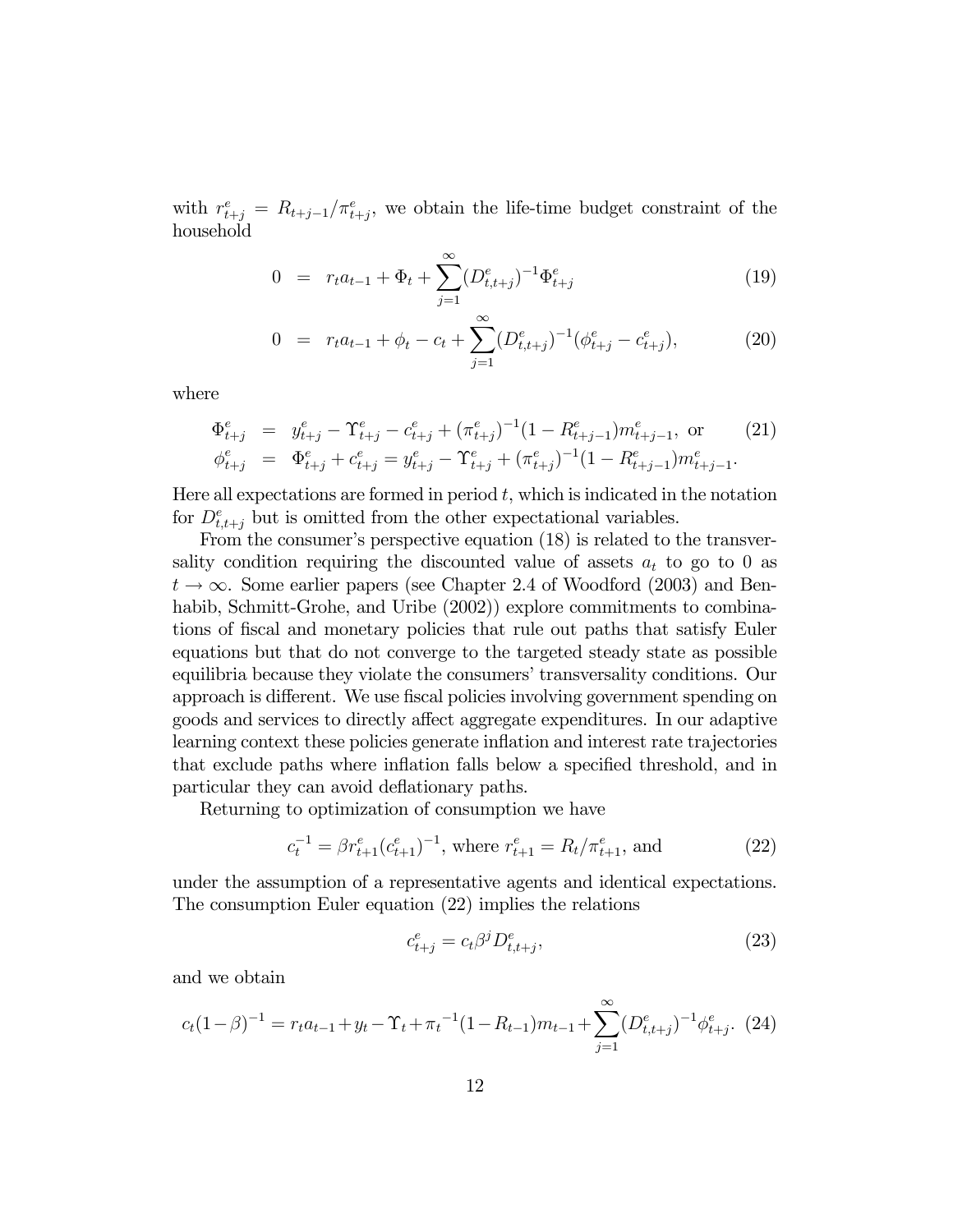As 
$$
\phi_{t+j}^e = y_{t+j}^e - \Upsilon_{t+j}^e + (\pi_{t+j}^e)^{-1} (1 - R_{t+j-1}^e) m_{t+j-1}^e
$$
, the final term in (24) is  
\n
$$
\sum_{j=1}^{\infty} (D_{t,t+j}^e)^{-1} (y_{t+j}^e - \Upsilon_{t+j}^e) + \sum_{j=1}^{\infty} (D_{t,t+j}^e)^{-1} (\pi_{t+j}^e)^{-1} (1 - R_{t+j-1}^e) m_{t+j-1}^e
$$

and using (12) with the representative agent assumption we have

$$
\sum_{j=1}^{\infty} (D_{t,t+j}^e)^{-1} (\pi_{t+j}^e)^{-1} (1 - R_{t+j-1}^e) m_{t+j-1}^e
$$
\n
$$
= \sum_{j=1}^{\infty} (D_{t,t+j}^e)^{-1} (\pi_{t+j}^e)^{-1} (-\chi \beta R_{t+j-1}^e c_{t+j-1}^e) = -\frac{\chi \beta}{1 - \beta} c_t
$$

and so

$$
c_t \frac{1 + \chi \beta}{1 - \beta} = r_t b_{t-1} + \frac{m_{t-1}}{\pi_t} + y_t - \Upsilon_t + \sum_{j=1}^{\infty} (D_{t,t+j}^e)^{-1} (y_{t+j}^e - \Upsilon_{t+j}^e).
$$

Finally, we invoke the flow budget identity  $b_t + m_t + \Upsilon_t - g_t = m_{t-1} \pi_t^{-1} + r_t b_{t-1}$ , see (4), and obtain the consumption function

$$
c_t \left[ \frac{1 + \chi \beta}{1 - \beta} - \chi \beta \frac{R_t}{R_t - 1} \right] = b_t + y_t - g_t + \sum_{j=1}^{\infty} (D_{t, t+j}^e)^{-1} (z_{t+j}^e), \tag{25}
$$

where  $z_{t+j}^e = y_{t+j}^e - \Upsilon_{t+j}^e$ .

The derivation of the consumption function (25) has assumed households that do not act in a Ricardian way, i.e. they do not impose the intertemporal budget constraint (IBC) of the government. We next turn to the case of Ricardian consumers.

### 2.4 The Case of Ricardian Consumers

For Ricardian consumers we modify the consumption function as in Evans and Honkapohja  $(2010).^{13}$  From  $(4)$  one has

$$
b_t + m_t + \Upsilon_t = g_t + m_{t-1}\pi_t^{-1} + r_t b_{t-1} \text{ or}
$$
  
\n
$$
b_t = \Delta_t + r_t b_{t-1} \text{ where}
$$
  
\n
$$
\Delta_t = g_t - \Upsilon_t - m_t + m_{t-1}\pi_t^{-1}.
$$

<sup>13</sup>Evans, Honkapohja, and Mitra (2012) state the assumptions under which Ricardian Equivalence holds along a path of temporary equilibria with learning if agents have an infinite decision horizon.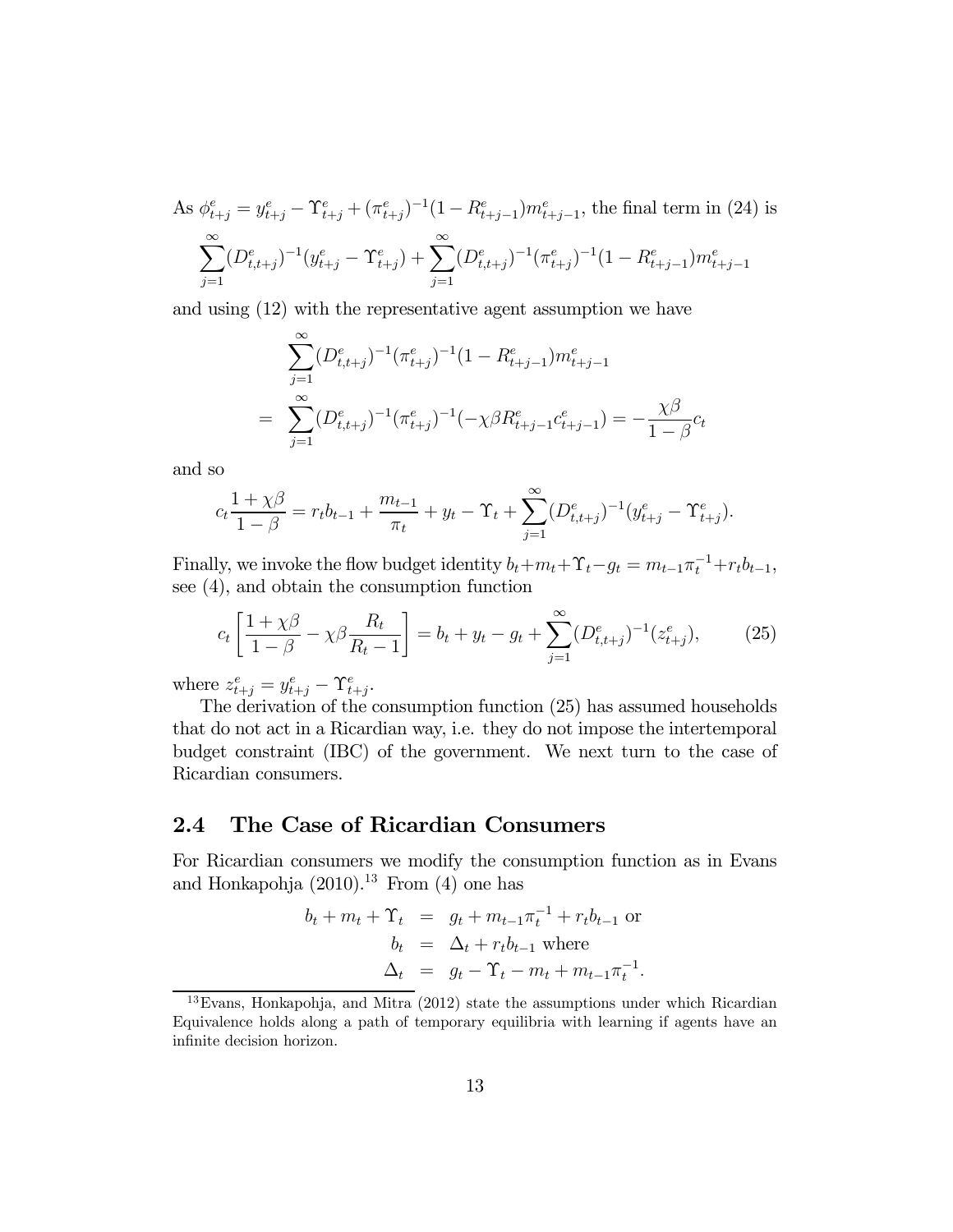By forward substitution, and assuming

$$
\lim_{T \to \infty} D_{t,t+T} b_{t+T} = 0,\tag{26}
$$

we get

$$
0 = r_t b_{t-1} + \Delta_t + \sum_{j=1}^{\infty} D_{t,t+j}^{-1} \Delta_{t+j}.
$$
 (27)

Note that  $\Delta_{t+j}$  is the primary government deficit in  $t+j$ , measured as government purchases less lump-sum taxes and less seigniorage. Under the Ricardian Equivalence assumption, we assume that agents at each time  $t$  expect this constraint to be satisfied, i.e.

$$
0 = r_t b_{t-1} + \Delta_t + \sum_{j=1}^{\infty} (D_{t,t+j}^e)^{-1} \Delta_{t+j}^e, \text{ where}
$$
  

$$
\Delta_{t+j}^e = g_{t+j}^e - \Upsilon_{t+j}^e - m_{t+j}^e + m_{t+j-1}^e (\pi_{t+j}^e)^{-1} \text{ for } j = 1, 2, 3, ....
$$

A Ricardian consumer assumes that (26) holds. His flow budget constraint (17) can be written as:

$$
b_t = r_t b_{t-1} + \psi_t, \text{ where}
$$
  

$$
\psi_t = y_t - \Upsilon_t - m_t - c_t + \pi_t^{-1} m_{t-1}
$$

The relevant transversality condition is now (26). Iterating forward and using (23) together with (26) yields the consumption function

$$
c_t = (1 - \beta) \left( y_t - g_t + \sum_{j=1}^{\infty} (D_{t,t+j}^e)^{-1} (nety_{t+j}^e) \right),
$$
 (28)

where  $nety_{t+j} = y_{t+j} - g_{t+j}$ . For more details see Evans and Honkapohja (2010).

# 3 Temporary Equilibrium and Learning

### 3.1 Equilibrium Conditions

We now come to the formulation of learning (see footnote 3 for general references on adaptive learning). In general, in adaptive learning it is assumed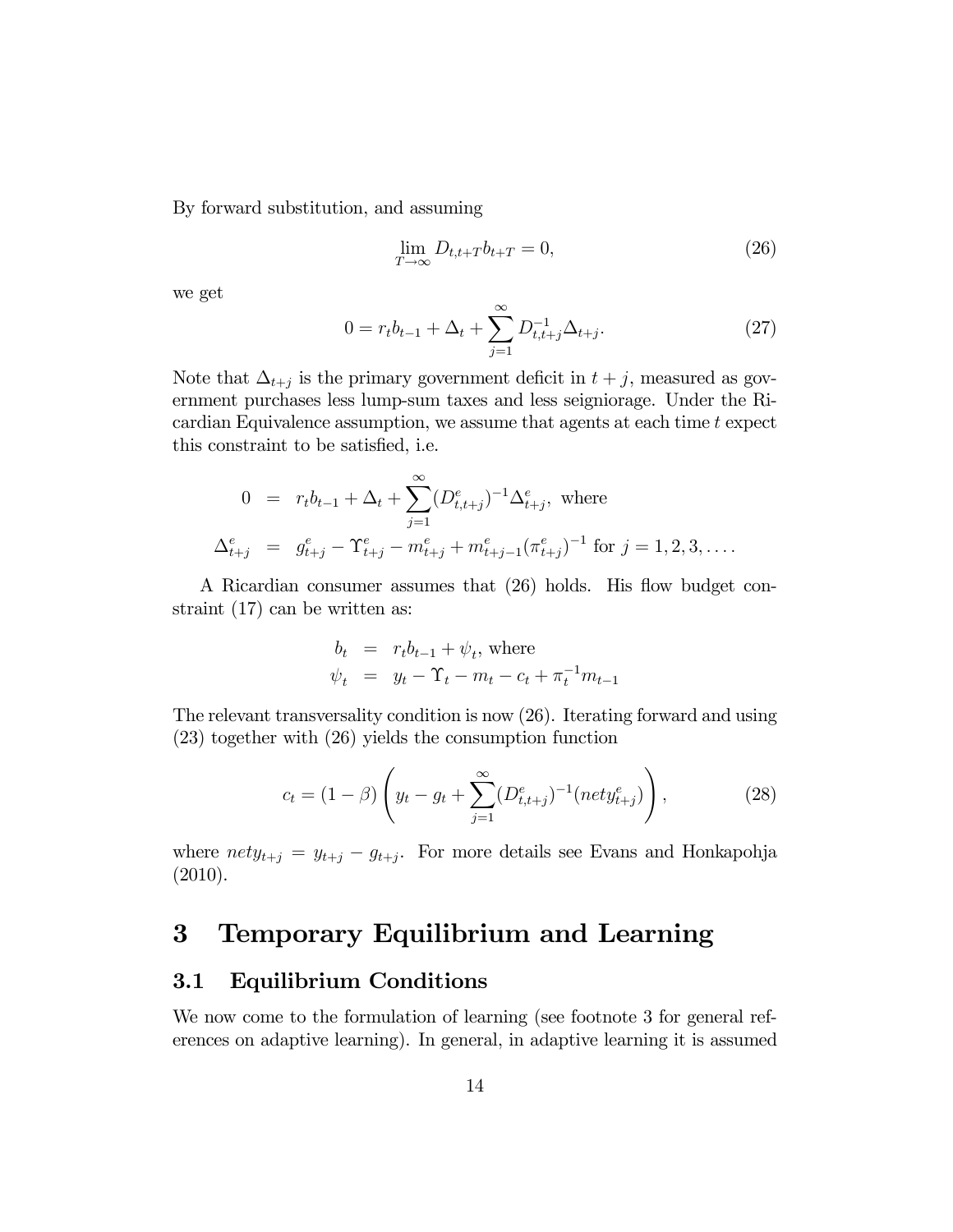that each agent has a model for perceived dynamics of state variables, also called the perceived law of motion (PLM), to make his forecasts of relevant variables. In each period the PLM parameters have been estimated using available data and the estimated model is used to compute forecasts. The PLM parameters are then re-estimated when new data becomes available in subsequent periods. A common formulation is to postulate that the PLM is a linear regression model where endogenous variables depend on intercepts, observed exogenous variables and possibly lags of endogenous variables. The estimation would then be based on least squares or related methods. The regression formulation cannot be applied here because there would asymptotic perfect multicollinearity in the current non-stochastic setting.<sup>14</sup> We therefore assume that agents form expectations using so-called steady state learning, which is formulated as follows.

Steady-state learning with point expectations is formalized as

$$
s_{t+j}^e = s_t^e \text{ for all } j \ge 1, \text{ and } s_t^e = s_{t-1}^e + \omega_t(s_{t-1} - s_{t-1}^e) \tag{29}
$$

for  $s = y, z, nety, \pi$ . Here  $\omega_t$  is called the "gain sequence," and measures the extent of adjustment of estimates to the most recent forecast error. In stochastic systems one often sets  $\omega_t = t^{-1}$  and this "decreasing gain" learning corresponds to least-squares updating. Also widely used is the case  $\omega_t = \omega$ , for  $0 < \omega \leq 1$ , called "constant gain" learning. In this case it is usually assumed that  $\omega$  is small. Stability of the steady states is examined below using the simple learning rules just described.

The temporary equilibrium equations with steady state learning are as follows. In presenting them we must distinguish between the cases of Ricardian and non-Ricardian consumers.

1. The aggregate demand relation. In the non-Ricardian case

$$
y_t = g_t + \frac{b_t + y_t - g_t + \sum_{j=1}^{\infty} (D_{t,t+j}^e)^{-1} z_t^e}{(1 - \beta)^{-1} (1 + \chi \beta) - \chi \beta [f(\pi_t^e, y_t^e)]^{-1} [1 + f(\pi_t^e, y_t^e)]}
$$
  
= 
$$
g_t + \frac{b_t + y_t - g_t + \pi_t^e [1 + f(\pi_t^e, y_t^e) - \pi_t^e]^{-1} z_t^e}{(1 - \beta)^{-1} (1 + \chi \beta) - \chi \beta [f(\pi_t^e, y_t^e)]^{-1} [1 + f(\pi_t^e, y_t^e)]}
$$
  
= 
$$
g_t + C(\pi_t^e, y_t^e, z_t^e, b_t, y_t), \qquad (30)
$$

<sup>14</sup>See Evans and Honkapohja (1998) or Section 7.2 of Evans and Honkapohja (2001) for discussions of learning in deterministic and stochastic models.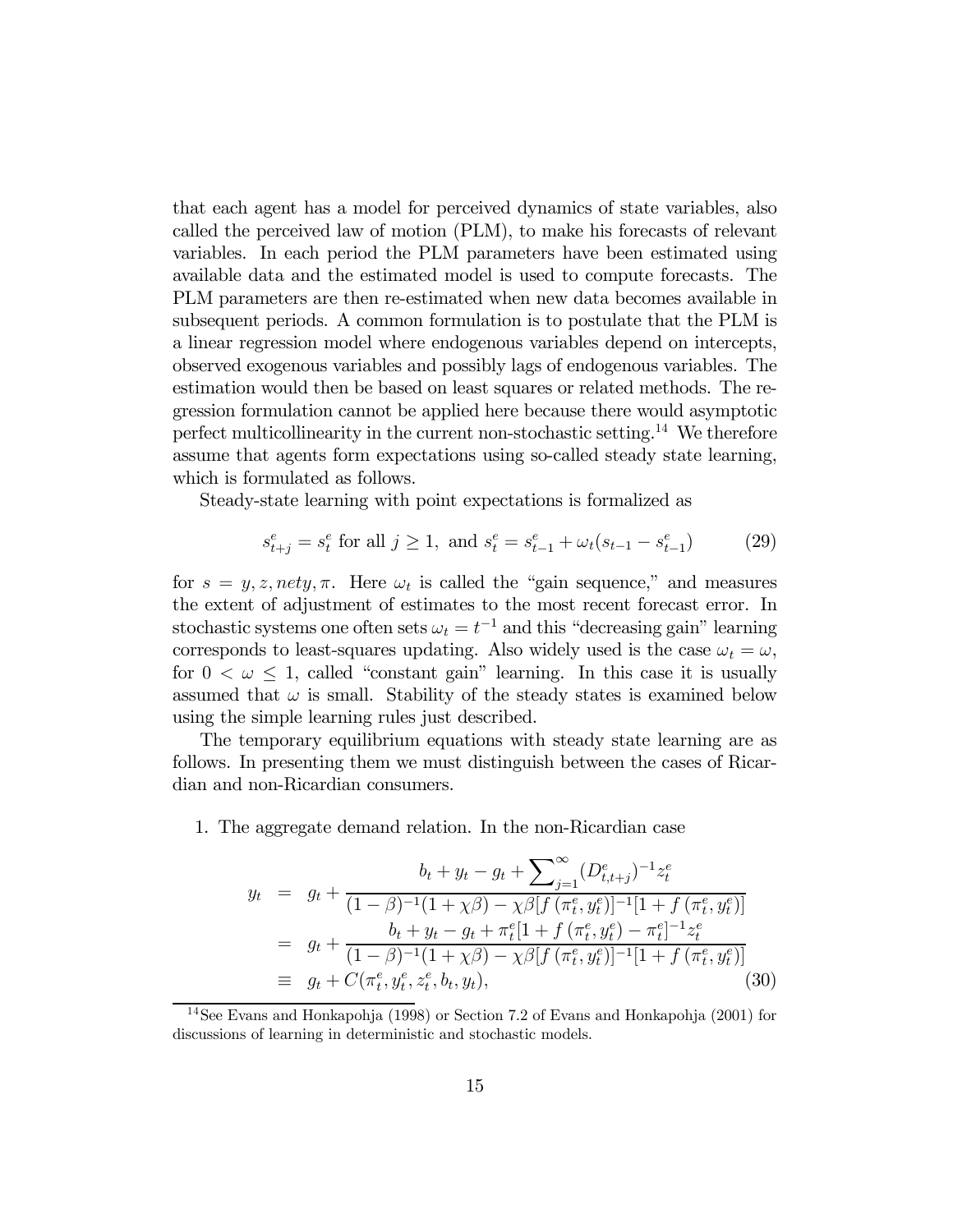where we have assumed that agents know the interest rate rule.

For the case of Ricardian consumers this equation is replaced by  $y_t =$  $g_t + c_t$ , where  $c_t$  is given by (28). This leads to equation (40), given in the next section.

2. The nonlinear Phillips curve

$$
\pi_t = Q^{-1}[\tilde{K}(y_t, y_{t+1}^e, y_{t+2}^e...)]
$$
\n
$$
\equiv Q^{-1}[K(y_t, y_t^e)]
$$
\n
$$
\equiv G_2(y_t, y_t^e),
$$
\n(31)

where

$$
Q(\pi_t) \equiv (\pi_t - 1) \pi_t \tag{32}
$$

$$
K(y_t, y_t^e) \equiv \frac{\nu}{\gamma} \left( \alpha^{-1} y_t^{(1+\varepsilon)/\alpha} - \left( 1 - \nu^{-1} \right) \frac{y_t}{(y_t - g_t)} \right) \tag{33}
$$

$$
+\frac{\nu}{\gamma}\left(\beta(1-\beta)^{-1}\left(\alpha^{-1}(y_t^e)^{(1+\varepsilon)/\alpha}-\left(1-\nu^{-1}\right)\frac{y_t^e}{nety_t^e}\right)\right),\,
$$

and where until Section 4 we assume that  $nety_t^e = y_t^e - \bar{g}$ .

3. Bond dynamics

$$
b_t + m_t = g - \Upsilon_t + \frac{R_{t-1}}{\pi_t} b_{t-1} + \frac{m_{t-1}}{\pi_t}.
$$
 (34)

4. Money demand

$$
m_t = \chi \beta \frac{R_t}{R_t - 1} c_t.
$$
\n(35)

5. Interest rate rule

$$
R_t = 1 + f\left(\pi_t^e, y_t^e\right).
$$

The state variables are  $b_{t-1}$ ,  $m_{t-1}$ , and  $R_{t-1}$ . The system in general has four expectational variables: output  $y_t^e$ , inflation  $\pi_t^e$ , income net of taxes  $z_t^e$ and net output  $\textit{nety}_t^e$ . In cases where government spending is constant we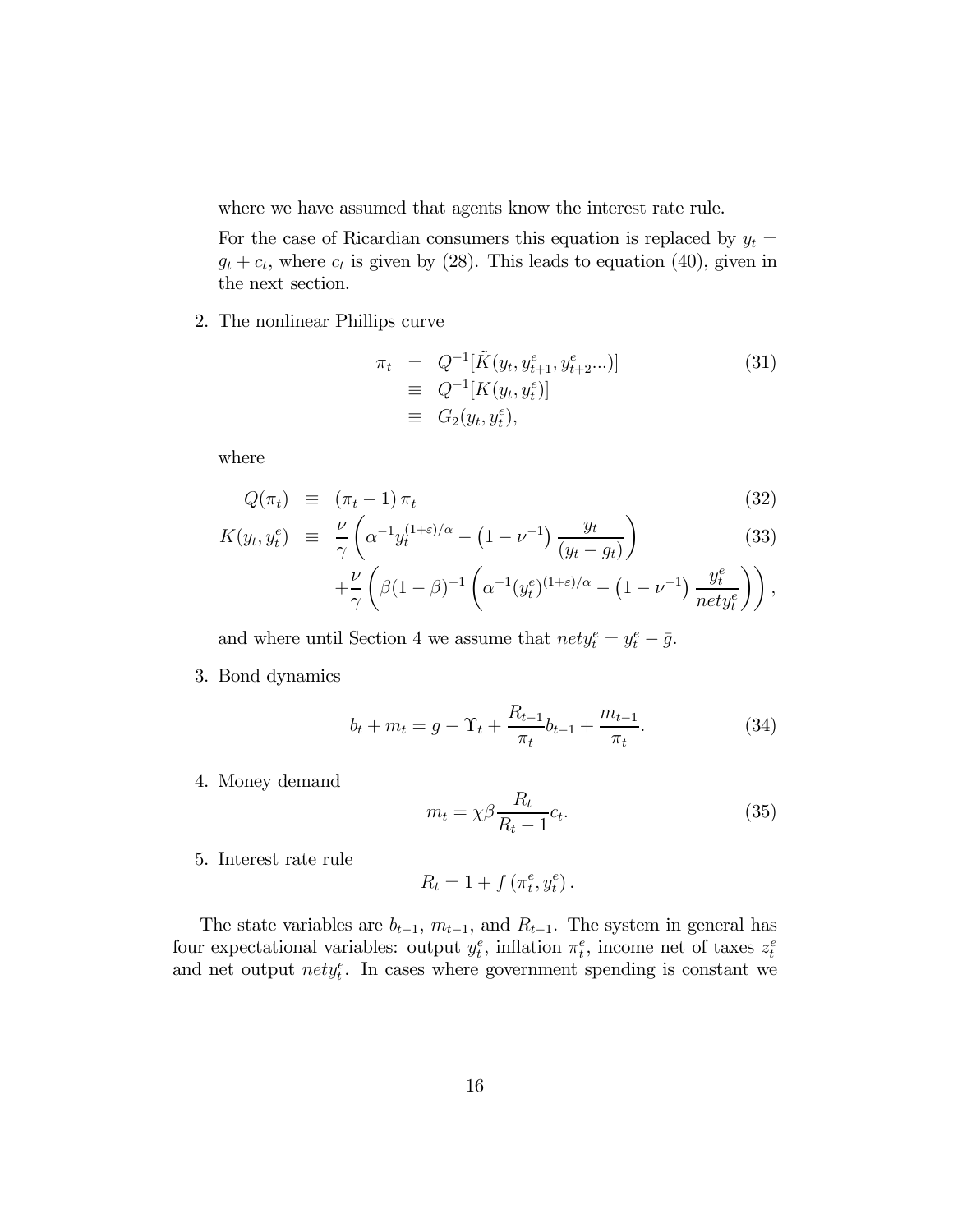have  $nety_t^e = y_t^e - \bar{g}$ , so that it is not necessary to introduce expectations of net output separately. The evolution of expectations is given by

$$
y_t^e = y_{t-1}^e + \omega(y_{t-1} - y_{t-1}^e) \tag{36}
$$

$$
\pi_t^e = \pi_{t-1}^e + \omega(\pi_{t-1} - \pi_{t-1}^e) \tag{37}
$$

$$
z_t^e = z_{t-1}^e + \omega(z_{t-1} - z_{t-1}^e) \tag{38}
$$

$$
nety_t^e = nety_{t-1}^e + \omega(nety_{t-1} - nety_{t-1}^e), \qquad (39)
$$

where equation (38) is used only in cases when the households are Non-Ricardian.

### 3.2 Dynamics under standard policies

#### 3.2.1 The case with Ricardian consumers

We now consider the case where government spending is constant  $g_t = \bar{g}$ . In this case we can assume that  $nety_{t+j}^e = z_{t+j}^e = y_{t+j}^e - \bar{g}$ . For simplicity, in this section we drop the dependence of the interest rate rule on expected output so that  $\phi_y = 0$  and  $R_t = 1 + f(\pi_t^e)$ . Using this and the steady-state learning assumption in (28), the market-clearing equation  $y_t = g_t + c_t$  gives the aggregate output equation

$$
y_t = \bar{g} + (\beta^{-1} - 1)(y_t^e - \bar{g}) \left( \frac{\pi_t^e}{1 + f(\pi_t^e) - \pi_t^e} \right)
$$
  

$$
\equiv G_1(y_t^e, \pi_t^e).
$$
 (40)

The temporary equilibrium is now given by the Phillips curve (31), the output equation with Ricardian consumption function (40) and the independent equation for the evolution of debt and money. Note that the Ricardian system just depends on expectations of output and inflation, so that the paths of inflation and output do not depend on the evolution of bonds and real balances. The (small gain) dynamics can therefore be described by the Estability differential equation using a two-dimensional phase diagram. (See e.g. Evans and Honkapohja (2001) for a discussion of E-stability.)

The E-stability differential equations are given by

$$
\frac{dy^e}{d\tau} = G_1(y^e, \pi^e) - y^e
$$
\n
$$
\frac{d\pi^e}{d\tau} = G_2(y^e, \pi^e) - \pi^e,
$$
\n(41)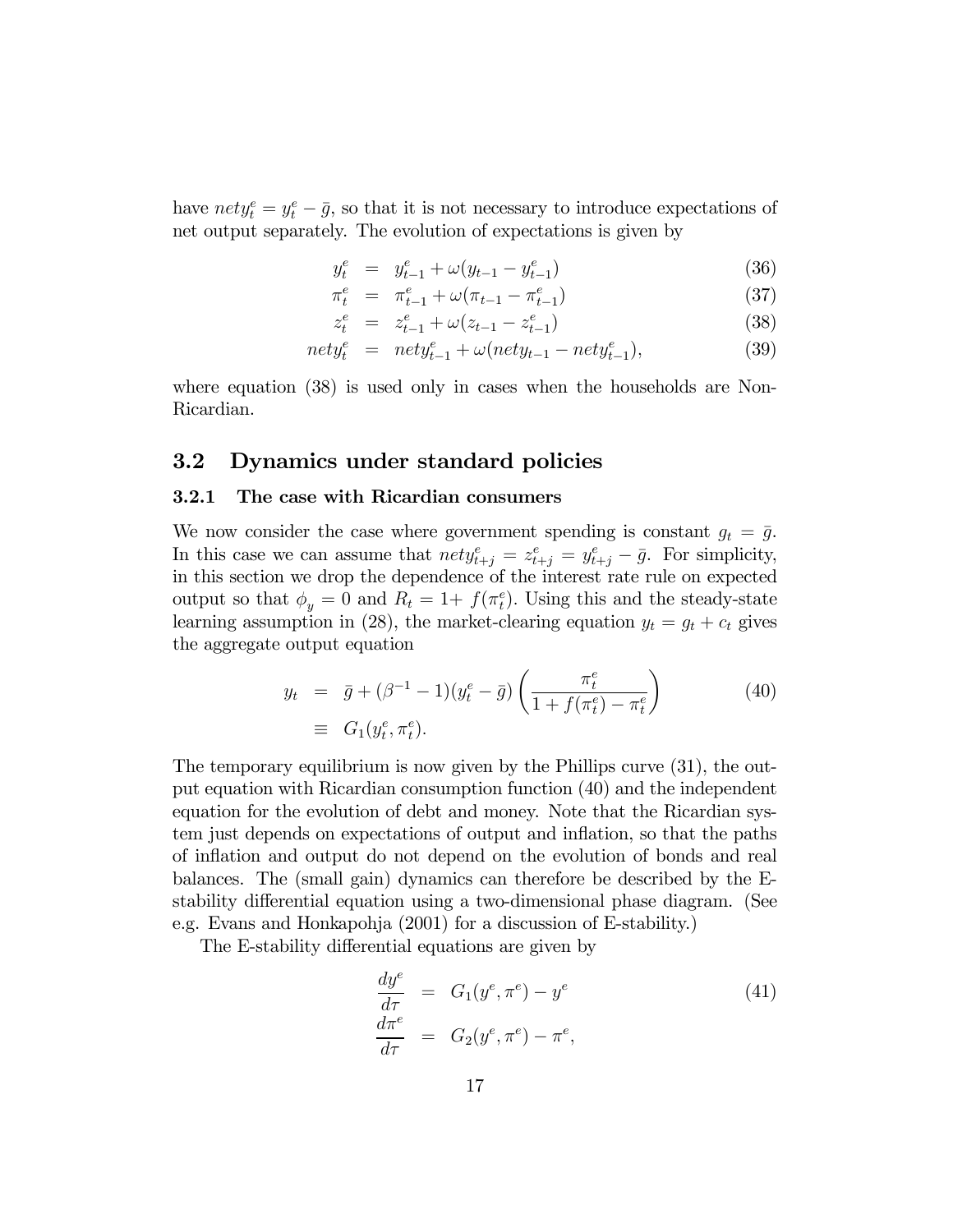where using (31) we define  $G_2(y^e, \pi^e) = G_2(G_1(y^e, \pi^e), y^e)$ . The steady state equations for  $h, c$  and  $\pi$  are

$$
c = h^{\alpha} - \bar{g},
$$

$$
-h^{1+\varepsilon} + \frac{\alpha \gamma}{\nu} (1 - \beta) (\pi - 1) \pi + \alpha \left( 1 - \frac{1}{\nu} \right) h^{\alpha} c^{-1} = 0
$$

$$
1 + f(\pi) = \beta^{-1} \pi.
$$

Steady states are defined by  $R = 1 + f(\pi)$  together with the the Fisher relationship  $R = \pi \beta^{-1}$ . For  $A > 1$  there are two steady states,  $(y^*, \pi^*)$  and  $(y_L, \pi_L)$  with  $\pi_L < \pi^*$ . Local E-stability results for the Ricardian case are given by Proposition 2 of Evans and Honkapohja (2010): the  $\pi^*$  steady state is locally stable under learning, while for small  $\gamma$ , the  $\pi_L$  steady state is locally unstable under learning, with the local learning dynamics taking the form of a saddle.<sup>15</sup>

One can also look at the global learning dynamics using a phase diagram of system (41). The dynamics in the phase diagram approximate the discrete real-time paths of steady state learning when the gain  $\omega$  is small. For typical parameter values the learning dynamics are shown below in Figure 1. The figure is constructed with the following parameter values  $A = 2.5$ ,  $\pi^* = 1.02$ ,  $\beta = 0.99, \alpha = 0.7, \gamma = 350, v = 21, \varepsilon = 1$ , and  $g = 0.2$ . While  $A = 1.5$  is the usual value for the interest rate rule in the literature, we choose  $A = 2.5$  to clearly separate the intended and unintended steady states in the numerical analysis (our results are robust to using  $A = 1.5$ ).

The calibrations of the target inflation rate  $\pi^*$ , the discount factor  $\beta$ , the labor share  $\alpha$ , and the approximate GDP share of government spending, g are standard. We set the labor supply elasticity  $\varepsilon = 1$ . To calibrate  $\gamma$ , we exploit the relation of the Rotemberg and the Calvo models of costly and sticky price adjustments via their reduced form implications for the linearized Phillips curve. As shown by Keen and Wang (2007), using our notation we can express  $\gamma = \frac{(\nu - 1)\phi}{(1 - \phi)(1 - \beta\phi)}$  where  $1 - \phi$  is the fraction of firms changing their price during the quarter. Following Basu and Fernald (1997) we calibrate  $\nu = 21$ , implying a conservatively estimated 5% markup. To calibrate  $\phi$  we use the estimate of Kehoe and Midrigan (2010), p. 8 for the frequency of

<sup>&</sup>lt;sup>15</sup> Instability of the low inflation steady state under learning and the divergent paths were earlier described in McCallum (2002), Eusepi (2007), and Evans, Guse, and Honkapohja (2008). Bullard and Cho (2005) show the possibility of "escape paths" toward the lowinflation outcome.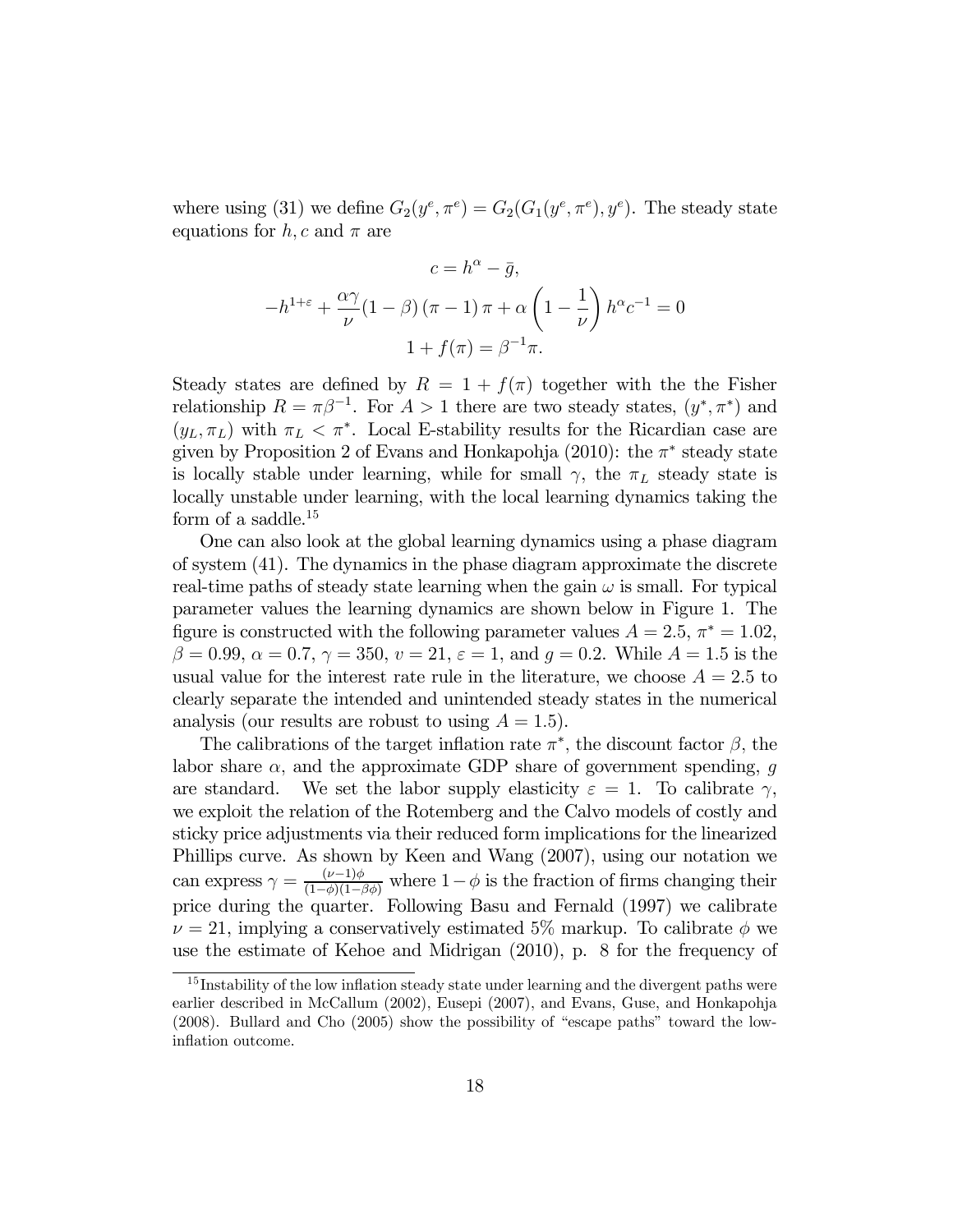regular price changes from BLS data, excluding temporary changes in price that quickly revert to their older trend level. Kehoe and Midrigan find this frequency to be 145 months or 48 quarters, implying that the percentage of firms not changing prices is during a quarter is  $\phi = 0.7916$ . Using the formula above we obtain  $\gamma \approx 350$  for our calibration. The literature contains a range of estimates for the value of  $\nu$  and  $\phi$  and thus one could have alternative calibrations to our model. Our qualitative results are robust to different calibrations.

We also assume that interest rate expectations  $r_{t+j}^e = R_{t+j-1}/\pi_{t+j}^e$  revert to the steady state value  $\beta^{-1}$  for  $j \geq T$ . This truncation is needed for technical reasons to prevent agents forecasting negative real interest rates indefinitely, which would imply unbounded consumption. For the long run, it is also plausible that consumers would make this assumption. In Figure 1 we use  $T = 28$ , which under a quarterly calibration corresponds to 7 years.<sup>16</sup>



Figure 1: Global learning dynamics — the Ricardian case.

The main features that stand out are, first, the local stability of the targeted steady state at  $(\pi^*, y^*) \approx (1.02, 0.9440)$ . There is in fact a "corridor" of stability" defined by a set of initial expectations that converge to the  $\pi^*$ steady state. (The term "corridor" is due to Leijonhufvud (1973).) This corridor is defined by the region enclosed within the stable manifold of the unintended steady state  $(y_L, \pi_L) \approx (0.9931, 0.9429)$ . The intuition for the local stability of the targeted steady state under learning is that if, say,  $(y^e, \pi^e)$ 

 $16$ This choice is roughly in line with data on the aftermath of financial crises. See Reinhart and Rogoff (2009).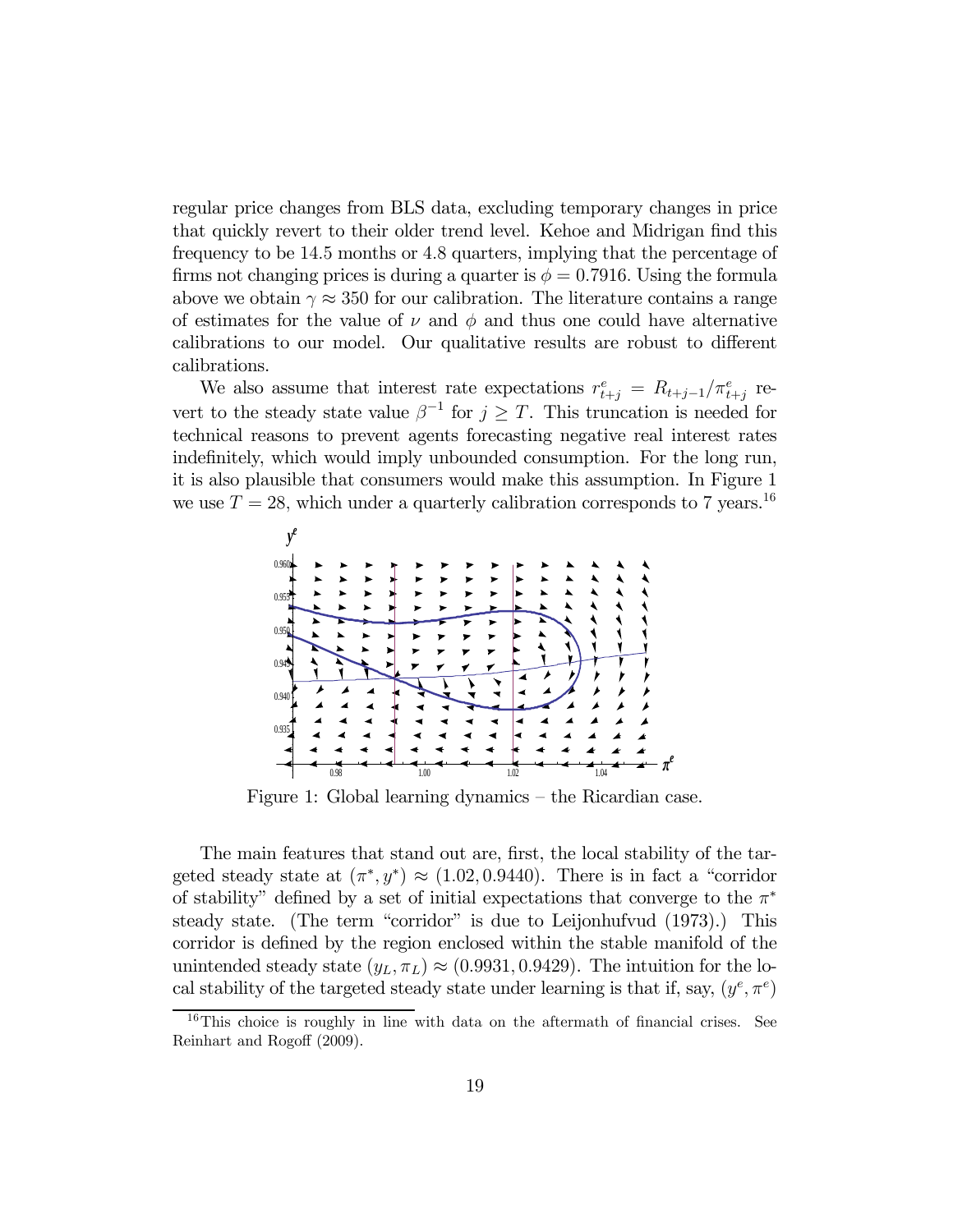is somewhat below steady-state values then the locally active Taylor rule reduces interest rates enough to reduce ex-ante real interest rates, stimulating output, which increases inflation. Under adaptive learning expectations will then be revised upward.

Second, we see that convergence to  $\pi^*$  is locally cyclical: when expectations differ from the intended steady state, the adjustment under normal policy, with adaptive learning, has gradually convergent cyclical dynamics.17 We will see that this phenomenon cannot eliminated by the fiscal policies that we consider. The extent of cycling does vary with alternative policies for avoiding deflation traps. However, the design of policies to minimize this cyclical dynamics is not our objective in the current paper. Third, it can be seen that there is a heteroclinic orbit connecting the  $\pi_L$  steady state with the  $\pi^*$  steady state.

Fourth, and most strikingly, we observe that for initial points outside the corridor of stability the trajectory of expectations is (at least eventually) led into a deflation trap in which  $(y^e, \pi^e)$  fall steadily over time. Along these paths we have falling actual output and inflation, intensifying as deflation sets in. The intuition for these paths is that if, say,  $(y^e, \pi^e)$  are somewhat below the low steady-state values  $(y_L, \pi_L)$ , then we are in the liquidity trap region near the ZLB in which there is negligible room to reduce nominal interest rates. However, the real rate is positive and indeed above  $\beta^{-1}$  due to the expected deflation. These high real interest rates, combined with low  $y^e$ , lead to low levels of aggregate demand and low output, and through the Phillips curve to actual inflation below expected inflation. Under adaptive learning expectations of inflation and output are revised further downward, preventing escape from the deflation trap.

Finally, note that even though the financial wealth of agents is getting very large over time along such a deflationary path, Ricardian agents do not respond by sufficiently increasing consumption, as they expect that this increase in wealth will be offset by future growth in taxes. Thus in the Ricardian case, wealth effects do not lead to an escape from the deflation trap.

<sup>&</sup>lt;sup>17</sup>We remark that under perfect foresight the adjustment paths would also typically be cyclical in response to a temporary fiscal stimulus.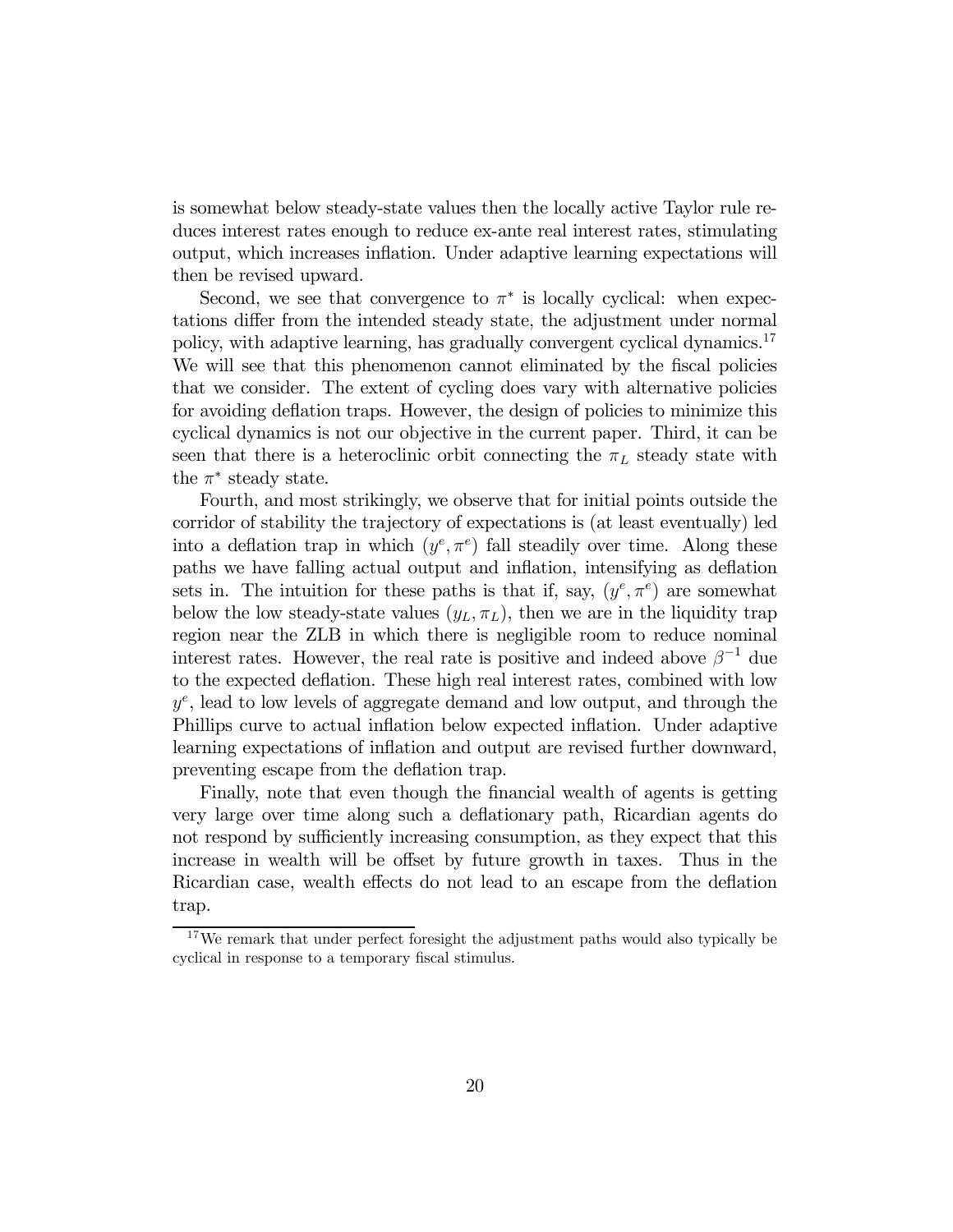#### 3.2.2 Wealth Effects and Non-Ricardian Consumers

We next consider Non-Ricardian consumers. A traditional argument against the liquidity trap dates back to Pigou (1943) and Patinkin (1965). In principle, wealth effects could prevent a deflation trap: if declining prices lead to higher perceived wealth, agents will increase their spending. This can be investigated numerically. Our simulations indicate that wealth effects can indeed stabilize the economy at  $\pi^*$ .

The dynamics under learning when consumers are not Ricardian are given in Section 3.1. These describe the temporary equilibrium, and the adjustment of expectations. Taken together they constitute the dynamic system that determines the real-time evolution of the economy. Because government bonds and real balances are state variables that affect consumption and output, expectations  $y^e, \pi^e$  are no longer sufficient statistics for the economy and it is now not possible to characterize the dynamics of the system using a phase diagram as in (41) and Figure 1. We therefore directly simulate the real-time dynamics of the system under learning.

To illustrate the possibility of wealth effects successfully leading the economy back to the targeted steady state we provide a numerical simulation. Assume that initial expectations are pessimistic, with  $\pi^{e}(0) = 0.9925$  and  $y^e(0) = 0.9425$ . These expectations are below the low inflation steady state values and therefore in the deflation trap region when households are Ricardian. In the case of non-Ricardian households the evolution of output and inflation also depends on wealth dynamics. We are interested in whether these wealth dynamics can lead the economy to the targeted steady state. We find that this indeed is possible, but that there is sensitivity to the tax policy parameters and to the initial wealth of the households.

In the non-Ricardian case we slightly change the interest-rate rule (9) to

$$
f(\pi, y) = \eta + (R^* - 1 - \eta) \left(\frac{\pi}{\pi^*}\right)^{AR^*/(R^*-1)} \left(\frac{y}{y^*}\right)^{\phi_y},
$$

for small  $\eta > 0$  so that  $R_t$  is bounded above  $1 + \eta$ . This prevents money demand from becoming unbounded for large deflation rates and low levels of output. This issue is irrelevant in the Ricardian case but is important in the non-Ricardian case because of perceived wealth effects. In the numerical examples we set  $\eta = 0.001$ , which corresponds to a floor on net interest rates of one-tenth of one percent.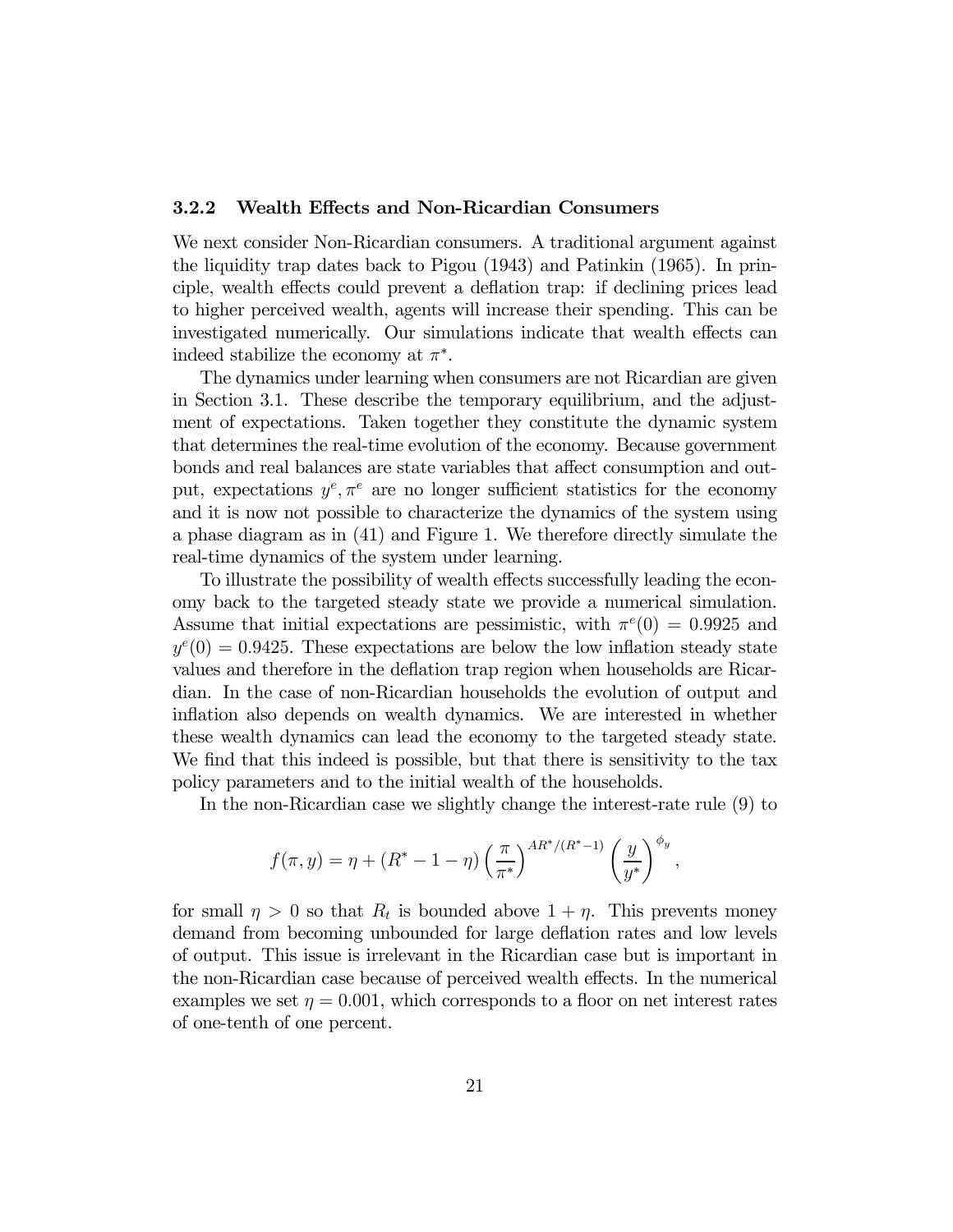As an illustration consider the tax function (5) with  $\kappa_0 = 0.05$  and  $\kappa =$  $\beta^{-1}-1+0.001$ , so that fiscal policy is passive in the sense of Leeper (1991).<sup>18</sup> We set  $\chi = 0.03$  to match the fraction of real balances to consumption in the targeted steady state (see (35)), and we set the gain parameter  $\omega = 0.01$ . The initial values of real balances and real bonds are  $m(0) = 0.75$  and  $b(0) = 0.77$ , which are close to the values of  $m$  and  $b$  at the targeted steady state for this tax function. Figure 2 illustrates the dynamics of inflation and output from this starting point.



Figure 2: Inflation, output dynamics with non-Ricardian consumers

Figure 2 shows actual inflation and output on horizontal and vertical axes, respectively. There is a wide clockwise cycle where inflation and output at first overshoot  $(\pi^*, y^*)$ , then spiral below  $(\pi_L, y_L)$  and finally follow a cyclical convergent path to  $(\pi^*, y^*)$ .<sup>19</sup> In this example wealth effects do lead to eventual convergence to the targeted steady state, in contrast to the divergent deflationary path that would arise with Ricardian consumers. However, the path in Figure 2 is highly cyclical, and has extended periods of low output and substantial deflation with big swings in inflation and output.

Convergence from pessimistic initial expectations to the targeted steady state appears to be generally robust to starting points for expectations and

<sup>&</sup>lt;sup>18</sup>The other parameters are set at their previous values. We also set  $\pi(0) = \pi^{e}(0)$  and  $y(0) = y^e(0)$ . The value of  $\phi_y = 50$  corresponds to the output coefficient of linearized Taylor rule of 1.5 at the intended steady state.

<sup>&</sup>lt;sup>19</sup>Time paths of  $m_t$  and  $b_t$  also asymptotically converge to their steady state values.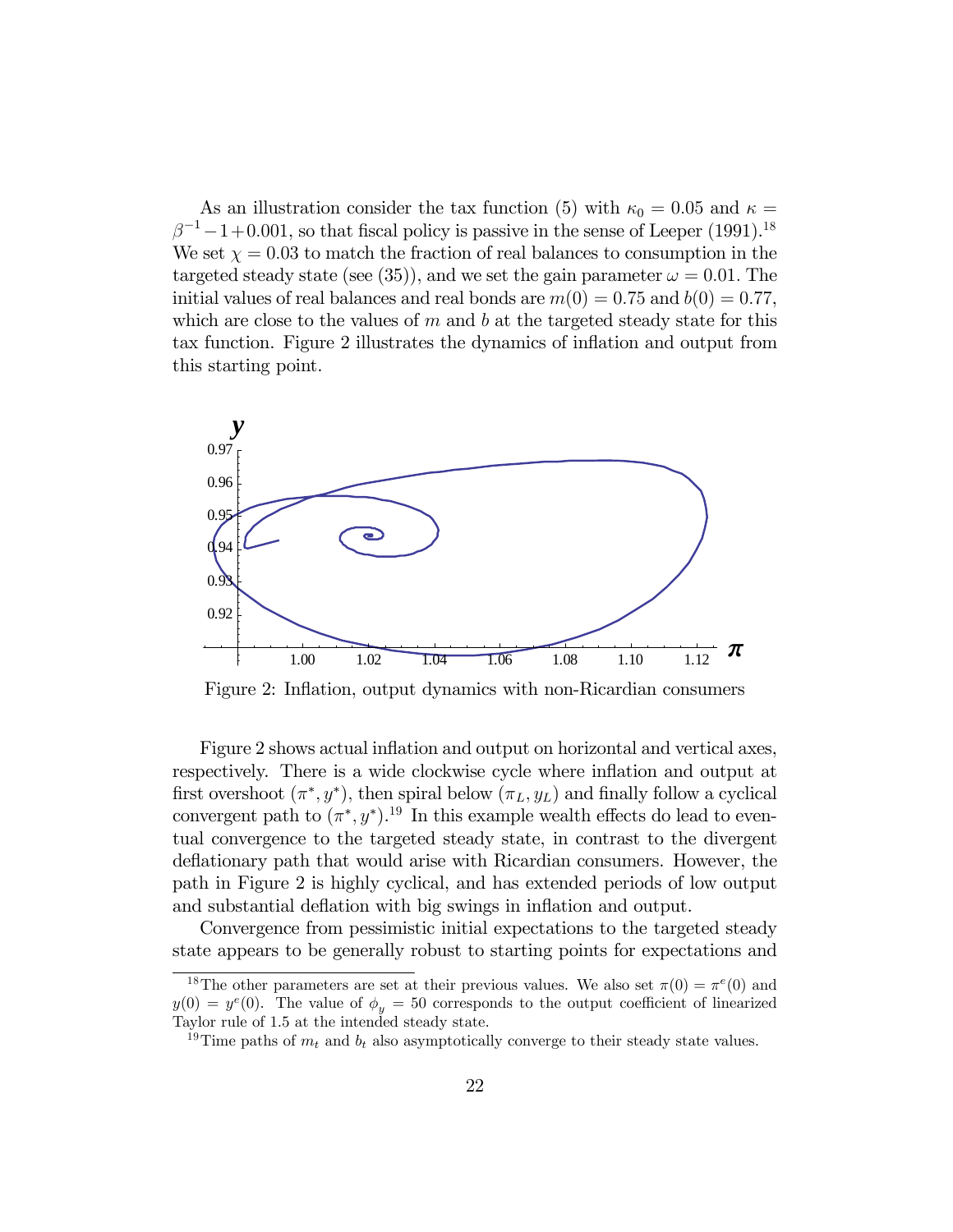initial real bonds and real balances.<sup>20</sup> This finding is, however, sensitive to the value of  $\kappa$ , in that if  $\kappa$  is decreased, for example to  $\kappa = \beta^{-1} - 1 - 0.001 \approx$ 0.0091, then the level of bonds eventually explodes. The reason is that now fiscal policy is active in the sense of Leeper (1991). At the unintended steady state monetary policy is passive and learning dynamics lead the economy towards the intended steady state where, however, both fiscal and monetary policies are active and financial wealth levels will diverge. This leads to instability under learning: the economy appears to move around the targeted steady state for a period but eventually bonds follow an explosive path and the economy diverges.<sup>21</sup>

From a policy perspective, we see that it is indeed possible for wealth effects to provide a mechanism for the economy to escape from a deflationary situation and to return eventually to the targeted steady state. However, this mechanism relies on consumers being non-Ricardian and on appropriate tax policy. Furthermore, the path back to the targeted steady state is cyclical with wide swings in inflation and output.

### 4 Fiscal Policies

We now examine the role of fiscal policy when large adverse expectation shocks make deflation traps and stagnation a serious risk.<sup>22</sup> We focus on changes in government purchases of goods and services, rather than tax changes with unchanged government spending, because in our set-up tax changes by themselves are neutral if households are Ricardian. In practice, tax changes financed by changes in government debt can have macroeconomic effects, e.g. if some households are liquidity constrained or are non-

<sup>&</sup>lt;sup>20</sup>For brevity, we omit the details. For initial  $m(0)$  and  $b(0)$  at levels that are very high, for example 15 times GDP or higher, we see an extended period of cycling aroung the low steady state before eventual convergence to the targeted steady state.

 $21$ These results are not surprising in view of the (flexible-price, short decision-horizon) results in Evans and Honkapohja (2005). In that paper under steady state learning there is convergence to  $\pi^*$  but with debt exploding under active fiscal policy. In the current paper with non-Ricardian households the explosive debt path eventually destabilizes inflation and output as well.

 $22$ Evans and Honkapohja (2010) show that for some points within the deflation trap region, even committing to zero net nominal interest rates forever may be insufficient for escaping the deflation trap.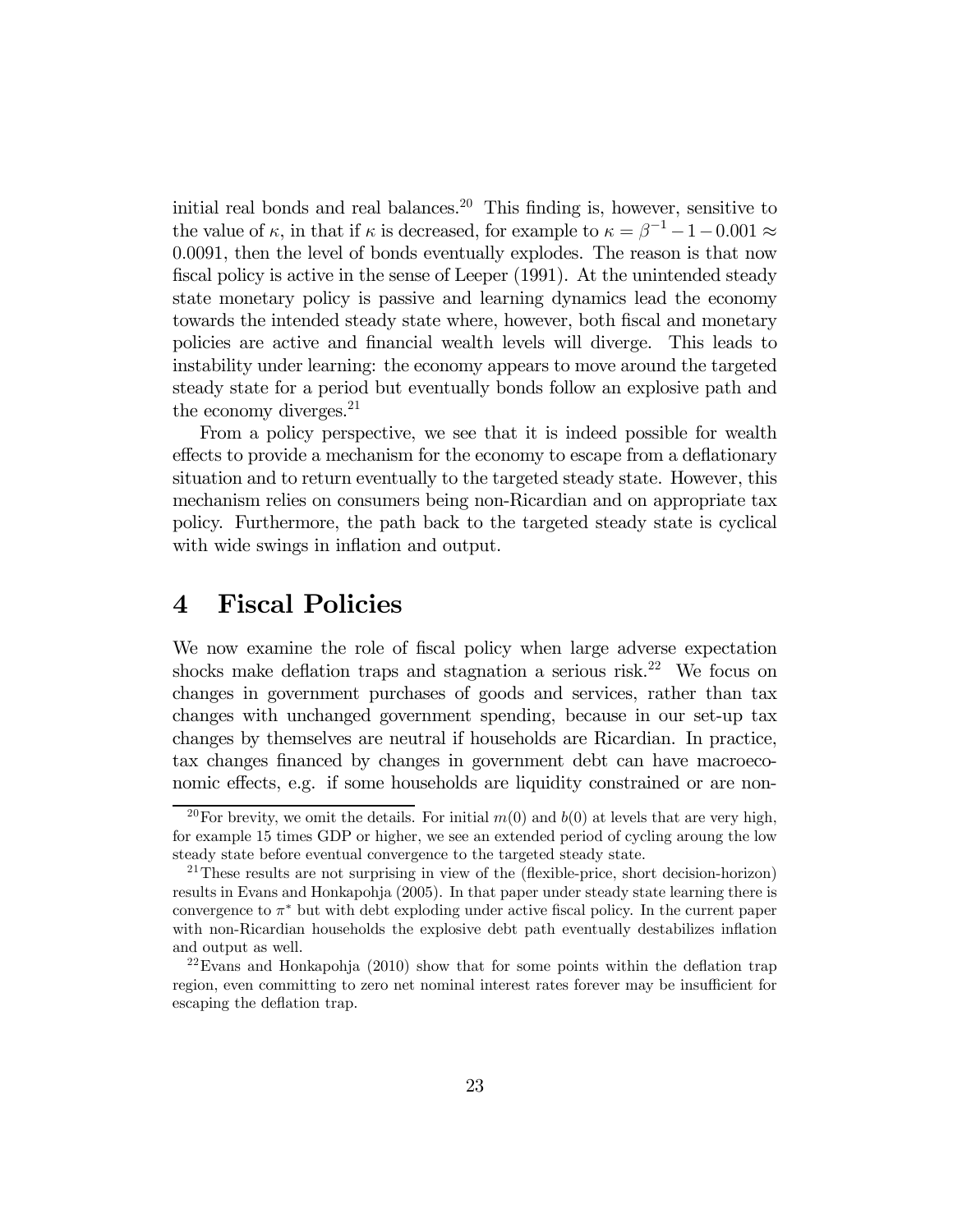Ricardian.23 However, our objective is to demonstrate that suitable fiscal rules, based on temporary increases in government spending, can prevent the economy from falling into or becoming stuck in the deflation trap and can return the economy to the targeted steady state even if tax changes by themselves are neutral. Therefore in this section we focus on Ricardian households. We will return to the case of non-Ricardian consumers in the next section.

### 4.1 Temporary Fiscal Stimulus

A traditional countercyclical policy for an economy facing deflation with declining or stagnant output is a fiscal stimulus taking the form of increased government expenditures above their normal levels for a finite time horizon, after which they revert back to lower levels. Analysis of this type of policy has not been done before when the economy is in a liquidity trap and the dynamics are assumed to evolve in accordance with adaptive learning.<sup>24</sup> We want to study the effectiveness of such a policy under the Ricardian assumption that the government remains solvent in the long run, and that consumers know and expect this. In this IH learning framework agents know the trajectory of government expenditures, including the date at which the expenditures will return to lower levels, and they incorporate this knowledge into their optimal consumption and pricing decisions. The consumption function, aggregate demand and the Phillips curve reflect these forward-looking expectations of the agents.

More explicitly, consider a simple case of anticipated changes in government policy. Suppose that there is an initial pessimistic expectations shock that has lowered  $\pi^e(0)$  and  $y^e(0)$  sufficiently so that the economy is in the deflation trap region. Under normal policy the economy will fail to return to the targeted steady state. We therefore consider fiscal policies in which there is a temporary increase in  $\bar{g}$  (from its initial steady state level  $\bar{g} = \bar{g}_1$ ), taking the form

$$
g_t = \begin{cases} \bar{g}_0 \text{ for } t = 0, ..., T_0 \\ \bar{g}_1 \text{ for } t = T_0 + 1, ... \end{cases}
$$

 $^{23}$  There is empirical evidence of positive impacts of tax reductions on aggregate output, see Romer and Romer (2010).

 $24$ Anticipated future policy changes are discussed in Evans, Honkapohja, and Mitra (2009) in the context of a Ramsey model with flexible prices and without money.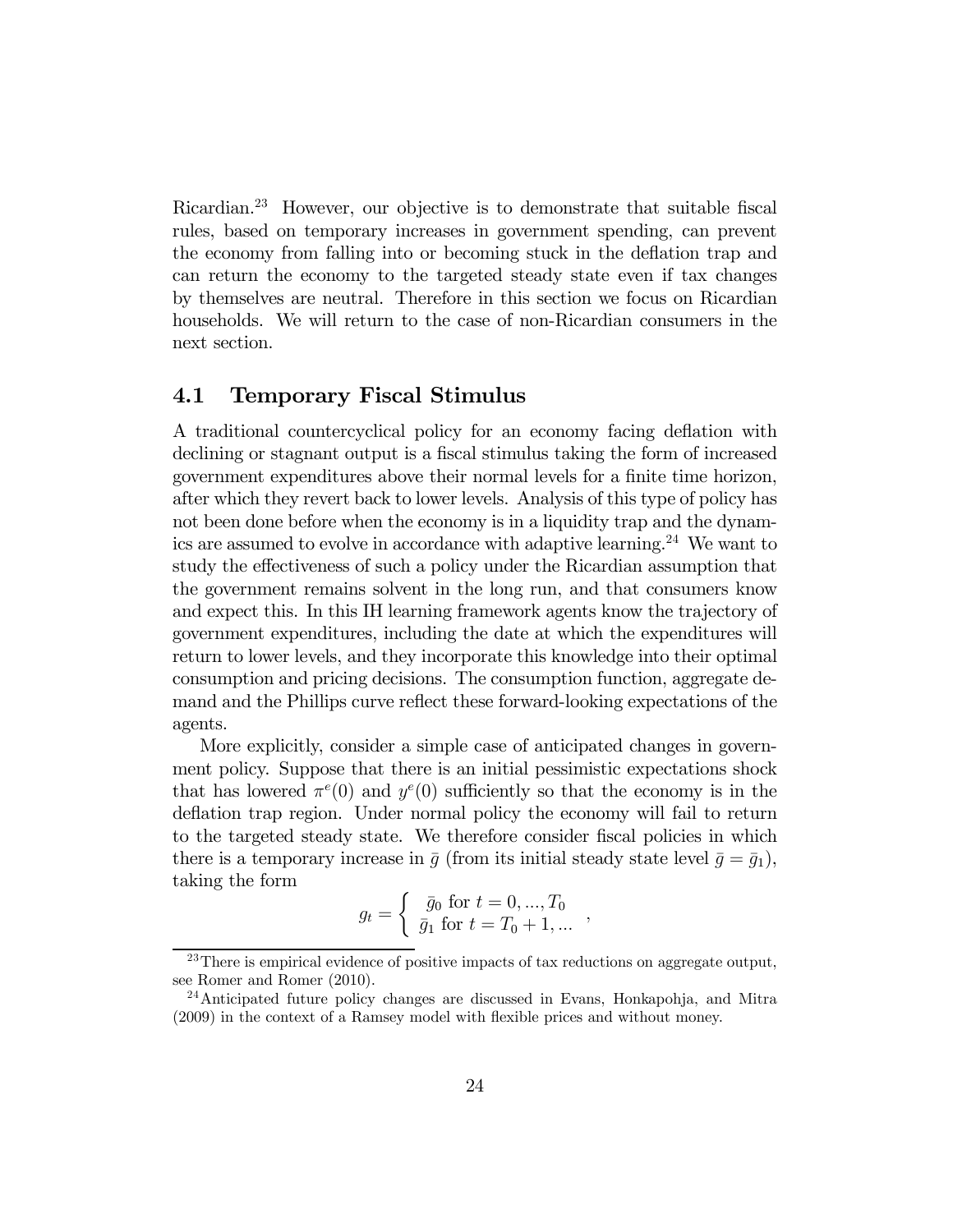where  $\bar{g}_0 > \bar{g}_1$ . Here we assume that the policy is announced and started at  $t = 0$  and it is credible. Agents understand that government spending will be continued at the higher level  $\bar{g}_0$  through period  $T_0$  and that it will be reduced to its previous level beginning at  $T_0 + 1$ .

For gross output agents are assumed to have expectations given by the simple adaptive rules described in Section 3. For net output, however, expectations are given by

$$
nety_j^e = \begin{cases} y_j^e - \bar{g}_0 \text{ for } j = t, ..., T_0 \\ y_j^e - \bar{g}_1 \text{ for } j = T_0 + 1, ... \end{cases}
$$
\n(42)

so that agents incorporate the known future path of government spending into their forecasts.

The variables  $nety_j^e$  that appear in the Phillips curve (16), and in the consumption function (28) are now defined according to (42). This requires evaluating the weighted sums of  $nety_j^e$  using the appropriate value of government expenditures for each  $j$ . The computations are straightforward, and the consumption function is now given by:

$$
c_t = (1 - \beta) \left( y_t - \bar{g}_0 + (y_t^e - \bar{g}_0) \frac{1 - (r_t^e)^{t - T_0}}{(r_t^e) - 1} + (y_t^e - \bar{g}_1) \frac{(r_t^e)^{t - T_0}}{(r_t^e) - 1} \right),
$$

where  $r_t^e$  and  $y_t^e$  are the time t forecasted (constant) value of future real interest rates and output.

For the interest rate rule (9) we set  $A = 2.5$  and  $\phi_y = 50$ , a calibration broadly consistent with the standard Taylor-rule parameters.



Figure 3:  $y$  and  $\pi$  under a fiscal stimulus.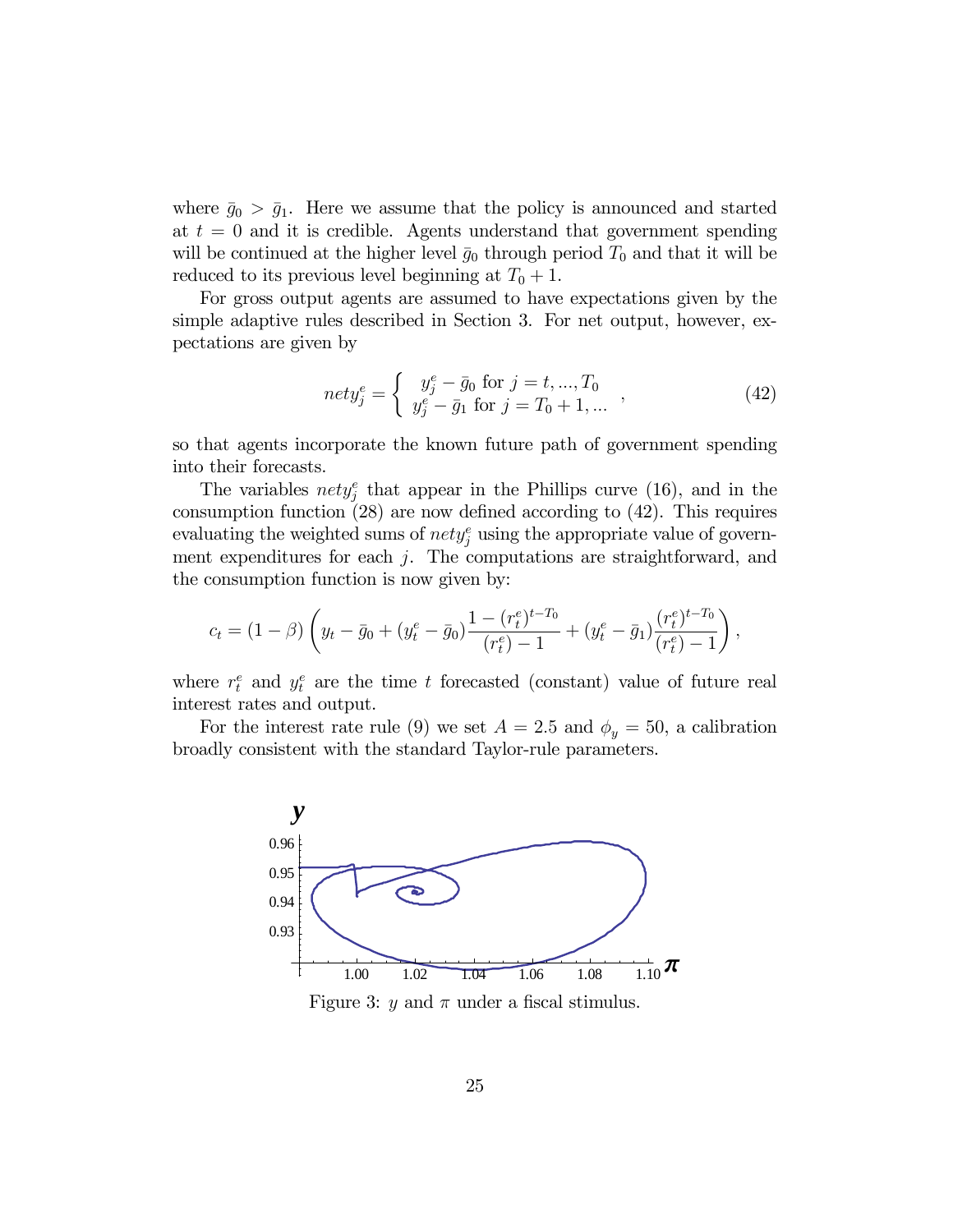Given a specific fiscal stimulus, we can proceed as in Section 2.4, except that we now report real-time dynamics based on the adaptive learning rules of Section 3. Figure 3 illustrates one example of the dynamics of output and inflation for  $T_0 = 6$ , and with  $\bar{g}_0 = 0.21$ ,  $\bar{g}_1 = 0.2$ . Thus there is a fiscal stimulus, taking the form of a 5% increase in government spending for six periods. We set initial expectations at  $y^{e}[0] = 0.9425$  and  $\pi^{e}[0] = 0.993$ . These are in the deflation trap region, and without the fiscal stimulus there would be falling inflation and output (compare to the steady state values at the end of Section 3.2.1). Under the fiscal stimulus the economy instead converges to the intended steady state, though after a wide swing that takes inflation well above the intended steady state. As noted in connection with Figure 1, under normal policy the convergence dynamics inside the corridor of stability are inherently cyclical. This feature also appears after the end of the temporary stimulus, when expectations overshoot the values of the targeted steady state.

An important feature of the policy is that the length of the temporary fiscal stimulus is crucial for its efficacy. For example, if, holding  $\bar{g}_0 = 0.21$ ,  $\bar{g}_1 = 0.2$ , we set  $T_0 = 1, 2 \text{ or } T_0 \geq 37$  then the fiscal stimulus does not enable the economy to return to the targeted steady state. In fact, the size of the stimulus and the degree of pessimism of expectations also matter for the efficacy of fiscal stimulus. We now examine this more systematically.<sup>25</sup>

We consider four different degrees of pessimism of expectations as follows: **Mild:**  $\pi^e = 0.993$  and  $y^e = 0.9425$ .

**Large:**  $\pi^e = 0.991$  and  $y^e = 0.9425$ 

**Severe:**  $\pi^e = 0.985$  and  $y^e = 0.9425$ 

**Extreme:**  $\pi^e = 0.985$  and  $y^e = 0.9$ .

We find that a temporary fiscal stimulus always works for a range of government spending  $\bar{g}_0$  and length of stimulus  $T_0$ . For  $T_0 = 1$ , a temporary fiscal stimulus works for sufficiently large  $\bar{g}_0$ . Often, increasing length of stimulus  $T_0$  somewhat allows the use of a smaller value of  $\bar{g}_0$  to achieve convergence to the intended steady state.

Some specific results are as follows: **Mild pessimism:**  $\bar{g}_0 = 0.205$  yields desired convergence for stimulus of

 $^{25}$ Also the parameter  $T$  describing statistical forecasting horizon affects the quantitative results. Through period  $t + T$  agents use their forecasts  $\pi^{e}(t)$ , whereas after  $t + T$ , they assume that the real interest rate has reverted to normal and set  $r_{t+j}^e(t) = \beta^{-1}$  for  $j > T$ . As indicated earlier, we set  $T = 28$ , i.e. agents think it will take 7 years for real interest rates to return to normal steady state.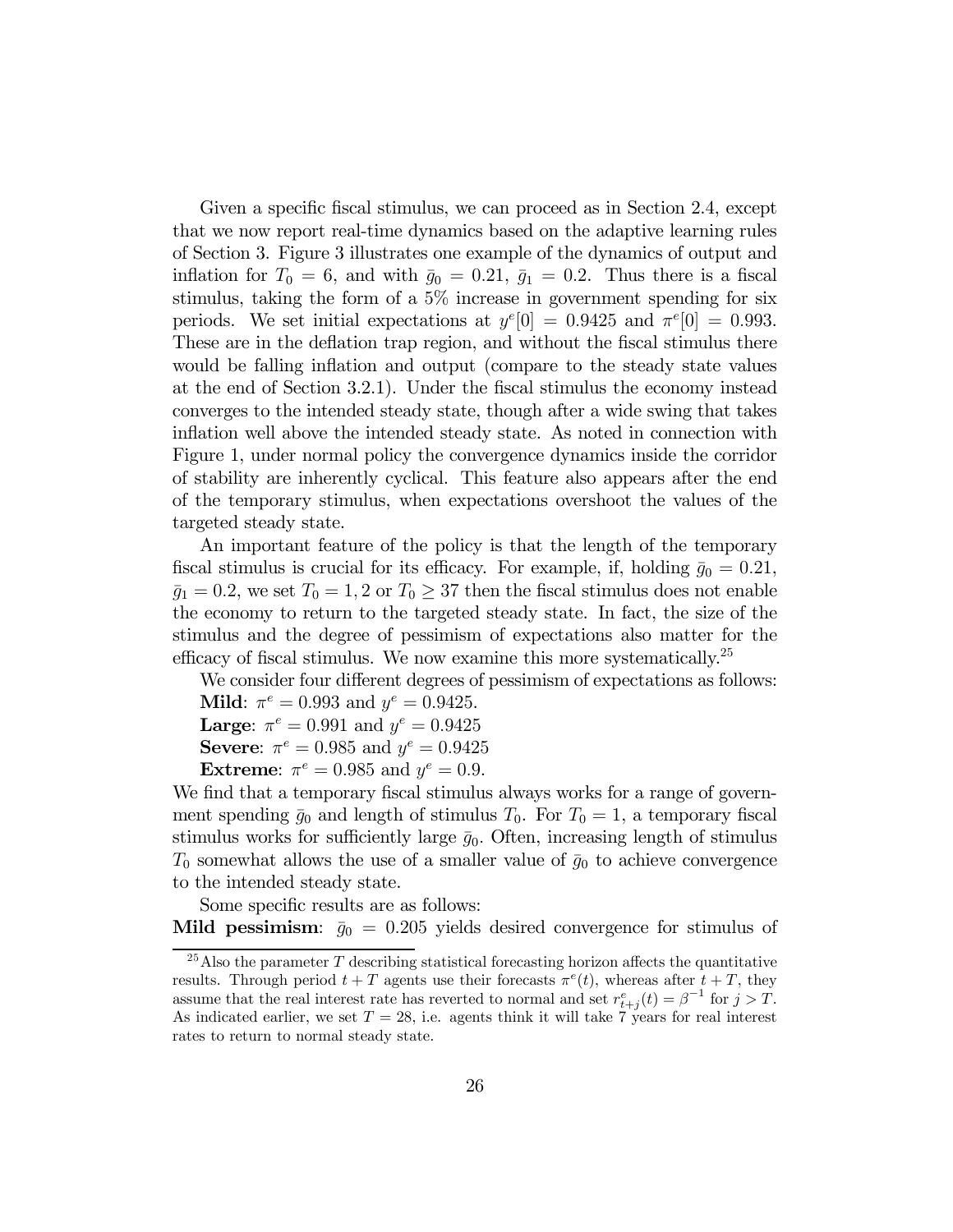length  $T_0 = 11, \ldots, 22$ , while with this  $g_0$ , the policy fails if  $T_0$  is outside this range. A smaller value of  $\bar{g}_0 = 0.204$  is never effective while  $\bar{g}_0 = .25$  makes the  $T_0$  range larger.

**Large pessimism:** A large value of spending  $\bar{g}_0 = 0.25$  delivers desired convergence for  $T_0 = 1, \ldots, 37$ . A smaller value  $\bar{g}_0 = 0.21$  fails.

Severe pessimism: With  $T_0 = 1$ ,  $\bar{g}_0 = 0.34$  is effective.

Extreme pessimism: With  $T_0 = 5$ ,  $\bar{g}_0 = 0.8$  is effective.

Thus, the fiscal stimulus must be adequate in size and length to push the economy out of the deflation trap region. The intuition for these results is that the demand stimulus from a temporary increase in  $q$  outweighs the partially offsetting reduced consumption from the higher present value of taxes, which for Ricardian households equals the present value of government spending. A *permanent* increase in  $\bar{g}$  in this set-up does not lift the economy out of the deflation trap, because the permanently higher taxes exactly offset the increase in government spending. In contrast, a large enough increase in government spending for a limited period will add enough stimulus to lead the economy back to the targeted steady state. We note that the tax rule (5) implies that the long-run debt to GDP ratio is unaffected by the temporary stimulus.

### 4.2 Fiscal Austerity

Perhaps surprisingly, it turns out that a carefully designed restrictive fiscal policy can in certain cases lift the economy out of the liquidity trap, provided it is applied for a sufficient long period of time. We now examine this possibility for the different degrees of pessimism of expectations.<sup>26</sup> The results for the different degrees of pessimism are as follows:

Mild pessimism: cutting government spending to  $\bar{g}_0 = 0.19$  is effective in moving the economy out of the deflation trap when the length of the policy is in the range  $T_0 \geq 33$  but this policy fails for smaller values of  $T_0$ .<sup>27</sup> A more severe policy  $\bar{g}_0 = 0.15$  is effective also for  $T_0 \geq 28$ .

**Large pessimism**:  $\bar{g}_0 = 0.19$  is effective for length  $T_0 \ge 67$ .

<sup>&</sup>lt;sup>26</sup>In this section the forecasting horizon is set at  $T = 60$ . For shorter horizons, for example for  $T = 28$ , fiscal austerity seems to be ineffective. On the other hand, temporary fiscal stimuli continue to be effective for large values of  $T$ .

<sup>&</sup>lt;sup>27</sup>We note that if  $\bar{g}_0 = 0.19$  and  $T_0 = 50$  the policy induces fairly large fluctuations in output and inflation compared to a corresponding case of stimulus shown in Figure 3. The ranges of fluctuations are  $y \in (0.886, 0.990)$  and  $\pi \in (0.986, 1.142)$ .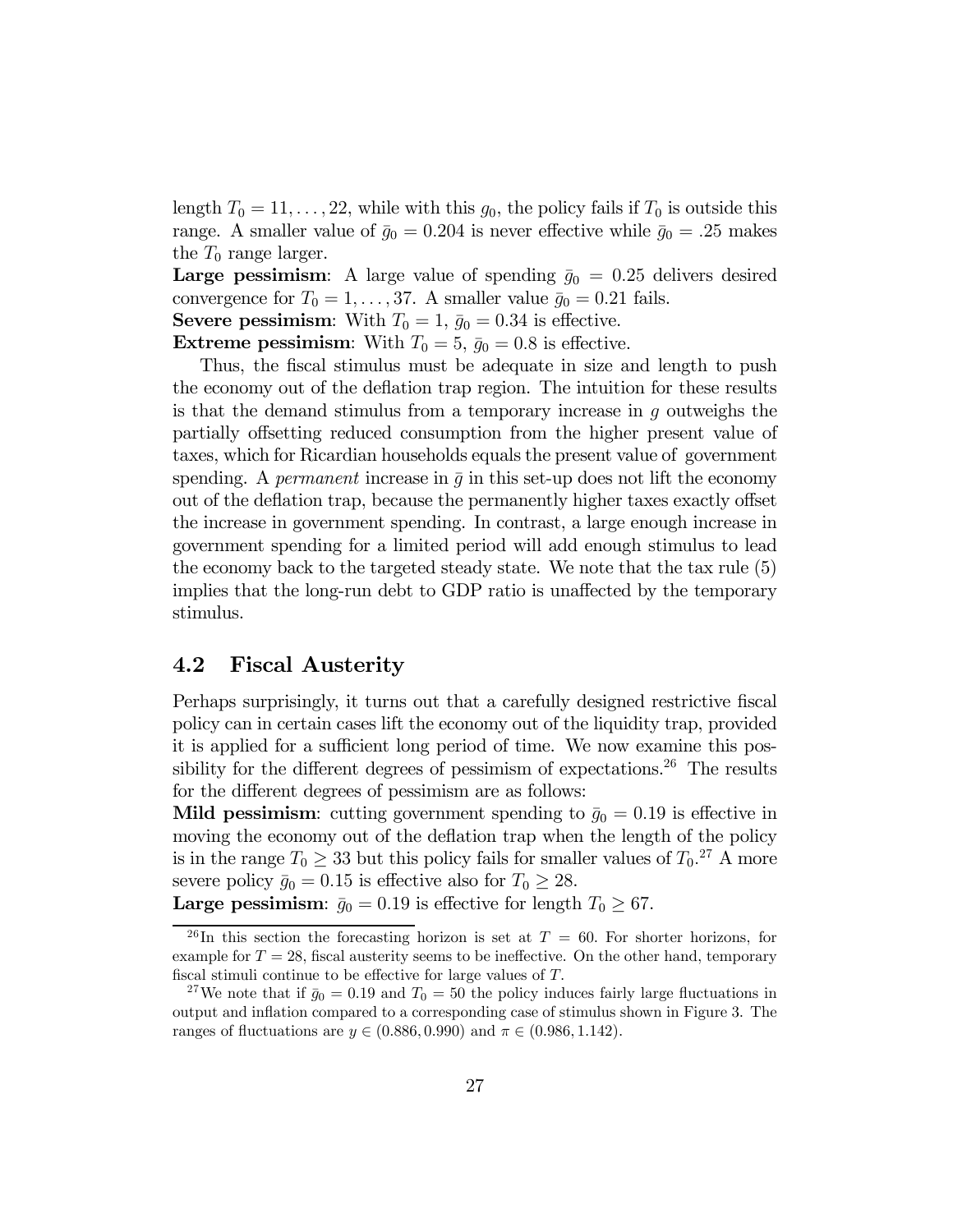Severe pessimism:  $\bar{g}_0 = 0.15$  is effective for length  $T_0 \ge 100$ . Extreme pessimism: Fiscal austerity is never effective.

In terms of the length of policy  $T_0$ , stimulus and austerity policies have an interesting contrast. The efficacy of the former requires a limited duration whereas a very long period of the latter is necessary. In all our examples the efficacy of stimulus policies imply that the austerity policies of same absolute magnitude and duration are not effective and vice versa. However, there are also cases for which neither policy is effective for certain intermediate durations. As an example consider the stimulus policy  $\bar{g}_0 = 0.25$  under mild pessimism for a forecasting horizon  $T = 60$ . A stimulus policy with  $T_0 \geq 25$ is ineffective in lifting the economy out of the deflation trap as is an austerity policy of  $\bar{g}_0 = 0.15$  for  $T_0 < 28$ .

In general, efficacy of austerity policies is more sensitive to the degree of pessimism of expectations as suggested by the following subtle intuition. If the economy is in a region in which the ex-ante real interest rate factor is less than  $\beta^{-1}$  then the consumption function dictates an increase in consumption flow, stemming from a fixed permanent decrease in taxes, that is larger than the decrease in g. The present value is the same when measured by  $r^e$ , but because  $r^e < \beta^{-1}$ , households will substitute toward current consumption. Formally consider a permanent change in government spending to  $\bar{g}_0 < \bar{g}_1$ . Then actual output, for given expectations, is given by

$$
y_t = \bar{g}_0 + (\beta^{-1} - 1)(y_t^e - \bar{g}_0)/(r_t^e - 1) > \bar{g}_1 + (\beta^{-1} - 1)(y_t^e - \bar{g}_1)/(r_t^e - 1),
$$

provided  $\beta^{-1} > r_t^e$ . This effect only holds for a range of  $\pi^e$  in which monetary policy delivers a low  $r^e$ . For larger deflation rates, however, i.e.  $\pi^e < 0.985$ , this policy cannot work for initial expectations in which  $\pi^e(t)$  falls over time under normal policy. Thus for sufficiently pessimistic initial expectations we would expect permanent or very long cuts in government spending to fail as a policy that takes the economy to a steady state.

The above analysis also implies that under adaptive learning, whether households are Ricardian or not, a fiscal stimulus can give rise to a "fiscal multiplier" that is quite different from the multiplier under a policy of fiscal austerity, depending on the magnitude and duration of the policy and on the initial expectations. This suggests that in an adaptive learning context, results of empirical studies of the fiscal multiplier will be sensitive to initial expectations and to the duration and magnitude of policies.

In this section we have seen that the success of the temporary fiscal policy in general depends on fine tuning the magnitude, direction and duration of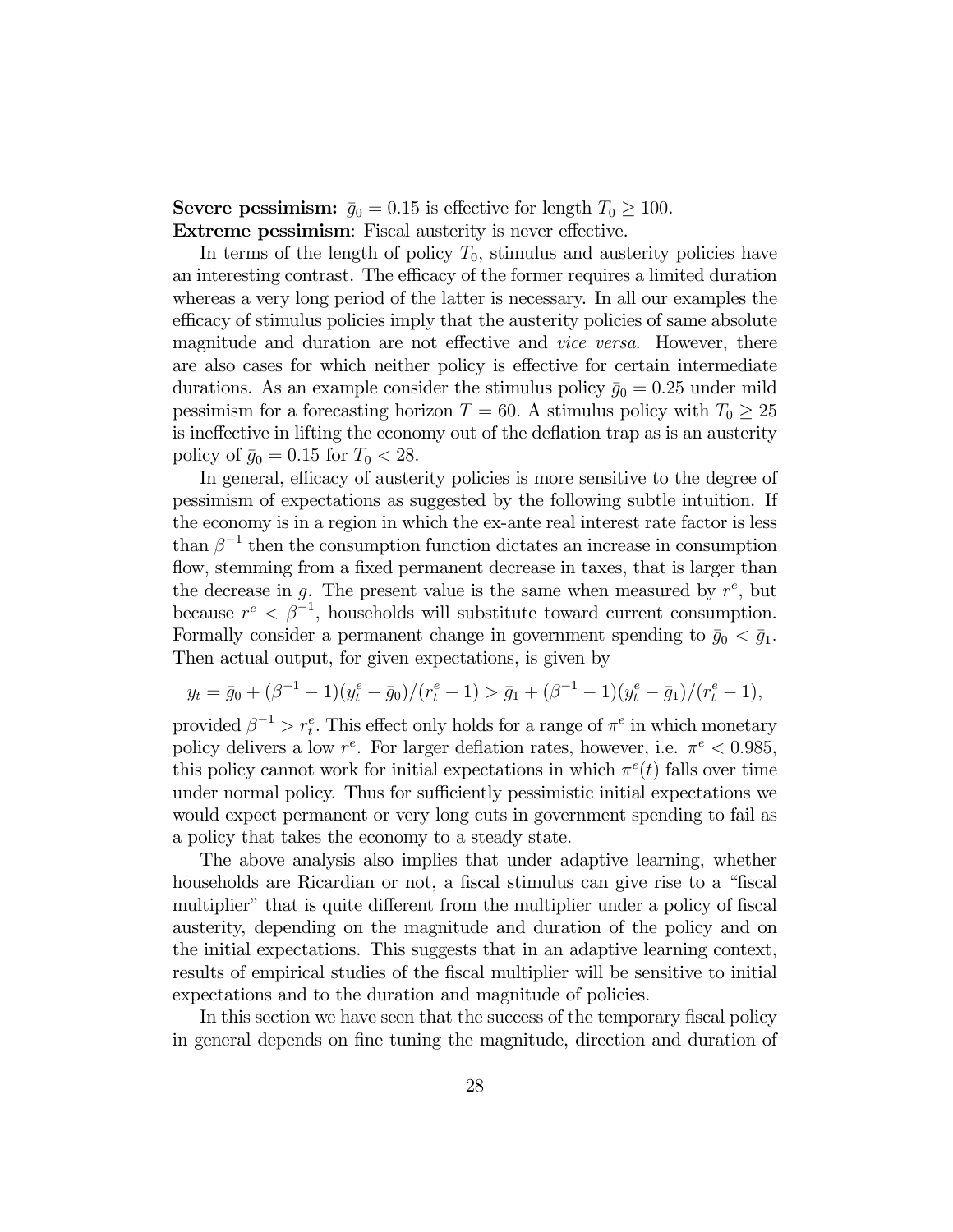the policy. We next look at an endogenous switching rule for government spending that eliminates deflation and stagnation and that also appears to have reasonable performance overall.

# 5 A Fiscal Switching Rule

In Section 4.1 we found that a suitably designed temporary stimulus is effective in getting the economy out of the deflation trap. This is in line with testimony by Lawrence Summers to the Joint Economic Committee hearing on January 16, 2008, that fiscal "stimulus program should be timely, targeted and temporary." Section 4.1 showed that for a successful policy it is essential to get the parameters in the right range. This leads us to a discussion of whether a more "automatic" policy rule can be designed for this purpose.

To prevent deflationary spirals or deflation with declining or stagnant output, we now explore a temporary fiscal stimulus policy designed to ensure that expected inflation eventually exceeds some threshold  $\tilde{\pi} > \pi_L$ . Here the length of the stimulus is dictated by the state of the economy. Specifically, if  $\pi_t^e < \tilde{\pi}$  the government sets  $g_t \geq \bar{g}$  as needed to achieve an output level  $y_t$ such that realized inflation  $\pi_t$  exceeds expected inflation  $\pi_t^e$ . In addition, if  $\pi_t^e \geq \tilde{\pi}$ , the government sets  $g_t \geq \bar{g}$  as needed to ensure that  $\pi_t$  exceeds the threshold  $\tilde{\pi}.^{28}$ 

We remark that the idea of a lower threshold for inflation and increased government spending to ensure that actual inflation stays above the threshold was suggested in Evans, Guse, and Honkapohja (2008) and Evans and Honkapohja (2010). The rule proposed here improves upon the earlier ideas in that it focuses squarely on inflation expectations and the new rule leads to less extreme fluctuations in  $g_t$  than rules used in the cited earlier papers.<sup>29</sup>

To implement this fiscal switching policy, we assume that the government monitors expectations. Given expectations, it can set  $q$  to achieve a level of  $y$ 

<sup>&</sup>lt;sup>28</sup>If  $\pi_t^e < \tilde{\pi}$  we set  $g_t$  to ensure that  $\pi_t \geq \pi_t^e + \varepsilon_\pi$  and if  $\pi_t^e \geq \tilde{\pi}$  we set  $g_t$  to ensure that  $\pi_t \geq \tilde{\pi} + \varepsilon_\pi$ , for some small  $\varepsilon_\pi > 0$ . In numerical illustrations we set  $\varepsilon_\pi = 0.005$ . Note that if  $\pi_t^e \geq \tilde{\pi}$  and  $\pi_t \geq \tilde{\pi}$  for  $g = \bar{g}$  then the rule sets  $g_t = \bar{g}$ .

<sup>&</sup>lt;sup>29</sup>We require a much smaller increase in  $g$  when the trigger is activated than Evans, Guse, and Honkapohja (2008) and Evans and Honkapohja (2010). In the latter the trigger was simply a lower bound on actual inflation as opposed to expected inflation, and  $g_t$  was raised to achieve this bound. In our case with Ricardian consumers the  $q_t/y_t$  ratio goes up from 02 to 0.26 while in Evans and Honkapohja (2010) the ratio is much higher, going from 02 to 034 if identical calibrations are used.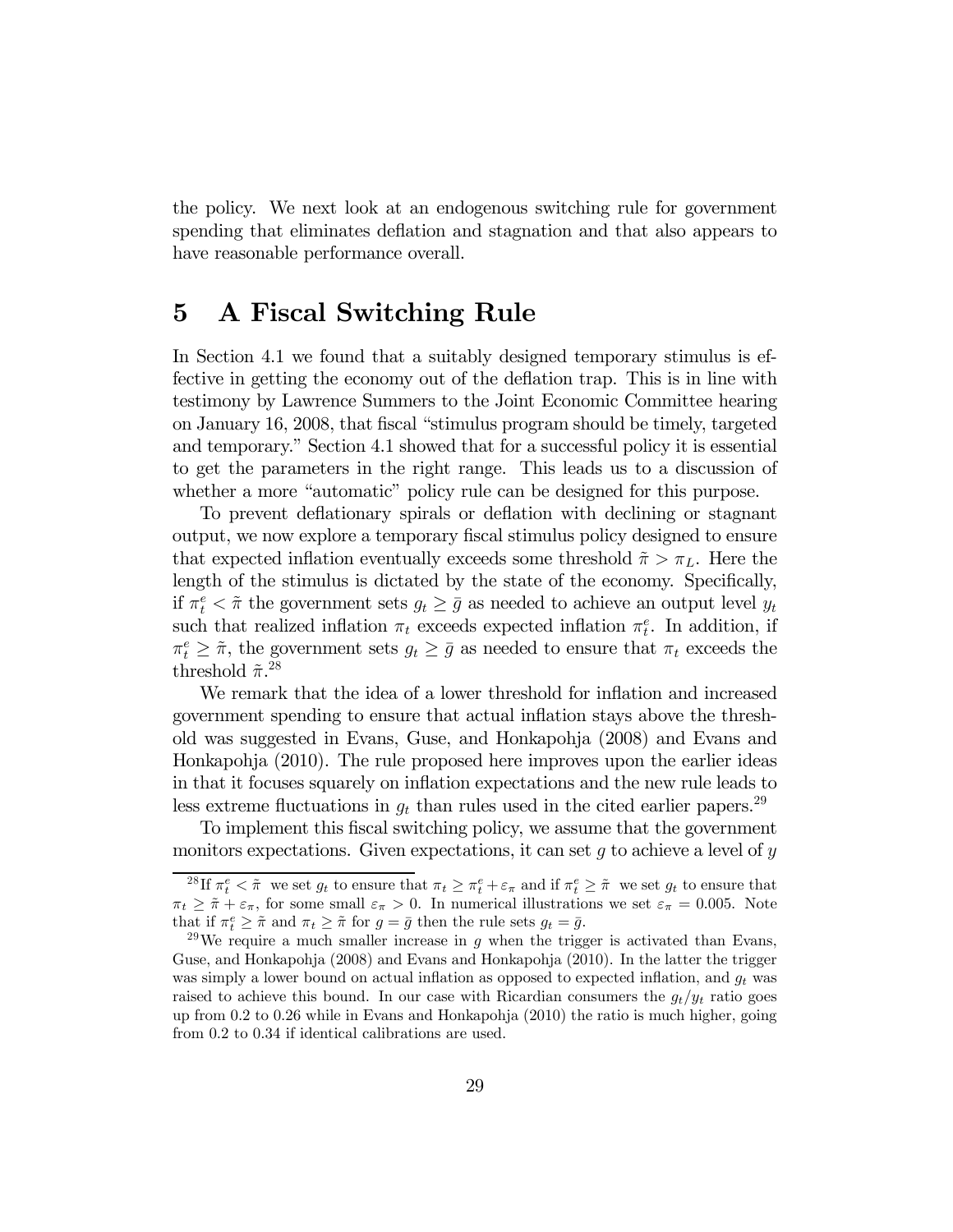using equation (30). In effect the government observes inflation monthly, and would be able to adjust spending in order to maintain  $\tilde{\pi} < \pi$  on a quarterly basis. Automatic stabilizers, like unemployment benefits and other income subsidy programs triggered by output thresholds may be useful, but may also be insufficient. It should be emphasized that if expectations turn substantially pessimistic, government expenditures triggered by an output threshold may not be able to prevent deflation traps (see Evans, Guse, and Honkapohja (2008)). This could happen even at zero nominal rates if the ex-ante real interest rate rises and depresses private consumption as a result of substitution between private consumption and government spending with gross output remaining at the threshold level. Therefore we focus here on fiscal switching rules based on thresholds for inflationary expectations. Triggered government expenditures could involve for example infrastructure or research projects activated at times of deflationary expectations and designed to avoid fiscal lags.

From equations  $(31)$ ,  $(32)$  and  $(33)$  it is apparent that y can be chosen to attain the required level of inflation. This procedure ensures that eventually  $\pi^e \geq \tilde{\pi}$ . We simulate this economy using the same parameters used in Figure 3 above for Ricardian consumers, except that we now use the fiscal switching rule.<sup>30</sup> For the numerical results in this section we set  $\tilde{\pi} = \pi_L + 0.005$ 0.9981.

Two points should be noted about this form of fiscal policy. First, it is not necessary to decide in advance the magnitude and duration of the fiscal stimulus. Second, in contrast to the preceding section we now do not assume that agents know the future path of government spending. Instead agents use adaptive learning to forecast the future values of their net income in addition to forecasts of inflation and output.

 $30$  In the section we use net rather than gross output in the interest-rate rule, because of the potential large variation in gross output due to government spending. The results presented here are not significantly affected by this issue.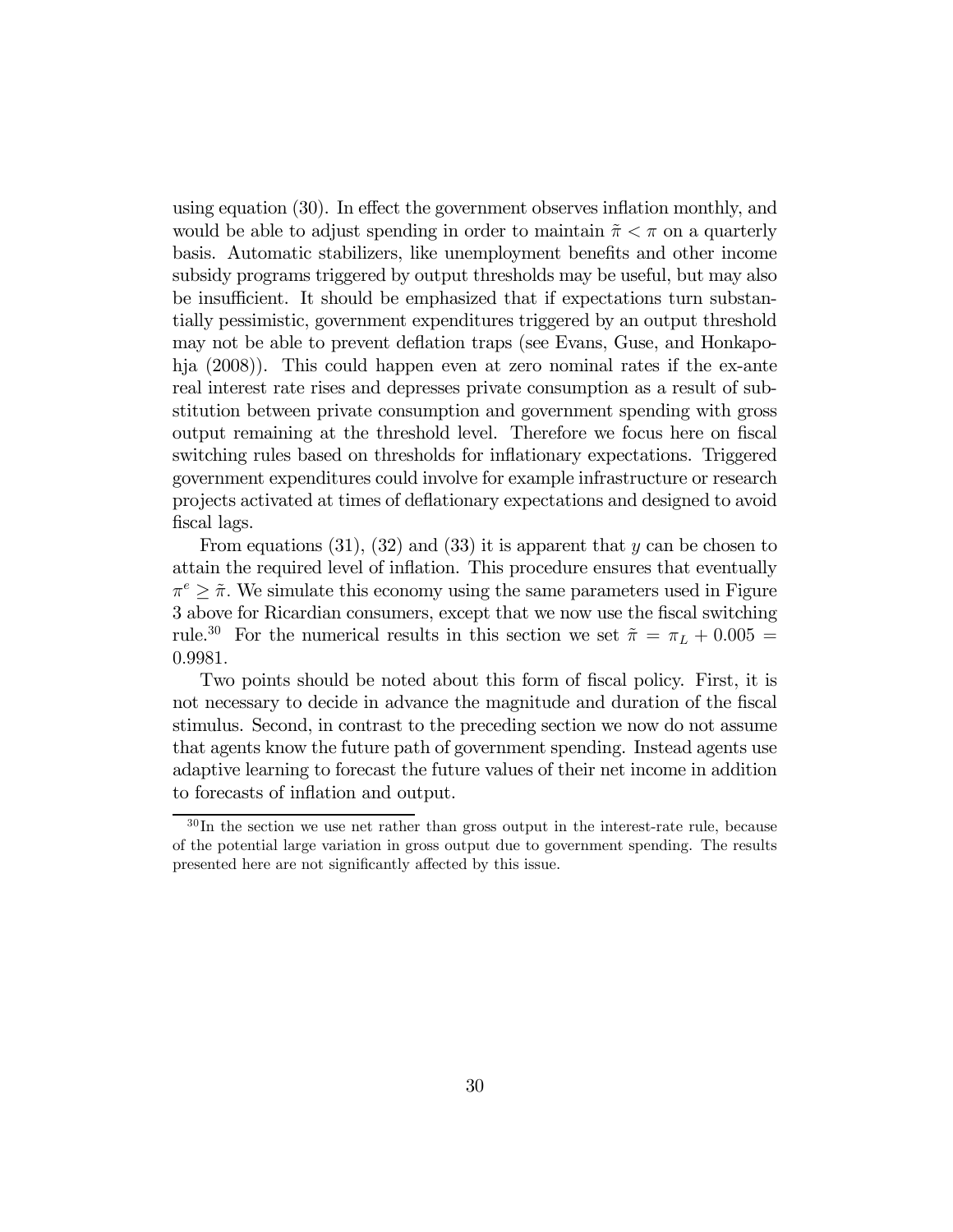

Figure 4:  $y$  and  $\pi$  under a fiscal switching rule, Ricardian households

We start with the case in which consumers are Ricardian. In contrast to the economy depicted in Figure 1, the fiscal switching rule eliminates the unintended steady state with the inflation rate  $\pi_L$ : the path starting in the vicinity of  $\pi_L$  converges to the intended steady state. This is illustrated in Figure 4. A strong fiscal stimulus generates a steep rise in output and lifts the economy out of the deflation trap and the economy eventually converges to the intended steady state. For initial expectations in Figure 4, which are the same as in Figure 3, the dynamics would be unstable without the fiscal switching rule. Compared to the policy used in Figure 3, the main difference is that there is a much stronger but shorter fiscal stimulus under the fiscal switching rule. There is a also a brief small fiscal stimulus used at a later date when inflation again is a low values.

In all four cases of pessimism illustrated in Section 4 our switching rule generates paths that converge to the targeted steady state, and the performance of these rules is comparable or somewhat better. The main advantage of the fiscal switching rule is that it provides a robust policy for ensuring that the economy does not get stuck in the deflation trap, and it does so using an "automatic" fiscal policy that does not require tuning to the economic situation.

The results with non-Ricardian consumers are similar: the fiscal switching rule eliminates the unintended steady state  $\pi_L$  and ensures convergence to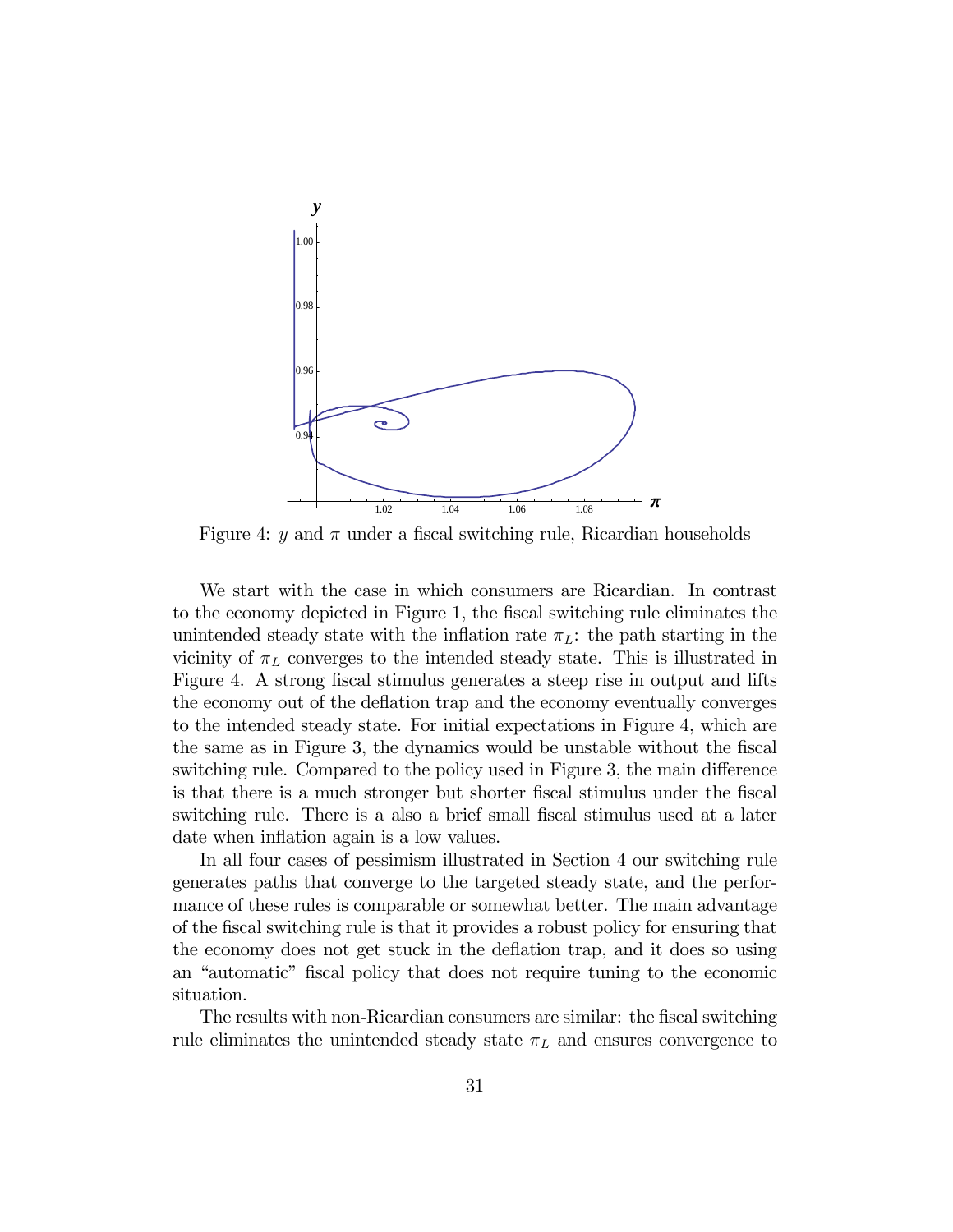the targeted steady state. Figure 5, using the same parameters used for the non-Ricardian case of Figure 3, illustrates these results.



Figure 5:  $y$  and  $\pi$  dynamics under fiscal switching rule, non-Ricardian households

Although in the non-Ricardian case, both paths with and without policy show cyclical convergence, the path without policy is more volatile. Table 1 illustrates these results for the case of extreme pessimism, i.e. :  $\pi^e = 0.985$ and  $y^e = 0.9$ .

|                          | Table 1: Non-Ricardian Households |       |  |
|--------------------------|-----------------------------------|-------|--|
|                          | Without policy With policy        |       |  |
| maximum inflation, $\pi$ | 1.371                             | 1.140 |  |
| minimum output, $y$      | 0.805                             | 0.900 |  |

Thus, even in the non-Ricardian case in which wealth effects do eventually return the economy to the intended steady states, the fiscal switching policy improves performance.

As illustrated for both the Ricardian and Non-Ricardian cases examined, the fiscal switching rule, together with our interest rate rule, yields convergence to the targeted steady state after an initial overshooting of inflation and output. $31$  The overshooting arises from the necessary big initial policy responses that are needed to counteract the initial pessimistic expectations

<sup>&</sup>lt;sup>31</sup>We also checked that with this combination of rules there is convergence to the targeted steady state from even more pessimistic initial expectations.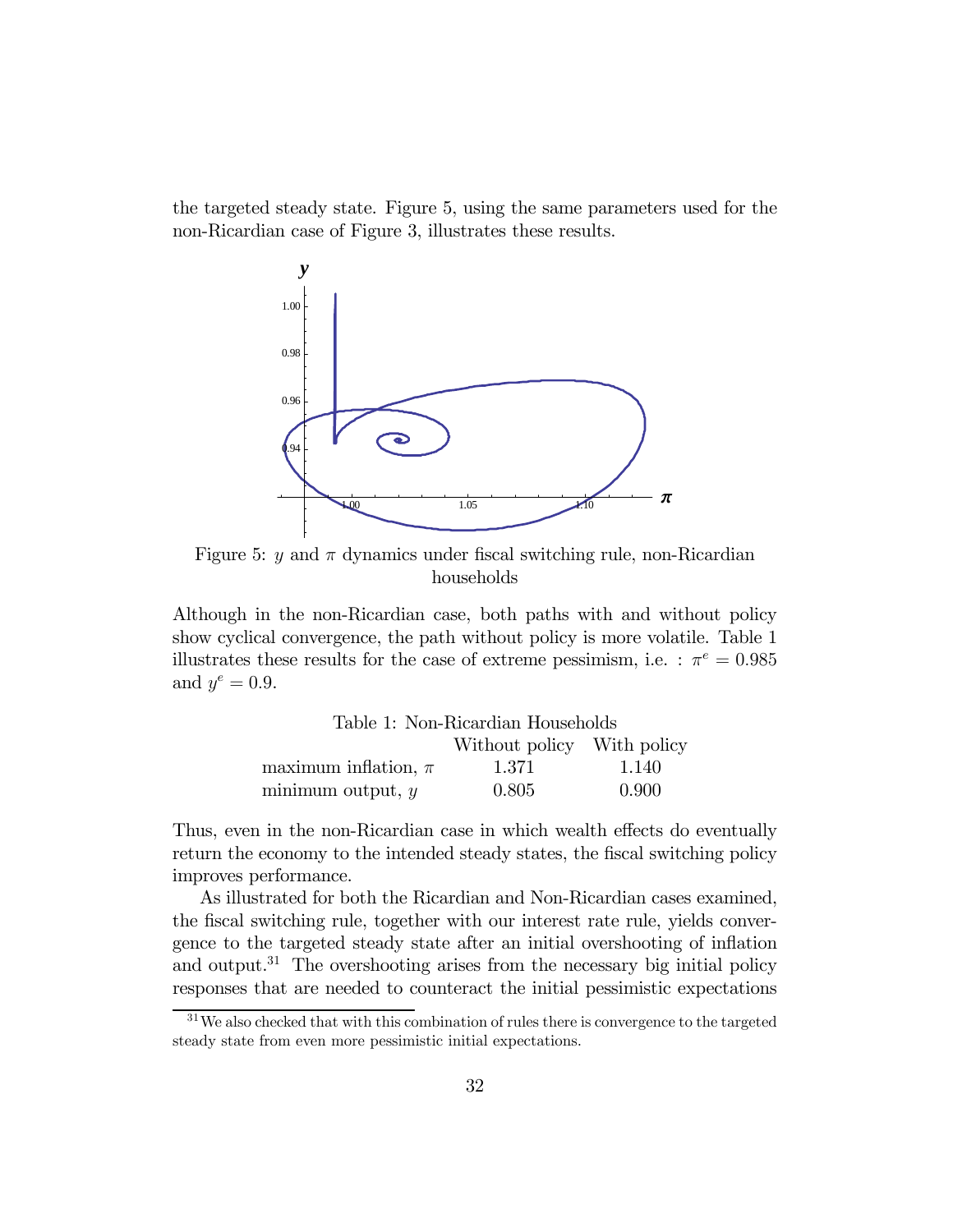which tend to be inertial under adaptive learning. While our focus in this section is fiscal policy, we can explore whether more aggressive monetary policies working in conjunction with fiscal policy can improve stabilization. If we modify the coefficients of the Taylor rule we can dampen the fluctuations of output and inflation seen in Figure 4. This is achieved with significant departures from coefficients typically used in the literature and policy practice, in particular by dramatically increasing the response of the nominal interest rate to the output gap. For example, if we set  $\phi_y = 1500$ , for the pessimistic initial expectations  $\pi^e = 0.993$  and  $y^e = 0.9425$  used in Figure 4, we can reduce the overshooting of the inflation rate to about one percentage point above target and eliminate almost entirely the undershooting of output.<sup>32</sup>

In summary, our analysis suggests that one policy which might be used to combat stagnation and deflation, in the face of pessimistic expectations, would consist of a fiscal switching rule combined with a Taylor-type rule for monetary policy. The fiscal switching rule applies when expected or actual inflation falls below a critical value. The rule specifies increased government spending in such a way that expected inflation is ensured to exceed eventually the critical threshold. This part of the policy eliminates the unintended steady state and makes sure that the economy does not get stuck in a regime of deflation and stagnation. Furthermore, unlike the temporary fiscal policies discussed in the previous section, the switching rules do not require fine tuning and are triggered automatically. Remarkably, our simulations indicate that this combination of policies is successful regardless of whether the households are Ricardian or non-Ricardian.

# 6 Conclusion

We have studied how the an economy can fall into a deflation or low inflation trap with declining or stagnant output, and explored the design of policies to avoid such outcomes. Under the perfect foresight view, simply announcing appropriate money growth and/or fiscal policies can in principle avoid low inflation. The effectiveness of such policies, however, depends on the assumption of perfect foresight, on policy credibility, and on wealth effects to eliminate all equilibria except the targeted  $\pi^*$  steady state. Furthermore

 $32$ In terms of the Taylor rule linearized at the targeted steady state, the coefficient on the output gap corresponding to  $\phi_y = 50$  is 1.5, and for  $\phi_y = 1500$  it is 45.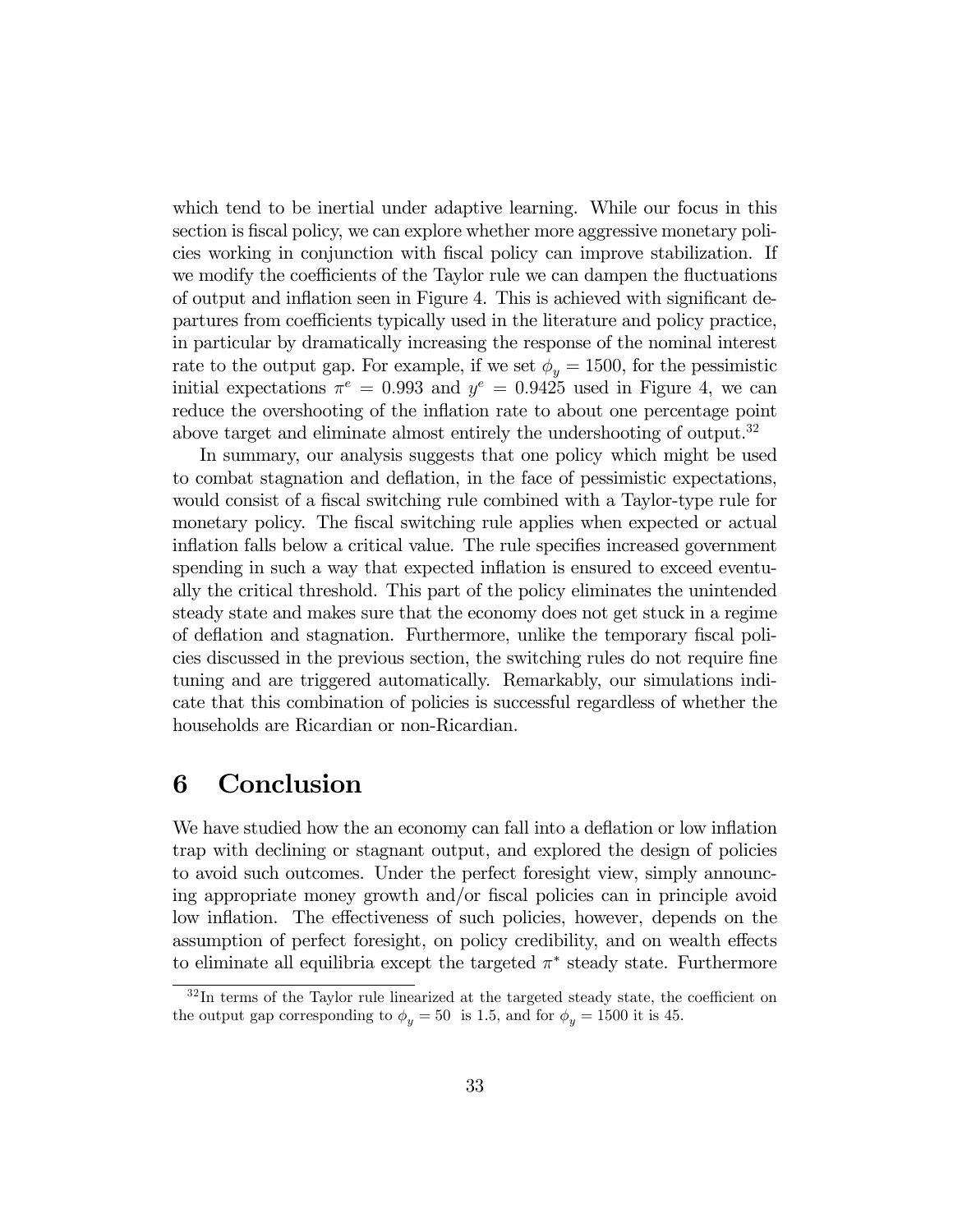such policies are "too powerful" under perfect foresight: bad outcomes never happen.

If we adopt a more plausible adaptive learning view, outcomes with low inflation and output are still possible. We find that policies of temporary fiscal stimulus, and in some cases fiscal austerity, can eliminate liquidity traps and can lead the economy back to its intended steady state. However, such policies require careful fine tuning of the magnitude, direction and duration of the policy. A "fiscal switching rule" that automatically triggers a stimulus of high government expenditures when inflation or expected inflation falls below a critical threshold is equally effective in stabilizing the economy, but does not require complicated and discretionary fine tuning, and therefore seems preferable.

Acknowledgements: Financial support from National Science Foundation Grant no. SES-1025011 is gratefully acknowledged. We are grateful for the comments by the referee, Sebastian Schmidt, Benoit Mojon, Albert Marcet and comments received in conferences at Saint Louis Federal Reserve Bank, Bank of Spain, Swiss National Bank, and in various seminars. Any views expressed are those of the authors and do not necessarily reflect the views of the Bank of Finland.

# 7 Appendix 1: Private sector optimization

Recall the form of the utility function for household-producer

$$
U_{t,s} = \frac{c_{t,s}^{1-\sigma_1}}{1-\sigma_1} + \frac{\chi}{1-\sigma_2} \left(\frac{M_{t-1,s}}{P_t}\right)^{1-\sigma_2} - \frac{h_{t,s}^{1+\varepsilon}}{1+\varepsilon} - \frac{\gamma}{2} \left(\frac{P_{t,s}}{P_{t-1,s}} - 1\right)^2
$$

and the constraints

$$
c_{t,s} = -m_{t,s} - b_{t,s} - \Upsilon_{t,s} + m_{t-1,s}\pi_t^{-1} + R_{t-1}\pi_t^{-1}b_{t-1,s} + \frac{P_{t,s}}{P_t}y_{t,s},
$$
  

$$
h_{t,s} = Y_t^{1/\alpha} \left(\frac{P_{t,s}}{P_t}\right)^{-\nu/\alpha} \text{ and } y_{t,s} = Y_t \left(\frac{P_{t,s}}{P_t}\right)^{-\nu}.
$$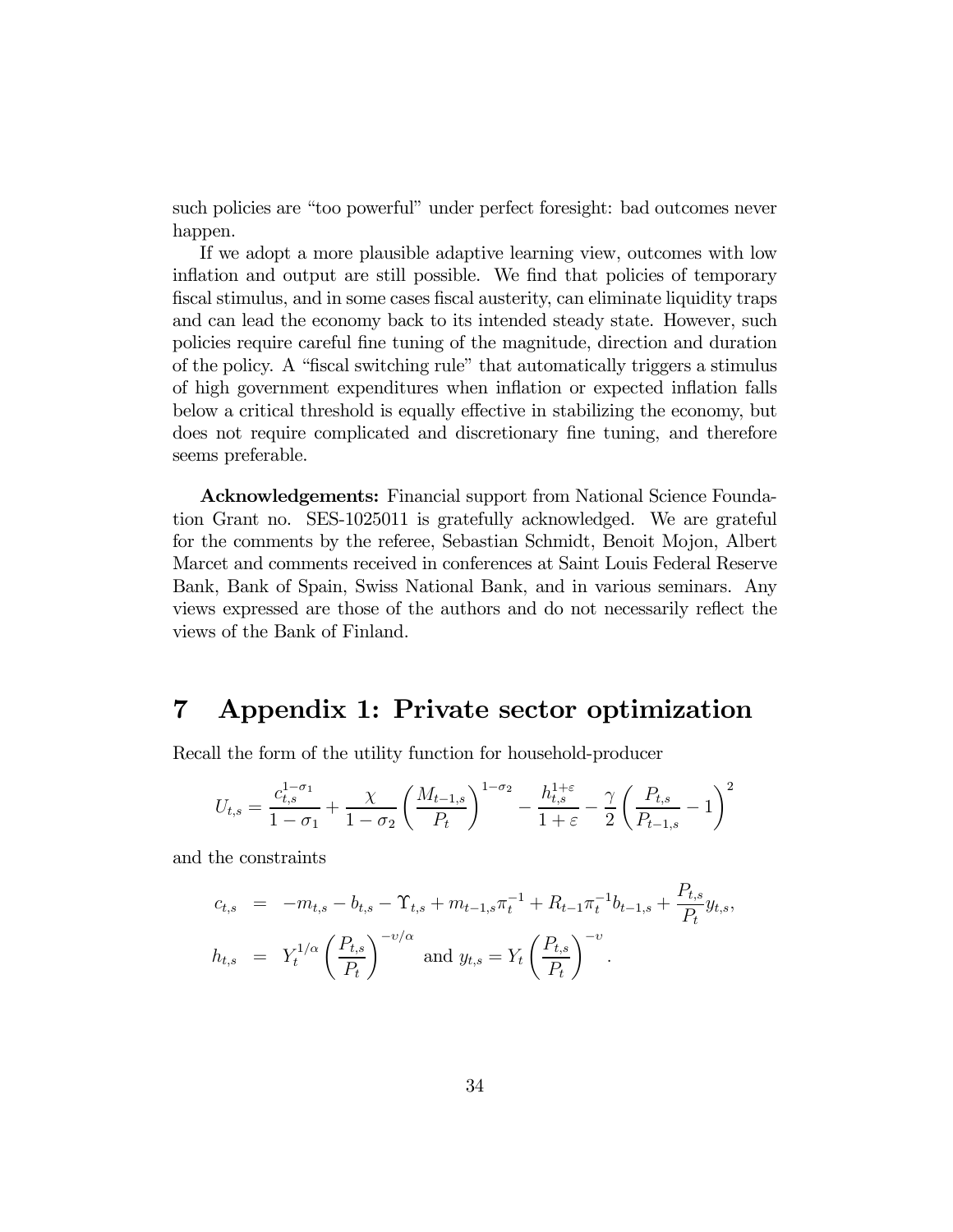We compute the derivatives with respect to  $(t-1)$ -dated variables

$$
\frac{\partial U_{t,s}}{\partial m_{t-1,s}} = c_{t,s}^{-\sigma_1} \pi_t^{-1} + \chi(m_{t-1,s} \pi_t^{-1})^{-\sigma_2},
$$
\n
$$
\frac{\partial U_{t,s}}{\partial b_{t-1,s}} = c_{t,s}^{-\sigma_1} R_{t-1} \pi_t^{-1},
$$
\n
$$
\frac{\partial U_{t,s}}{\partial P_{t-1,s}} = \gamma \left( \frac{P_{t,s}}{P_{t-1,s}} - 1 \right) \left( \frac{P_{t,s}}{P_{t-1,s}} \right) \frac{1}{P_{t-1,s}}
$$

and with respect to  $t$ -dated variables

$$
\frac{\partial U_{t,s}}{\partial m_{t,s}} = \frac{\partial U_{t,s}}{\partial b_{t,s}} = -c_{t,s}^{-\sigma_1},
$$
\n
$$
\frac{\partial U_{t,s}}{\partial P_{t,s}} = -c_{t,s}^{-\sigma_1} Y_t (1 - v) \left(\frac{P_{t,s}}{P_t}\right)^{-v} \frac{1}{P_t} - \frac{v}{\alpha} h_{t,s}^{1+\varepsilon} \frac{1}{P_{t,s}} - \gamma \left(\frac{P_{t,s}}{P_{t-1,s}} - 1\right) \frac{1}{P_{t-1,s}}.
$$

The Euler equations are

$$
\frac{\partial U_{t,s}}{\partial m_{t,s}} + \beta E_{t,s} \frac{\partial U_{t+1,s}}{\partial m_{t,s}} = 0,
$$
  

$$
\frac{\partial U_{t,s}}{\partial b_{t,s}} + \beta E_{t,s} \frac{\partial U_{t+1,s}}{\partial b_{t,s}} = 0,
$$
  

$$
\frac{\partial U_{t,s}}{\partial P_{t,s}} + \beta E_{t,s} \frac{\partial U_{t+1,s}}{\partial P_{t,s}} = 0.
$$

The second equation is just the consumption Euler equation (11), while combining the first and second equations yields the money demand function (12). The third Euler equation implies one-step nonlinear the Phillips curve (10).

Next, we examine the transversality condition for optimal price setting. Using Kamihigashi (2003), the transversality condition

$$
\lim_{T \to \infty} \beta^T E_{T,s} [\Psi_{T,s}(P_{T,s} - \hat{P}_{T,s})] \le 0,
$$

where  $\{\hat{P}_{T,s}\}\$  denotes the optimal pricing policy and  $P_{T,s}$  is a perturbation from the optimum, is a necessary condition for optimality under some regularity conditions (in particular, an interior optimum is required).<sup>33</sup> Here we

 $33$ For brevity, we do not consider these conditions in detail.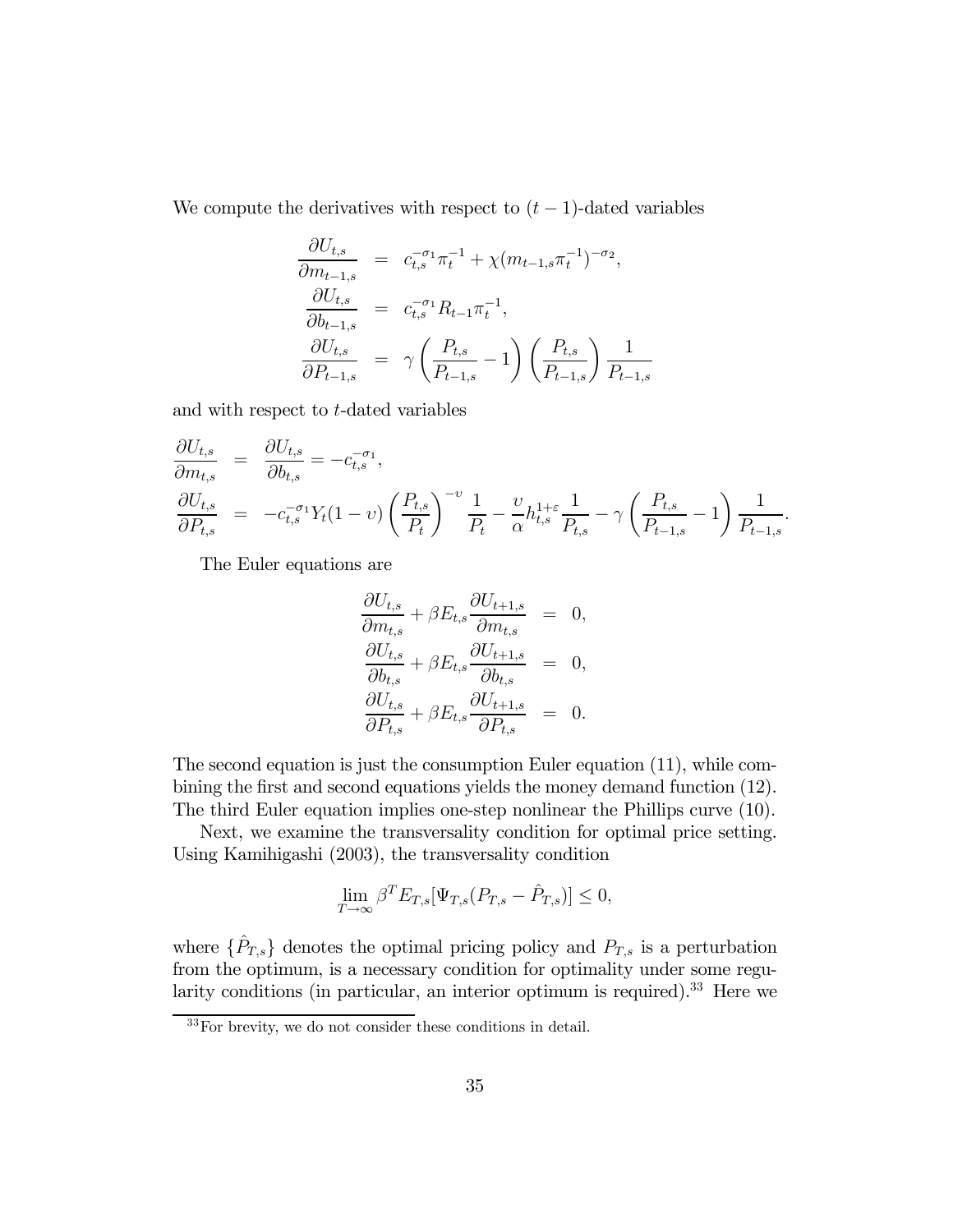use the short-hand notation

$$
\Psi_{T,s} = (1 - v) (c_T)^{-\sigma} Y_T P_T^{\nu-1} (\hat{P}_{T,s})^{-\nu}
$$

$$
- \left(\frac{\nu}{\alpha}\right) Y_T^{(1+\varepsilon)/\alpha} P_T^{(1+\varepsilon)\nu/\alpha} (\hat{P}_{T,s})^{-(1+\varepsilon)\nu/\alpha-1} - \gamma \left(\frac{\hat{P}_{T,s}}{\hat{P}_{T-1,s}} - 1\right) \frac{1}{\hat{P}_{T-1,s}}.
$$

Note that  $\Psi_{T,s} = \frac{\partial U_{T,s}}{\partial P_{T,s}}$  at the optimum. Using the Euler equation for price setting we have

$$
\lim_{T \to \infty} \beta^T E_{T,s} [\Psi_{T,s}(P_{T,s} - \hat{P}_{T,s})]
$$
\n
$$
= \lim_{T \to \infty} \beta^T E_{T,s} \left[ -\beta \gamma \left( \frac{\hat{P}_{T+1,s}}{\hat{P}_{T,s}} - 1 \right) \frac{\hat{P}_{T+1,s}}{\hat{P}_{T,s}} \right] \left( \frac{P_{T,s}}{\hat{P}_{T,s}} - 1 \right) \le 0
$$
\n(43)

for all permitted  $P_{T,s}$ . Since we are dealing with necessary condition for local max, the perturbations  $P_{T,s}$  can be taken to be in a sufficiently small neighborhood of  $\hat{P}_{T,s}$ . We require that  $\frac{P_{T,s}}{\hat{P}_{T,s}}$  remains close to 1 but it can be smaller or bigger than 1. This leads to the requirement

$$
0 = \lim_{T \to \infty} \beta^T E_{T,s} \left[ \beta \gamma \left( \frac{\hat{P}_{T+1,s}}{\hat{P}_{T,s}} - 1 \right) \frac{\hat{P}_{T+1,s}}{\hat{P}_{T,s}} \right]
$$

$$
= \beta \gamma \lim_{T \to \infty} \beta^T E_{T,s} \hat{Q}_{T+1,s} = 0,
$$

which gives the TVC  $(14)$  in the text.

# 8 Appendix 2: Asymmetric Price Adjustment

If the costs of price adjustment are asymmetric and are higher for reductions in prices, then this can provide a lower bound on deflation.<sup>34</sup> Consider for example the case where the cost of price adjustment in the utility function takes the form

$$
Cost = \begin{cases} \frac{\gamma}{2} (\pi_{s,t} - 1)^2 & \text{for } \pi_{s,t} \geq \pi \\ +\infty & \text{for } \pi_{s,t} < \pi, \end{cases}
$$

<sup>34</sup>See Evans (2013) for the stagnation regime.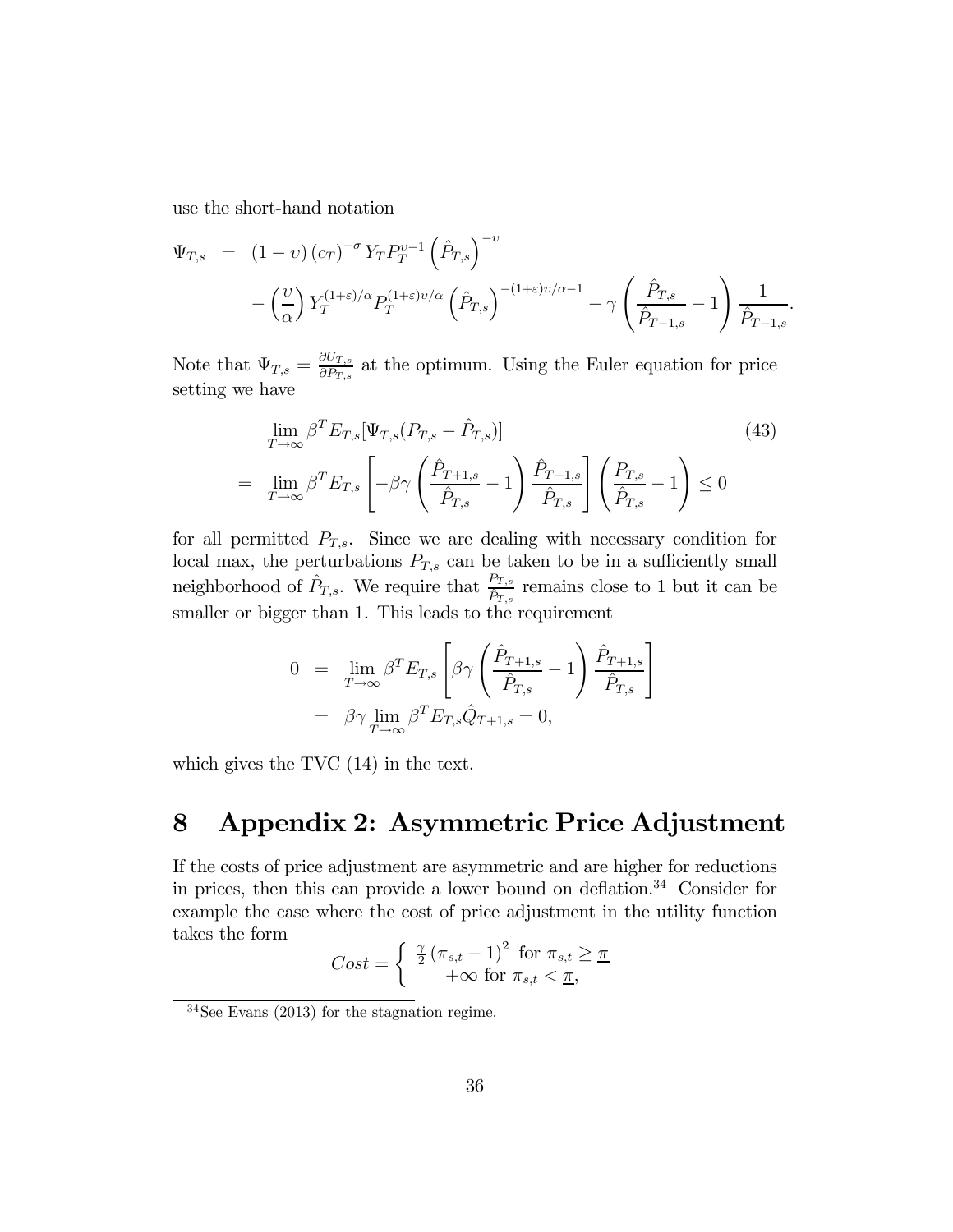where  $\pi_{s,t} = P_{s,t}/P_{s,t-1}$ . To examine the implications of asymmetric priceadjustment costs, we return to the case of Ricardian consumers discussed in Section 2.4. The temporary equilibrium map for inflation is modified to

$$
\pi_t = \begin{cases} G_2(y_t, y_t^e) \text{ for } G_2(y_t, y_t^e) \ge \underline{\pi} \\ \underline{\pi} \text{ for } G_2(y_t, y_t^e) < \underline{\pi}. \end{cases}
$$

Because the Ricardian case is a forward-looking two-dimensional system with adaptive learning, one can illustrate the possible results using phase diagrams showing the expectational learning dynamics. There are three cases:

- 1.  $\pi > \pi_L$ . In this case  $\pi^*$  is globally stable, since  $\pi < \pi_L$  is no longer possible.
- 2.  $\pi < \pi_L$ . The deflation trap continues to exist. If  $\pi_L \pi$  is small, however, in the region  $\underline{\pi} < \pi^e < \pi_L$  there is gradually falling output.
- 3.  $\pi = \pi_L$ . The stagnation regime. In this case there can be convergence to any  $0 < y < y_L$  with  $\pi = \pi_L$ .

Figures 6 illustrates the phase diagram for the E-stability differential equations in  $(\pi^e, y^e)$ -space for the case  $\pi < \pi_L$  in which a deflation trap continues to exist. In this case the targeted steady state  $\pi^*$  is locally stable. However, if output expectations are low, the economy may converge to the trap even if initially inflation expectations are low but above  $\pi_L$ . The main difference from the symmetric price-adjustment cost set-up examined in the paper is that deflation is now bounded from below at rate  $\pi$ . Thus, in this case, persistently low and falling output is compatible with steady deflation at low levels.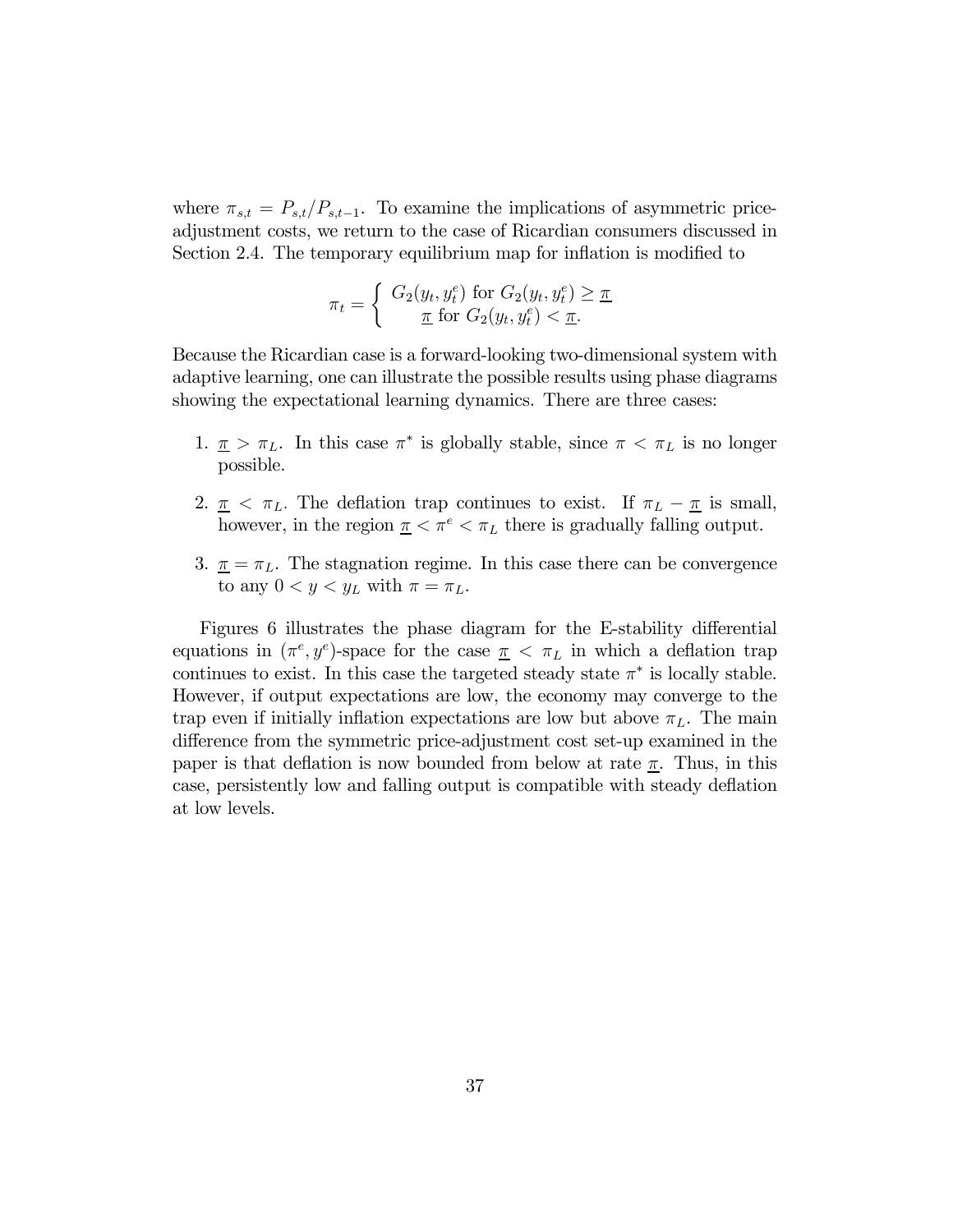

Figure 6: asymmetric cost adjustment with  $\pi < \pi_L$ .

We briefly describe the other two cases of asymmetric adjustment costs. In all cases the targeted steady state is locally stable under learning. If  $\pi = \pi_L$ , there is also a locally stable continuum of steady states at  $\pi =$  $\pi_L = \pi$  and  $y \le y_L$ , where  $y_L$  is the level of output associated with the usual  $\pi_L$  steady state. E-stability dynamics indicate that under learning the economy can converge to any point on the continuum from initial conditions  $\pi^e(0) \gtrsim \pi$  and  $y^e(0)$  sufficiently low. Similar convergence to the continuum can happen for initial  $\pi^e(0) \lesssim \pi$  and  $y^e(0)$  sufficiently low. In the case  $\pi > \pi_L$ the economy under learning is globally stable at the targeted steady state  $\pi^*$ . However, for  $\underline{\pi}$  only slightly above  $\pi_L$ , pessimistic initial expectations  $(\pi^e(0), y^e(0))$  can lead to extended periods of low output and mild deflation before inflation expectations are pulled up towards  $\pi$  and a recovery begins.

As noted, for example, by Bullard (2010), we do observe economies exhibiting extended periods of very low inflation or mild deflation. The cases  $\pi = \pi_L$  and  $\pi < \pi_L$  show that steady mild deflation is consistent with a deflation trap region that leads to persistently falling or persistently low levels of output. The analysis of fiscal policy provided in this paper could easily be extended to the various cases of asymmetric price adjustment.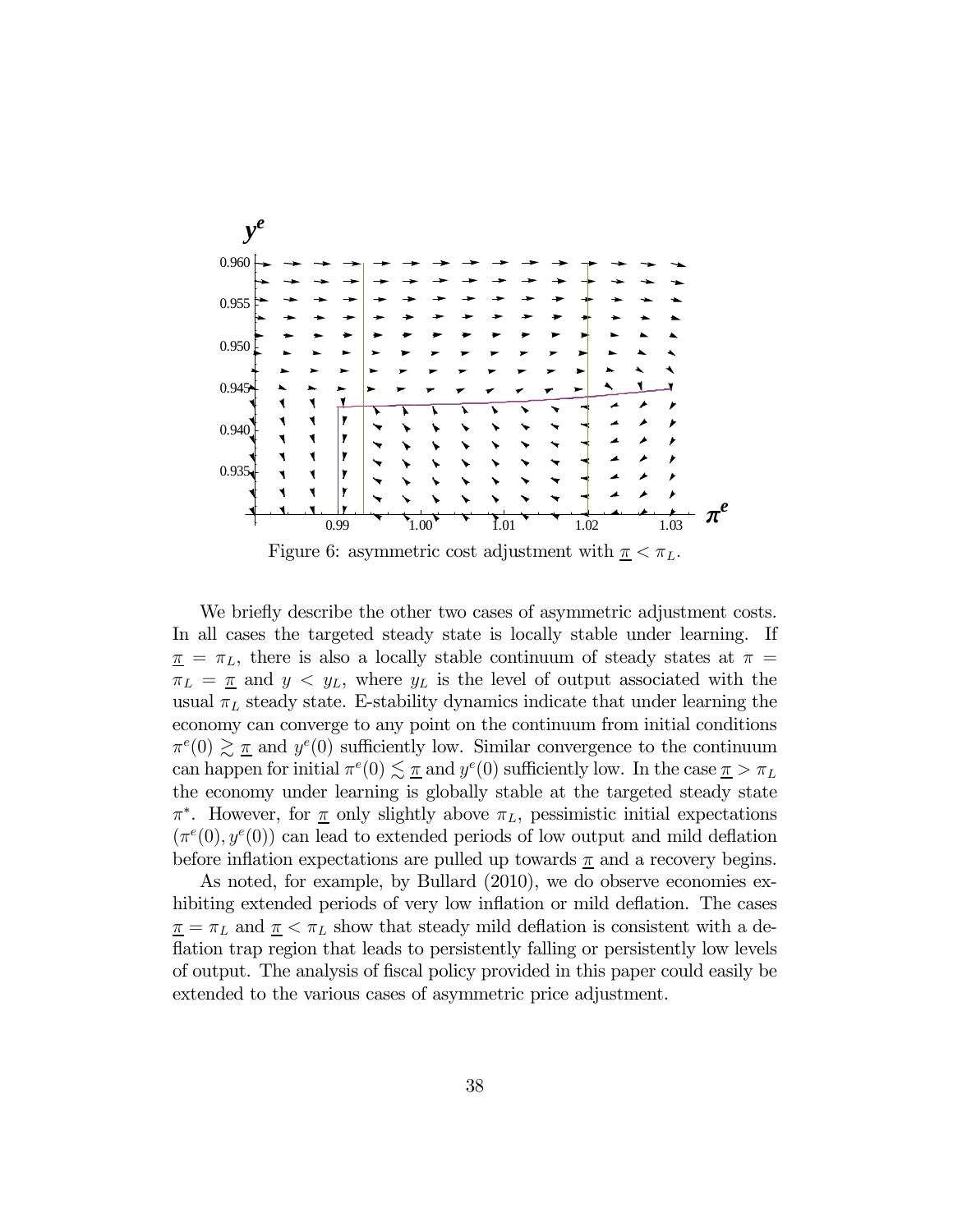### References

- Ascari, G., and L. Rossi (2012): "Trend Inflation and Firms Price-Setting: Rotemberg versus Calvo," Economic Journal, 122, 1115—1141.
- Basu, S., and J. G. Fernald (1997): "Returns to Scale in U.S. Production: Estimates and Implications," Journal of Political Economy, 105, 249—283.
- BENHABIB, J., S. SCHMITT-GROHE, AND M. URIBE (2001): "The Perils of Taylor Rules," Journal of Economic Theory, 96, 40—69.
	- (2002): "Avoiding Liquidity Traps," *Journal of Political Economy*, 110, 535—563.
- Bernanke, B. (2012): "Monetary Policy Since the Onset of the Crisis," in Federal Reserve Bank (2012), chap. 1, pp. 1—22.
- Braun, R. A., L. M. Korber, and Y. Waki (2012): "Some Unpleasant Properties of Log-Linearized Solutions When the Nominal Rate is Zero," Working paper, Federal Reserve Bank of Atlanta.
- BULLARD, J. (2010): "Seven Faces of The Peril," Federal Reserve Bank of St. Louis Review, 92, 339—352.
- BULLARD, J., AND I.-K. CHO (2005): "Escapist Policy Rules," Journal of Economic Dynamics and Control, 29, 1841—1866.
- Christiano, L., and M. Eichenbaum (2012): "Notes on Linear Approximations, Equilibrium Multiplicity and E-learnability in the Analysis of the Zero Lower Bound," mimeo, Northwestern University.
- Christiano, L., M. Eichenbaum, and S. Rebelo (2011): "When is the Government Spending Multiplier Large?," Journal of Political Economy, 119, 78—121.
- COBHAM, D., Ø. EITRHEIM, S. GERLACH, AND J. F. QVIGSTAD (eds.) (2010): Twenty Years of Inflation Targeting: Lessons Learned and Future Prospects. Cambridge University Press, Cambridge.
- EGGERTSSON, G. B. (2010): "What Fiscal Policy is Effective at Zero Interest Rates," NBER Macroeconomics Annual 2010, 25, 59—112.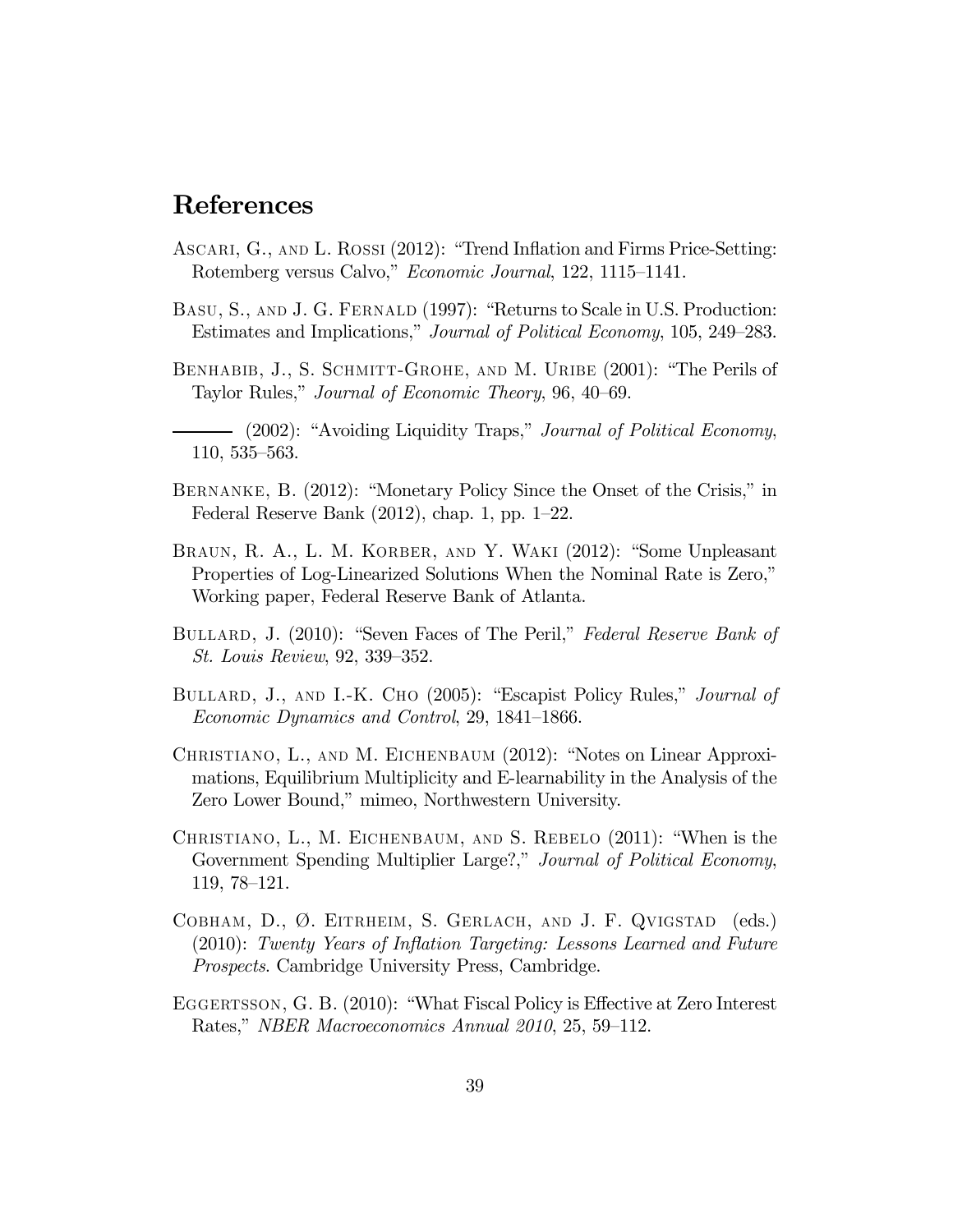- EGGERTSSON, G. B., AND M. WOODFORD (2003): "The Zero Bound on Interest Rates and Optimal Monetary Policy," Brookings Papers on Economic Activity, (1), 139—233.
- Eusepi, S. (2007): "Learnability and Monetary Policy: A Global Perspective," Journal of Monetary Economics, 54, 1115—1131.
- EUSEPI, S., AND B. PRESTON (2010): "Central Bank Communication and Expectations Stabilization," American Economic Journal: Macroeconomics, 2, 235—271.

(2011): "Expectations, Learning and Business Cycle Fluctuations," American Economic Review, 101, 2844—2872.

- Evans, G. W. (2013): "The Stagnation Regime of the New Keynesian Model and Recent US Policy," in Sargent and Vilmunen (2013), chap. 4.
- Evans, G. W., E. Guse, and S. Honkapohja (2008): "Liquidity Traps, Learning and Stagnation," European Economic Review, 52, 1438—1463.
- Evans, G. W., and S. Honkapohja (1998): "Economic Dynamics with Learning: New Stability Results," Review of Economic Studies, 65, 23—44.

 $-$  (2001): Learning and Expectations in Macroeconomics. Princeton University Press, Princeton, New Jersey.

(2005): "Policy Interaction, Expectations and the Liquidity Trap," Review of Economic Dynamics, 8, 303—323.

(2009): "Learning and Macroeconomics," Annual Review of Economics, 1, 421—451.

(2010): "Expectations, Deflation Traps and Macroeconomic Policy," in Cobham, Eitrheim, Gerlach, and Qvigstad (2010), chap. 12, pp. 232— 260.

(2013): "Learning as a Rational Foundation for Macroeconomics and Finance," in Frydman and Phelps (2013), chap. 2, pp. 68—111.

Evans, G. W., S. Honkapohja, and K. Mitra (2009): "Anticipated Fiscal Policy and Learning," Journal of Monetary Economics, 56, 930— 953.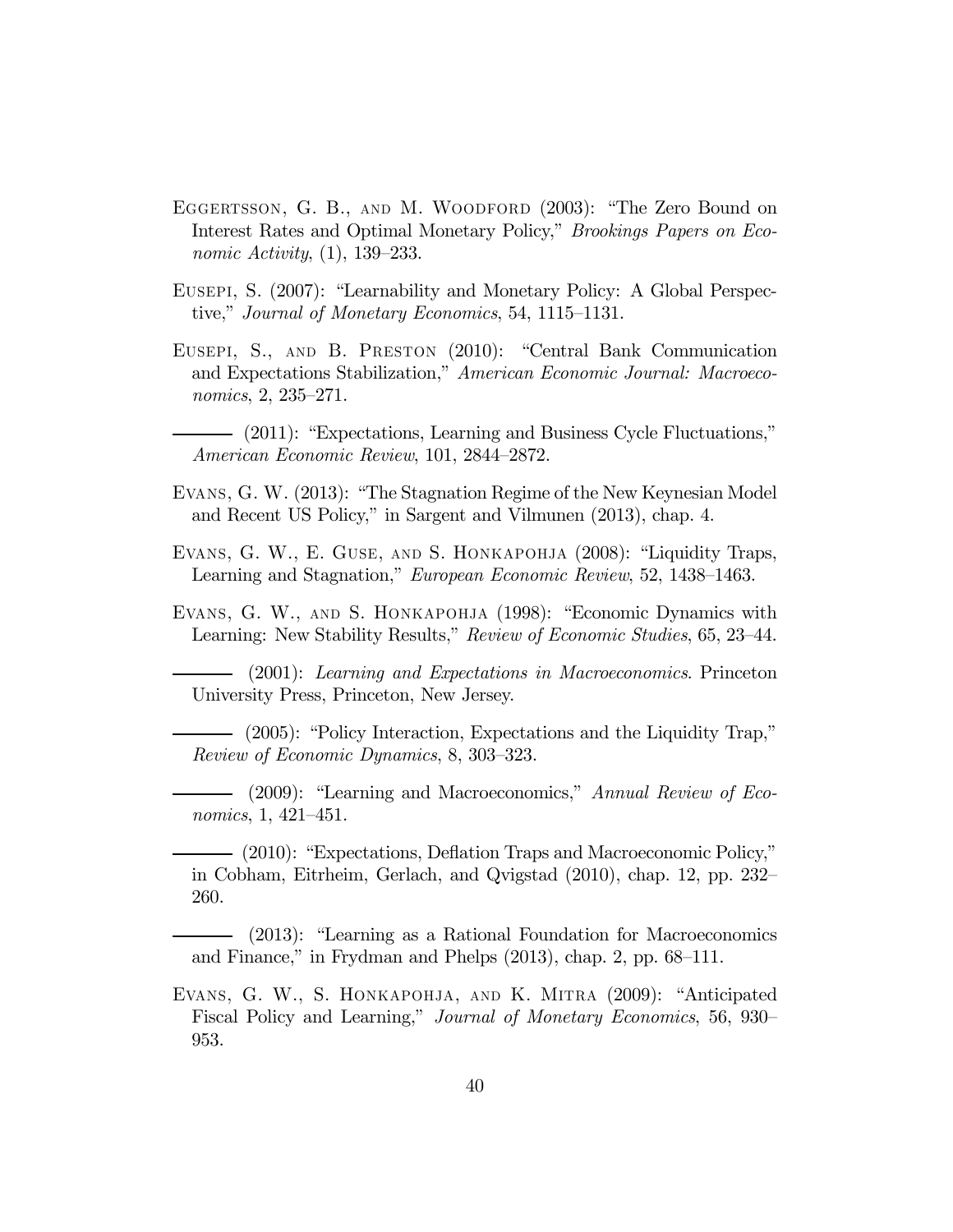(2012): "Does Ricardian Equivalence Hold When Expectations are not Rational?," Journal of Money, Credit and Banking, 44, 1259—1283.

- Federal Reserve Bank, K. C. (2012): The Changing Policy Landscape. Federal Reserve Bank of Kansas City, Kansas City.
- FRIEDMAN, B., AND M. WOODFORD (eds.) (2010): Handbook on Monetary Economics vols 3A+3B. North Holland.
- FRYDMAN, R., AND E. E. PHELPS (eds.) (2013): Rethinking Expectations: The Way Forward for Macroeconomics. Princeton University Press, Princeton, New Jersey.
- Kamihigashi, T. (2003): "Necessity of Transversality Conditions for Stochastic Problems," Journal of Economic Theory, 109, 140—149.
- Keen, B., and Y. Wang (2007): "What Is a Realistic Value for Price Adjustment Costs in New Keynesian Models?," Applied Economics Letters, 11, 789—793.
- Kehoe, P. J., and V. Midrigan (2010): "Prices Are Sticky After All," Nber working paper 16364.
- Krugman, P. R. (1998): "It's Baaack: Japan's Slump and the Return of the Liquidity Trap," Brookings Papers on Economic Activity, (2), 137—205.
- LEEPER, E. M. (1991): "Equilibria under 'Active' and 'Passive' Monetary and Fiscal Policies," Journal of Monetary Economics, 27, 129—147.
- LEIJONHUFVUD, A. (1973): "Effective Demand Failures," Swedish Journal of Economics, 75, 27—48.
- LOAYZA, N., AND R. SOTO (eds.) (2002): Inflation Targeting: Design, Performance, Challenges. Central Bank of Chile, Santiago, Chile.
- McCallum, B. T. (2002): "Inflation Targeting and the Liquidity Trap," in Loayza and Soto (2002), pp. 395—437.
- Mertens, K., and M. O. Ravn (2014): "Fiscal Policy in an Expectation Driven Liquidity Trap," Working paper, Cornell University.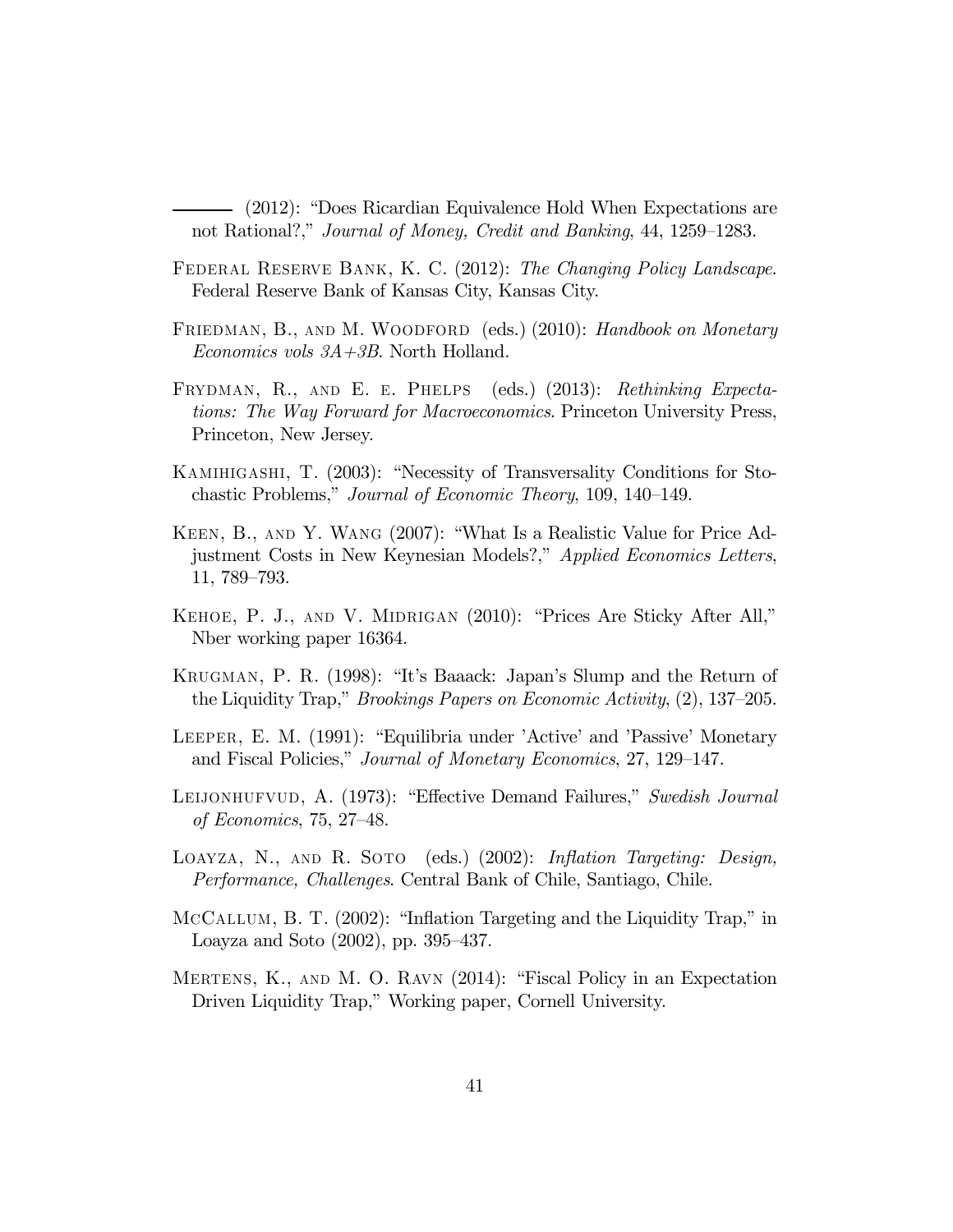Milani, F. (2007): "Expectations, Learning and Macroeconomic Persistence," Journal of Monetary Economics, 54, 2065—2082.

(2011): "Expectation Shocks and Learning as Drivers of the Business Cycle," Economic Journal, 121, 379—401.

- PATINKIN, D. (ed.) (1965): *Money, Interest, and Prices.* Harper and Row, New York.
- Pigou, A. C. (1943): "The Classical Stationary State," Economic Journal, 53, 343—351.
- PRESTON, B. (2005): "Learning about Monetary Policy Rules when Long-Horizon Expectations Matter," International Journal of Central Banking, 1, 81—126.
	- (2006): "Adaptive Learning, Forecast-based Instrument Rules and Monetary Policy," Journal of Monetary Economics, 53, 507—535.
- Reifschneider, D., and J. C. Williams (2000): "Three Lessons for Monetary Policy in a Low-Inflation Era," Journal of Money, Credit and Banking, 32, 936—966.
- Reinhart, C. M., and K. S. Rogoff (2009): "The Aftermath of Financial Crises," American Economic Review, Papers and Proceedings, 99, 466—472.
- Romer, C. D., and D. H. Romer (2010): "The Macroeconomic Effects of Tax Changes: Estimates Based on a New Measure of Fiscal Shocks," American Economic Review, 100, 763—801.
- ROTEMBERG, J. J. (1982): "Sticky Prices in the United States," Journal of Political Economy, 90, 1187—1211.
- SARGENT, T. J. (1993): *Bounded Rationality in Macroeconomics*. Oxford University Press, Oxford.
- (2008): "Evolution and Intelligent Design," American Economic Review, 98, 5—37.
- SARGENT, T. J., AND J. VILMUNEN (eds.) (2013): Macroeconomics at the Service of Public Policy. Oxford University Press.